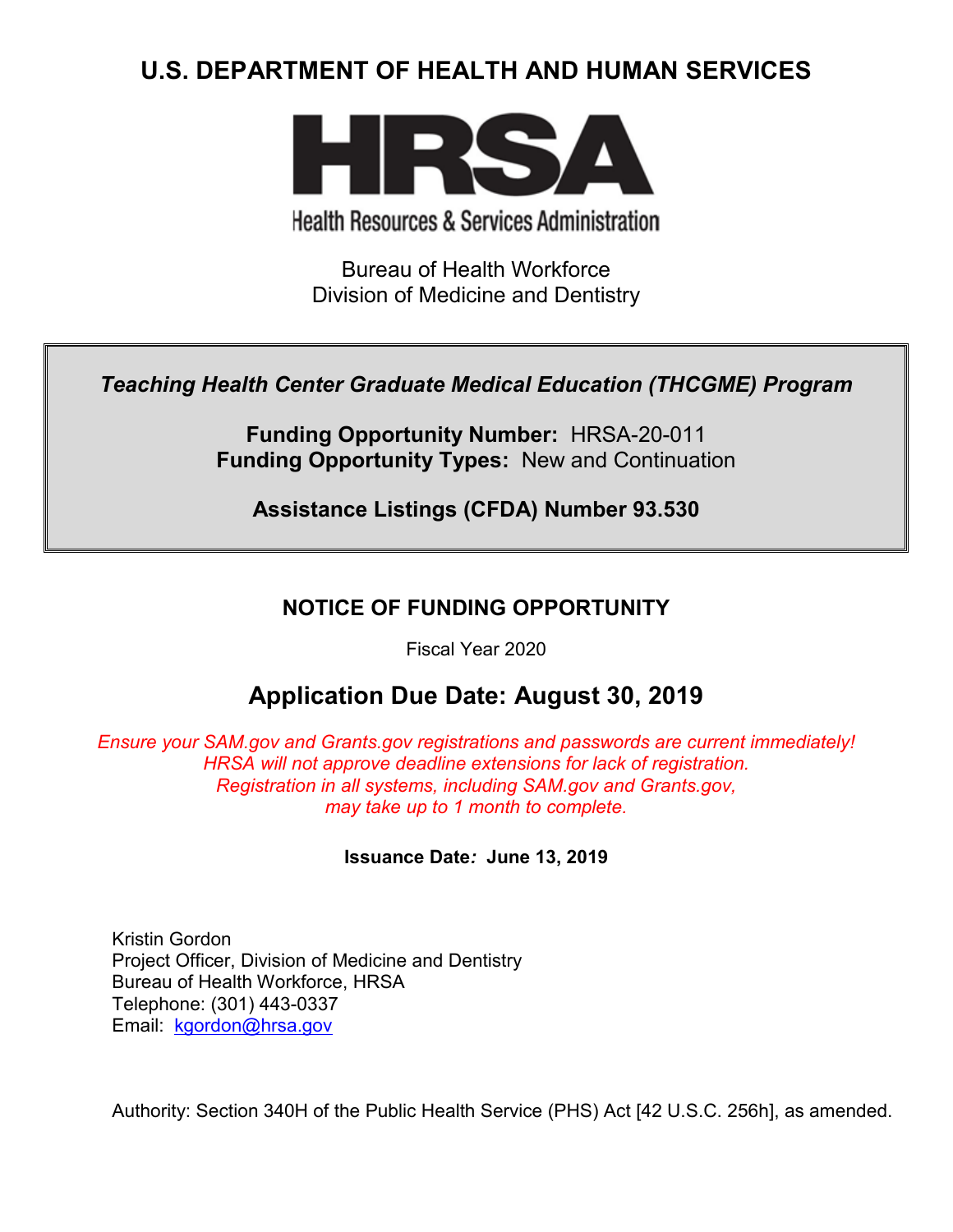# **EXECUTIVE SUMMARY**

The Health Resources and Services Administration (HRSA) is accepting applications for the fiscal year (FY) 2020 Teaching Health Center Graduate Medical Education (THCGME) Program. The THCGME Program provides funding to support the training of residents in new or expanded primary care residency training programs in community-based ambulatory patient care centers. Awards will be made for the following: (1) HRSA-funded filled resident positions at existing HRSA THCGME Programs, and (2) new resident positions at new Teaching Health Centers (THCs). New THCs are applicants that have never received payment under the HRSA THCGME Program for the applicable residency program.

| <b>Funding Opportunity Title:</b>      | Teaching Health Center Graduate Medical<br><b>Education (THCGME) Program</b>                                                                                                                                                                                                                                                                                                                                                                                                                                                                                                                                                |
|----------------------------------------|-----------------------------------------------------------------------------------------------------------------------------------------------------------------------------------------------------------------------------------------------------------------------------------------------------------------------------------------------------------------------------------------------------------------------------------------------------------------------------------------------------------------------------------------------------------------------------------------------------------------------------|
| <b>Funding Opportunity Number:</b>     | <b>HRSA-20-011</b>                                                                                                                                                                                                                                                                                                                                                                                                                                                                                                                                                                                                          |
| Due Date for Applications:             | August 30, 2019                                                                                                                                                                                                                                                                                                                                                                                                                                                                                                                                                                                                             |
| <b>Anticipated Total Available</b>     | \$120 million. \$50 million provided initially in                                                                                                                                                                                                                                                                                                                                                                                                                                                                                                                                                                           |
| Funding:                               | FY2020, and the remaining \$70 million in<br>FY2021.                                                                                                                                                                                                                                                                                                                                                                                                                                                                                                                                                                        |
| Estimated Number and Type of Award(s): | Up to 61 awards (56 continuation awards,<br>and up to five new awards)                                                                                                                                                                                                                                                                                                                                                                                                                                                                                                                                                      |
| <b>Estimated Award Amount:</b>         | Award amounts are formula based,<br>calculated from the number of awarded<br>resident full-time equivalents (FTEs)                                                                                                                                                                                                                                                                                                                                                                                                                                                                                                          |
| <b>Cost Sharing/Match Required:</b>    | <b>No</b>                                                                                                                                                                                                                                                                                                                                                                                                                                                                                                                                                                                                                   |
| Period of Performance:                 | July 1, 2020 through June 30, 2024<br>(Four (4) years)                                                                                                                                                                                                                                                                                                                                                                                                                                                                                                                                                                      |
| Eligible Applicants:                   | An eligible entity is a community-based<br>ambulatory patient care center that<br>sponsors the training of an accredited<br>primary care residency program in the<br>following specialties/disciplines:<br><b>Family Medicine</b><br>$\bullet$<br><b>Internal Medicine</b><br>Pediatrics<br><b>Internal Medicine-Pediatrics</b><br><b>Obstetrics and Gynecology</b><br>$\bullet$<br>Psychiatry<br>$\bullet$<br><b>General Dentistry</b><br>$\bullet$<br><b>Pediatric Dentistry</b><br>$\bullet$<br>Geriatrics<br>See Section III-1 of this notice of funding<br>opportunity (NOFO) for complete eligibility<br>information. |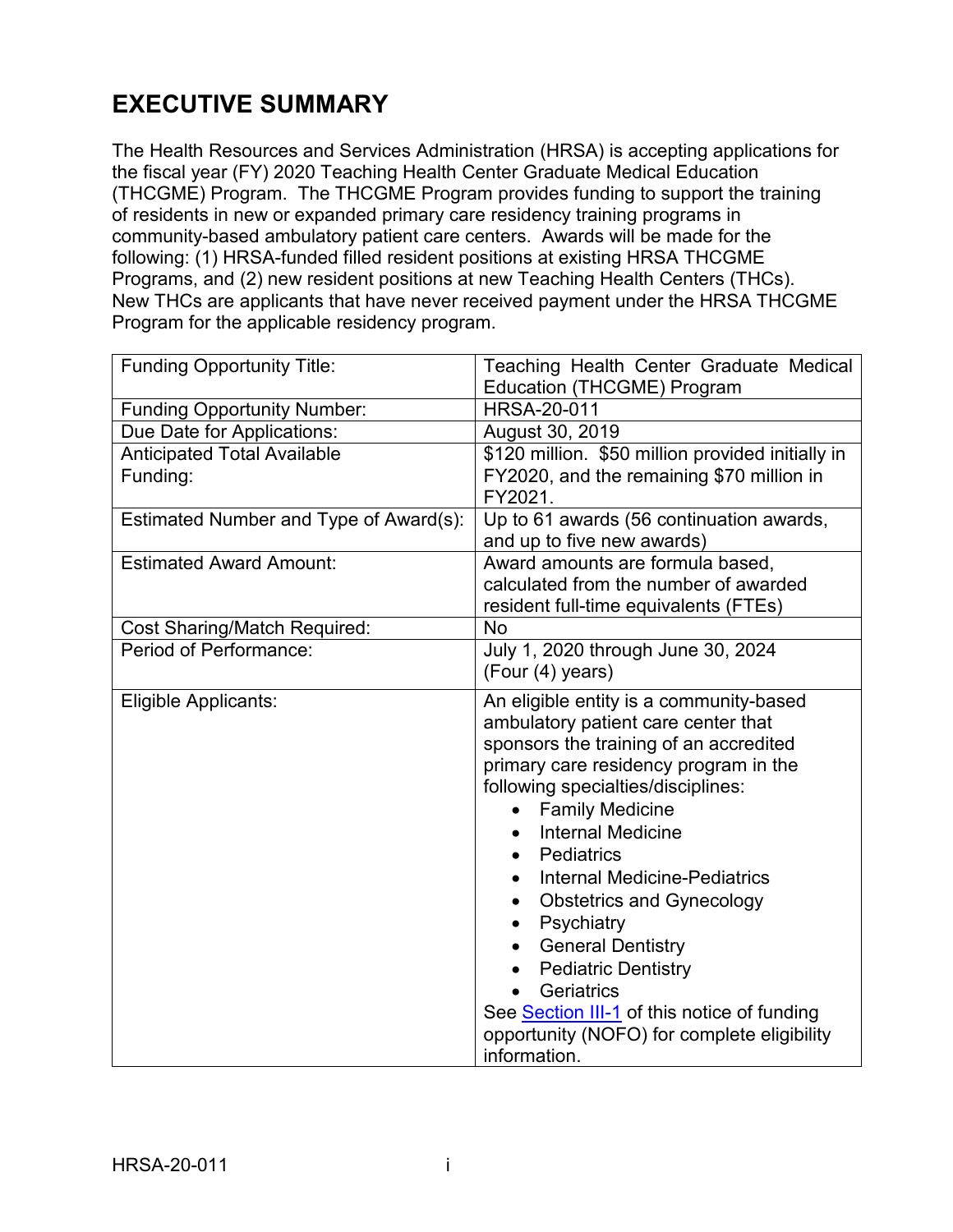## **Application Guide**

You (the applicant organization/agency) are responsible for reading and complying with the instructions included in HRSA's *SF-424 [R&R Application Guide,](http://www.hrsa.gov/grants/apply/applicationguide/sf424rrguidev2.pdf)* available online at [http://www.hrsa.gov/grants/apply/applicationguide/sf424rrguidev2.pdf,](http://www.hrsa.gov/grants/apply/applicationguide/sf424rrguidev2.pdf) except where instructed in this NOFO to do otherwise.

## **Technical Assistance**

HRSA will hold a technical assistance (TA) webinar for applicants seeking funding through this opportunity. The webinar will provide an overview of pertinent information in the NOFO and an opportunity for applicants to ask questions. Visit the HRSA Bureau of Health Workforce's open opportunities website at

<https://bhw.hrsa.gov/fundingopportunities/> to learn more about the resources available for this funding opportunity.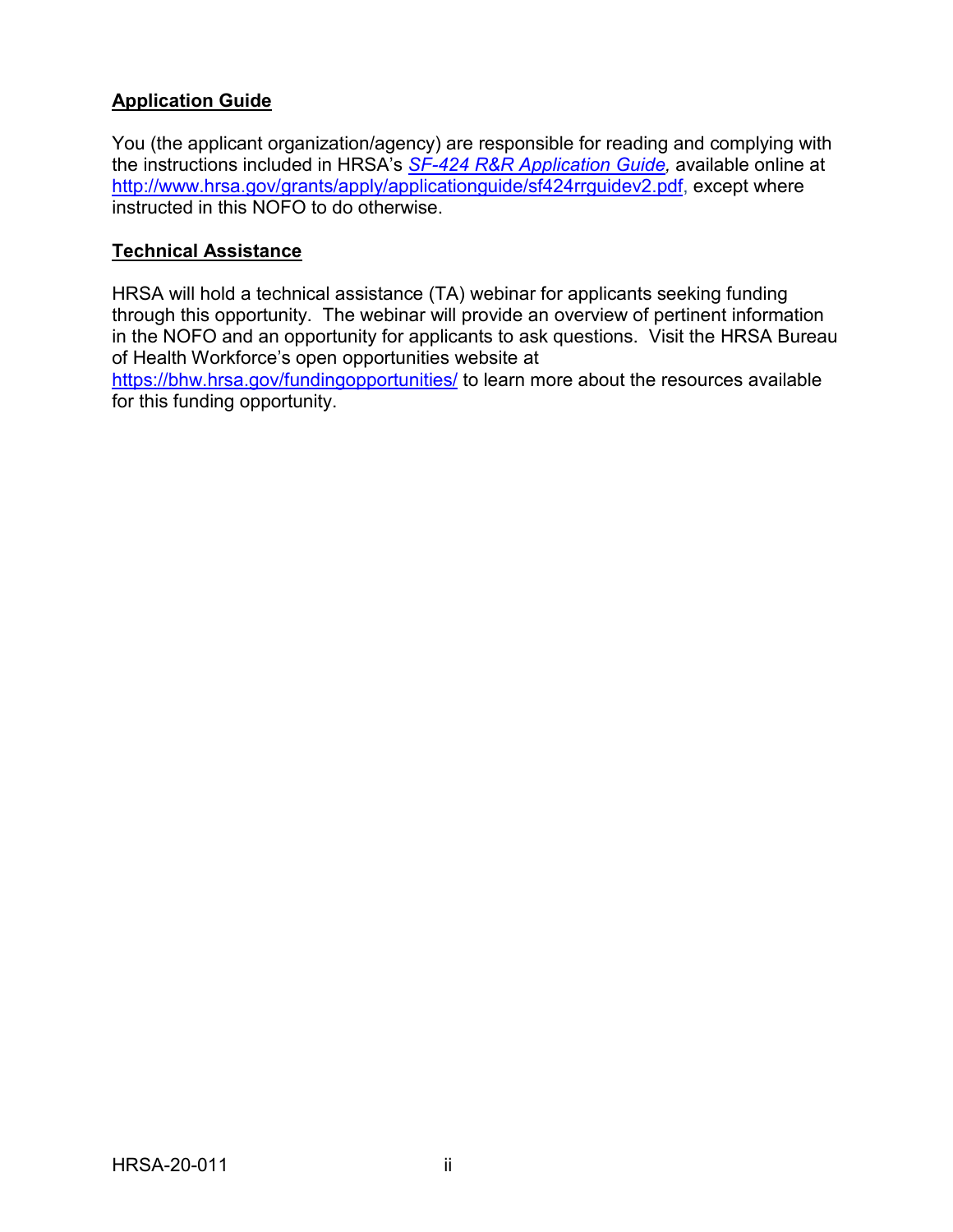## **Table of Contents**

| L.    |                                                                           |  |
|-------|---------------------------------------------------------------------------|--|
|       |                                                                           |  |
| II.   |                                                                           |  |
|       |                                                                           |  |
| III.  |                                                                           |  |
|       |                                                                           |  |
| IV.   |                                                                           |  |
|       |                                                                           |  |
|       | i.                                                                        |  |
|       | İİ.                                                                       |  |
|       | iv. Resident FTE Request Justification Narrative - New Applicants only 17 |  |
|       | V.                                                                        |  |
|       | 3. DUN AND BRADSTREET DATA UNIVERSAL NUMBERING SYSTEM (DUNS) NUMBER AND   |  |
|       |                                                                           |  |
|       |                                                                           |  |
|       |                                                                           |  |
|       |                                                                           |  |
| V.    |                                                                           |  |
|       |                                                                           |  |
|       |                                                                           |  |
|       |                                                                           |  |
| VI.   |                                                                           |  |
|       |                                                                           |  |
|       |                                                                           |  |
|       |                                                                           |  |
| VII.  |                                                                           |  |
| VIII. |                                                                           |  |
|       |                                                                           |  |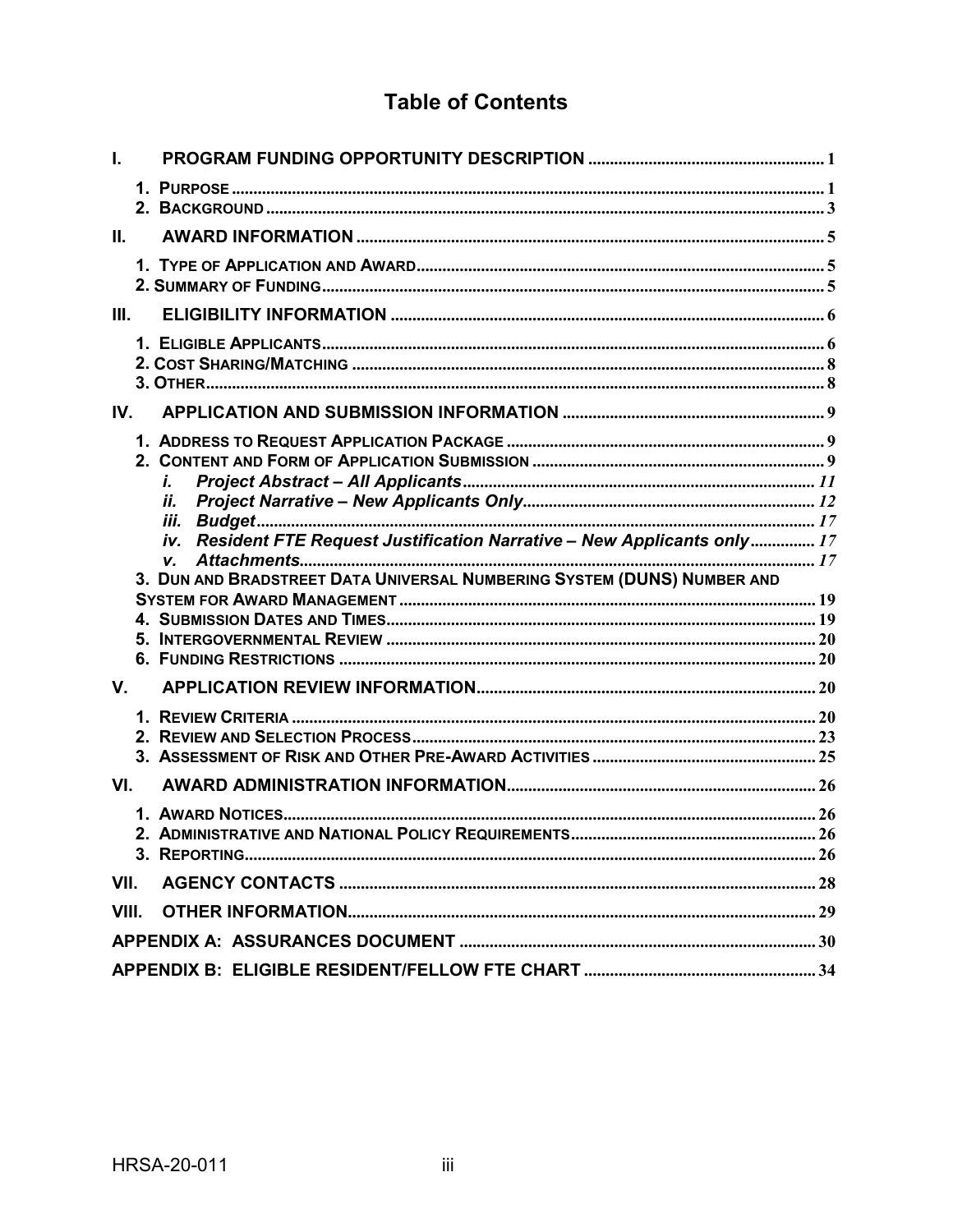## <span id="page-4-0"></span>**I. Program Funding Opportunity Description**

### <span id="page-4-1"></span>**1. Purpose**

This notice announces the opportunity to apply for funding under the Teaching Health Center Graduate Medical Education (THCGME) Program.

#### Program Purpose

The purpose of the THCGME Program is to support the training of residents in new or expanded primary care residency training programs in community-based ambulatory patient care centers. Programs will prepare residents to provide high quality care, particularly in rural and underserved communities, and develop competencies to serve these diverse populations and communities. Two award types are available:

- 1. Continuation awards will be made for the maintenance of Health Resources and Services Administration (HRSA) filled resident positions at existing HRSA THCGME Programs.
- 2. New awards will be made to support new resident full-time equivalent (FTE) positions at new Teaching Health Centers (THCs), as funding permits. New THCs are those applicants that have never received payment under the HRSA THCGME Program for the applicable residency program in any previous fiscal year (FY).

#### Program Goals

To achieve this purpose, the THCGME Program provides support to THCs by providing a per-resident payment established by HRSA inclusive of both Direct Medical Education (DME) and Indirect Medical Education (IME) expenses and support.

#### Program Objectives

Applicants must support the training of primary care residents in an approved graduate medical residency training program in a community-based setting (See [Program](#page-5-0)  [Definitions](#page-5-0) below).

The sponsoring institution of the residency program, as listed by the relevant accrediting body as defined later in this NOFO, must be the community-based ambulatory patient care center or a Graduate Medical Education (GME) consortium, as defined in *[Section](#page-9-1)  [III](#page-9-1)* of this NOFO.

All applicants must designate the number of resident FTEs they are requesting support for under this NOFO. Resident FTE requests may not exceed the number approved by the relevant accrediting body and must be made according to the following requirements:

**1. Existing THCs** (Continuation applications) – may request support only for resident FTEs up to the number stated in your most recent HRSA THCGME Program Resident FTE Approval Letter. Requested resident FTEs must be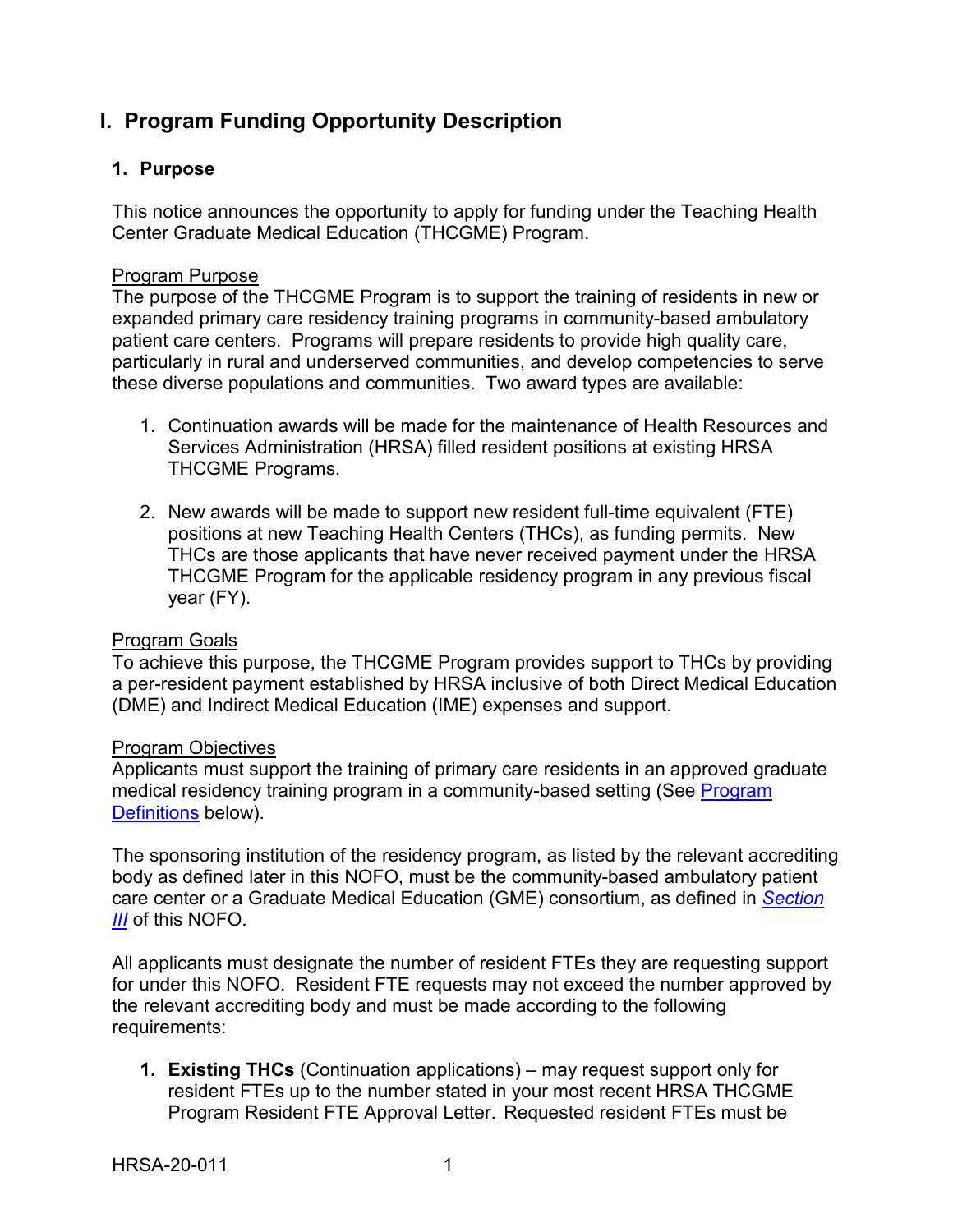verified in the supporting accreditation documentation in Attachment 6. HRSA will not consider proposals for resident FTE expansions from existing THCs.

**2. New THCs** (New applications) – must demonstrate that the number of resident FTE(s) being requested is above the program's baseline. The baseline is the highest number of resident FTEs trained by the program in any of the last four (4) academic years (AY 2016-2017 through AY 2019-2020). Training of newly supported THCGME residents must start in AY 2020-2021. You may request support based on the residency program specialty:

| <b>Specialty</b>                 | <b>Maximum FTE</b><br>Request <sup>1</sup> |
|----------------------------------|--------------------------------------------|
| <b>Family Medicine</b>           | 12                                         |
| <b>Internal Medicine</b>         | 15                                         |
| <b>Pediatrics</b>                | 12                                         |
| Internal Medicine-Pediatrics     | 12                                         |
| <b>Obstetrics and Gynecology</b> | 12                                         |
| Psychiatry                       | 12                                         |
| <b>General Dentistry</b>         |                                            |
| <b>Pediatric Dentistry</b>       |                                            |
| Geriatrics                       | 2                                          |

Organizations intending to apply for more than one residency program should refer to the information on "Multiple Applicants" in Section III.3 Eligibility.

New THCs that are currently training residents may request resident FTEs up to the maximum FTE request number for the relevant residency program specialty, as detailed in the table above. However, all requests must be above the program's resident FTE baseline, as documented in your Eligible Resident/Fellow FTE Chart (Attachment 5) and must not put the program above the number approved by the relevant accrediting body, as documented in Attachment 6. THCGME funding may not be used to support resident FTE positions below your program's baseline. In addition, resident FTE positions supported by non-THCGME sources of funding may not be substituted with THCGME funds.

## **Statutory Funding Priorities**

This notice includes funding priorities for making awards to new THCs as defined in Section 340H(a)(3) of the PHS Act [42 U.S.C. 256h(a)(3)]. Up to 15 points are available across three (3) funding priorities for applicants that qualify. Applicants are permitted to apply for more than one priority. Applicants for new THC awards may also apply to this announcement without requesting a funding priority. The instructions and criteria for each funding priority are provided in [Section V.2.](#page-26-0)

<span id="page-5-1"></span><span id="page-5-0"></span><sup>&</sup>lt;sup>1</sup> The "Maximum FTE Request" is the maximum number of FTEs a new THC may request and satisfies the standard minimum number needed to maintain accreditation.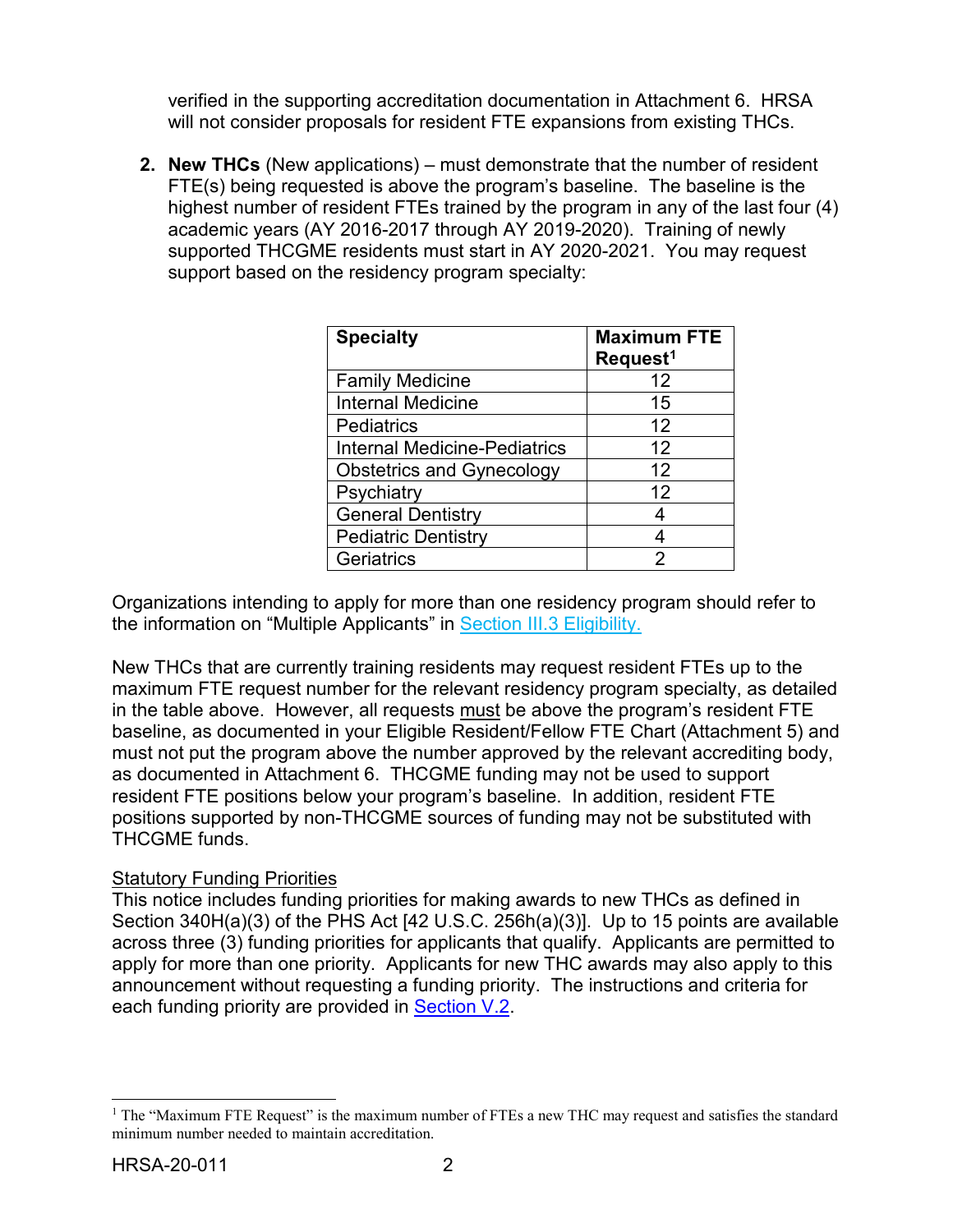## <span id="page-6-0"></span>**2. Background**

The [National Center for Health Workforce Analysis](https://bhw.hrsa.gov/national-center-health-workforce-analysis) (NCHWA) projects that the total demand for primary care physicians will grow by 38,320 FTEs between 2013 and 2025. It is estimated that there will be a shortage of 23,640 primary care physician FTEs by [2](#page-6-1)025.<sup>2</sup> The NCHWA also notes that the demand for dentists is projected to grow by 20,400 FTEs – from 197,800 in 2012 to 218,200 in 2025 - a 10 percent increase, and all 50 states and the District of Columbia are projected to experience a shortage of dentists.[3](#page-6-2) In addition to overall shortages, there is maldistribution of primary care providers with rural and other underserved communities experiencing the greatest shortages.

The THCGME Program was authorized by Section 340H of the PHS Act [42 U.S.C. 256h] in response to the nation's growing need for primary care services and as a new model for graduate medical education (GME) focused on primary care physician and dentist training in ambulatory care setting. The Medicare Payment Advisory Commission (MedPAC) and other stakeholders have called for increasing the amount of GME time spent in nonhospital settings, making changes to GME funding to advance goals such as increasing community-based care, and increasing the diversity of the pipeline of health professionals.[4](#page-6-3)

The THCGME Program aims to strengthen the primary care workforce by supporting medical and dental training programs in primary care, community-based settings with an emphasis on improving the distribution of this health workforce in rural and underserved communities. The program focuses on a different model for resident education than most other federal models of GME, which are predominantly located in large, urban academic medical centers. This model was developed based on evidence showing that family medicine resident physicians who train in health center settings are nearly three times as likely to practice in underserved settings after graduation when compared to residents who did not train in health centers. [5](#page-6-4) There is also evidence that physicians who receive training in community and underserved settings are more likely to practice in similar settings, such as health centers.  $6,7$  $6,7$  $6,7$ 

[https://bhw.hrsa.gov/sites/default/files/bhw/nchwa/projections/nationalstatelevelprojectionsdentists.pdf.](https://bhw.hrsa.gov/sites/default/files/bhw/nchwa/projections/nationalstatelevelprojectionsdentists.pdf) 4 Report to the Congress: Aligning Incentives in Medicare (June 2010). Medicare Payment Advisory Commission.

<span id="page-6-1"></span><sup>&</sup>lt;sup>2</sup> U.S. Department of Health and Human Services, Health Resources and Services Administration. HRSA. "National and Regional Projections of Supply and Demand for Primary Care Practitioners: 2013-2025". November 2016. Available at: [https://bhw.hrsa.gov/sites/default/files/bhw/health-workforce](https://bhw.hrsa.gov/sites/default/files/bhw/health-workforce-analysis/research/projections/primary-care-national-projections2013-2025.pdf)[analysis/research/projections/primary-care-national-projections2013-2025.pdf.](https://bhw.hrsa.gov/sites/default/files/bhw/health-workforce-analysis/research/projections/primary-care-national-projections2013-2025.pdf)

<span id="page-6-2"></span><sup>3</sup> U.S. Department of Health and Human Services, Health Resources and Services Administration. HRSA. "National and State-Level Projections of Dentists and Dental Hygienists in the U.S., 2012-2025". February 2015. Available at:

<span id="page-6-3"></span><sup>(</sup>Available at [http://www.medpac.gov\)](http://www.medpac.gov/).

<span id="page-6-4"></span><sup>&</sup>lt;sup>5</sup> Morris CG, Johnson B, Kim S, and Chen FM. Training Family Physicians in Community Health Centers: A Health Workforce Solution. Family Medicine. 2008; 40(4):271-6.

<span id="page-6-5"></span><sup>6</sup> Phillips RL, Petterson S, Bazemore, A. Do residents who train in safety net settings return for practice? Academic Medicine. 2013; 88(12): 1934–1940.

<span id="page-6-6"></span><sup>7</sup> Goodfellow A, Ulloa J, Dowling P, et al. Predictors of Primary Care Physician Practice Location in Underserved Urban or Rural Areas in the United States: A Systematic Literature Review. Academic Medicine. 2016; 91(9): 1313–1321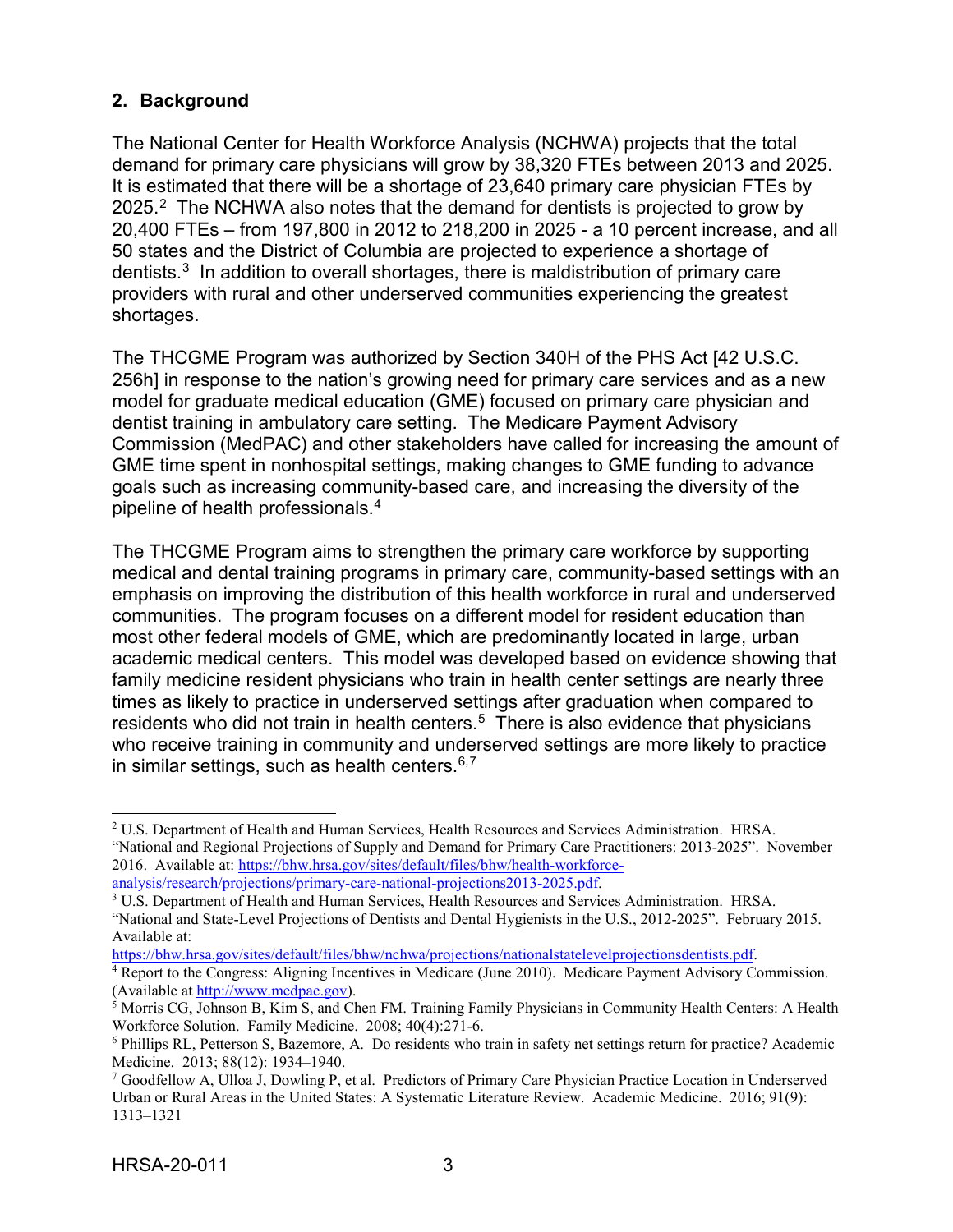The THCGME Program is providing a vital supply line to support the primary care health workforce demand. Since the program began in FY 2010, the THCGME Program has graduated 880 new primary care physicians and dentists. As the national average of physicians going into primary care is approximately 33 percent, the THCGME Program has evidenced much stronger results. Cumulative follow-up data indicates that 64 percent of graduates are currently practicing in a primary setting and approximately 58 percent of the graduating physicians and dentists are currently practicing in a medically underserved community and/or rural setting. In Academic Year 2017-2018, nearly all residents (over 99 percent) received training in a primary care setting, providing care during more than half a million patient encounters and accruing nearly 600,000 contact hours with these primary care patients. Additionally, most THCGME residents (82 percent) spent a significant part of their training in medically underserved and/or rural communities, providing over 950,000 hours of patient care. $^8$  $^8$ 

## **Program Definitions**

A glossary containing general definitions for terms used throughout the Bureau of Health Workforce can be located at the [Health Workforce Glossary.](https://bhw.hrsa.gov/grants/resourcecenter/glossary) In addition, the following definitions apply to the THCGME Program for Fiscal Year 2020:

*Approved graduate medical residency training program* means (as defined in section 340H(j)(1) of the PHS Act [42 U.S.C. 256h(j)(1)]) a residency or other postgraduate medical training program: 1) participation in which may be counted toward certification in a specialty or subspecialty and includes formal postgraduate training programs in geriatric medicine approved by the Secretary; and 2) that meets criteria for accreditation as established by the Accreditation Council for Graduate Medical Education, the American Osteopathic Association, or the American Dental Association's Commission on Dental Accreditation.

**Existing THC** means an "approved graduate medical residency training program" as defined in section  $340H(i)(1)$  of the PHS Act  $[42 U.S.C. 256h(i)(1)]$  sponsored by an eligible entity that received a payment under the HRSA THCGME Program for a previous fiscal year.

*Full-Time Equivalent (FTE)* is the ratio of a resident's time required to fulfill a full-time residency slot for one Academic Year. Multiple individuals' FTE time can sum to equal one full-time resident.

*GME consortium* means a collaboration between a community-based, ambulatory patient care center and community stakeholders (e.g., academic health centers, universities and/or medical schools, teaching hospitals), to form an entity that serves as the institutional sponsor of, and operates, an accredited primary care residency program. The community-based ambulatory patient care center plays an integral role in

<span id="page-7-0"></span> <sup>8</sup> Department of Health and Human Services, Health Resources and Services Administration, Bureau of Health Workforce. THCGME Program Academic Year 2017-2018 Highlights. [https://bhw.hrsa.gov/sites/default/files/bhw/health-workforce-analysis/program-highlights/2018/teaching-health](https://bhw.hrsa.gov/sites/default/files/bhw/health-workforce-analysis/program-highlights/2018/teaching-health-center-graduate-medical-education-program-2018.pdf)[center-graduate-medical-education-program-2018.pdf.](https://bhw.hrsa.gov/sites/default/files/bhw/health-workforce-analysis/program-highlights/2018/teaching-health-center-graduate-medical-education-program-2018.pdf)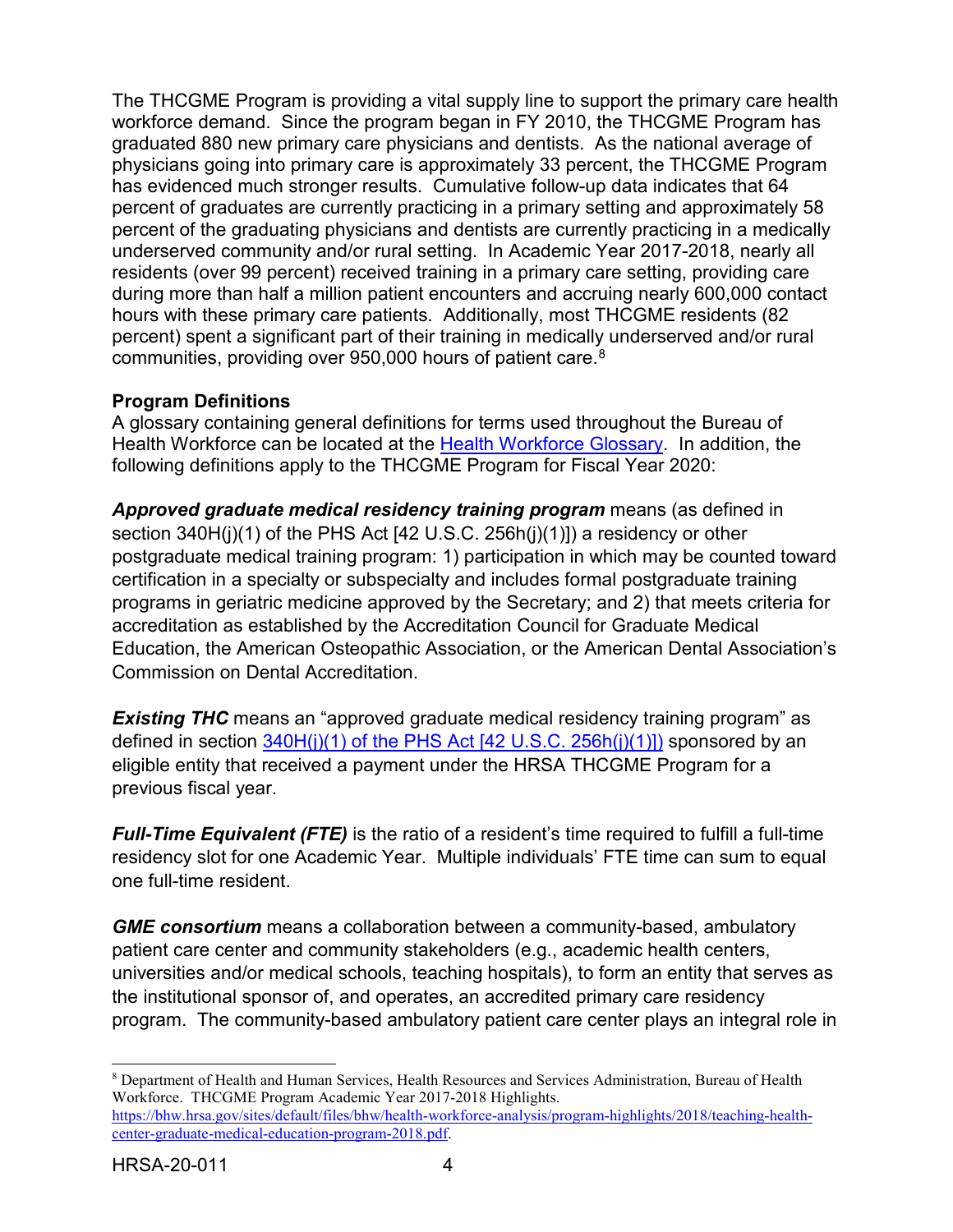the academic, financial, and administrative operations of the residency program, as well as in the academic and clinical aspects of the program including, but not limited to: curriculum development, scheduling of clinical rotations, and selection of staff and residents. The relationship between the THC and the consortium must be legally binding, and the agreement establishing the relationship must describe the roles and responsibilities of each entity.

*New THC* means a "new approved graduate medical resident training program" as defined in section  $340H(i)(2)$  of the PHS Act [42 U.S.C. 256h(j)(2)]) sponsored by an eligible entity that has not received a payment under the HRSA THCGME Program for a previous fiscal year for the residency training program in consideration.

*Reconciliation* means the annual process for determining changes to the number of FTEs reported by a THC in its application, compared to its actual use of FTEs during the most recently completed budget period, to determine the final amount payable for both DME and IME. This process is utilized to recoup overpayments pursuant to section 340H(f) of the PHS Act [42 U.S.C. 256h(f)].

*Teaching Health Center (THC)* means a community-based, ambulatory patient care center that operates a primary care residency program, including, but not limited to: Federally qualified health centers (FQHCs); community mental health centers (CMHCs); rural health clinics; health centers operated by the Indian Health Service (IHS), by tribes or tribal organizations, or by urban Indian organizations; and, entities receiving funds under Title X of the PHS Act (section 749A(f)(3) of the PHS Act [42 U.S.C. 293l-1]).

## <span id="page-8-0"></span>**II. Award Information**

## <span id="page-8-1"></span>**1. Type of Application and Award**

Types of applications sought: New and Continuation

HRSA funding will be provided in the form of a formula-based payment.

## <span id="page-8-2"></span>**2. Summary of Funding**

HRSA expects approximately \$120,000,000 to be available annually to fund approximately 61 awards (56 continuation and up to 5 new awards). The period of performance is July 1, 2020 through June 30, 2024 (4 years). Funding beyond FY 2020 is dependent on the availability of appropriated funds for the THCGME Program in subsequent fiscal years, satisfactory recipient performance, and a decision that continued funding is in the best interest of the Federal Government.

The FY 2020 THCGME Program payment is formula-based and provides a payment inclusive of both DME and IME support. The final payment methodology for the THCGME Program has not yet been established. The FY 2020 interim payment rate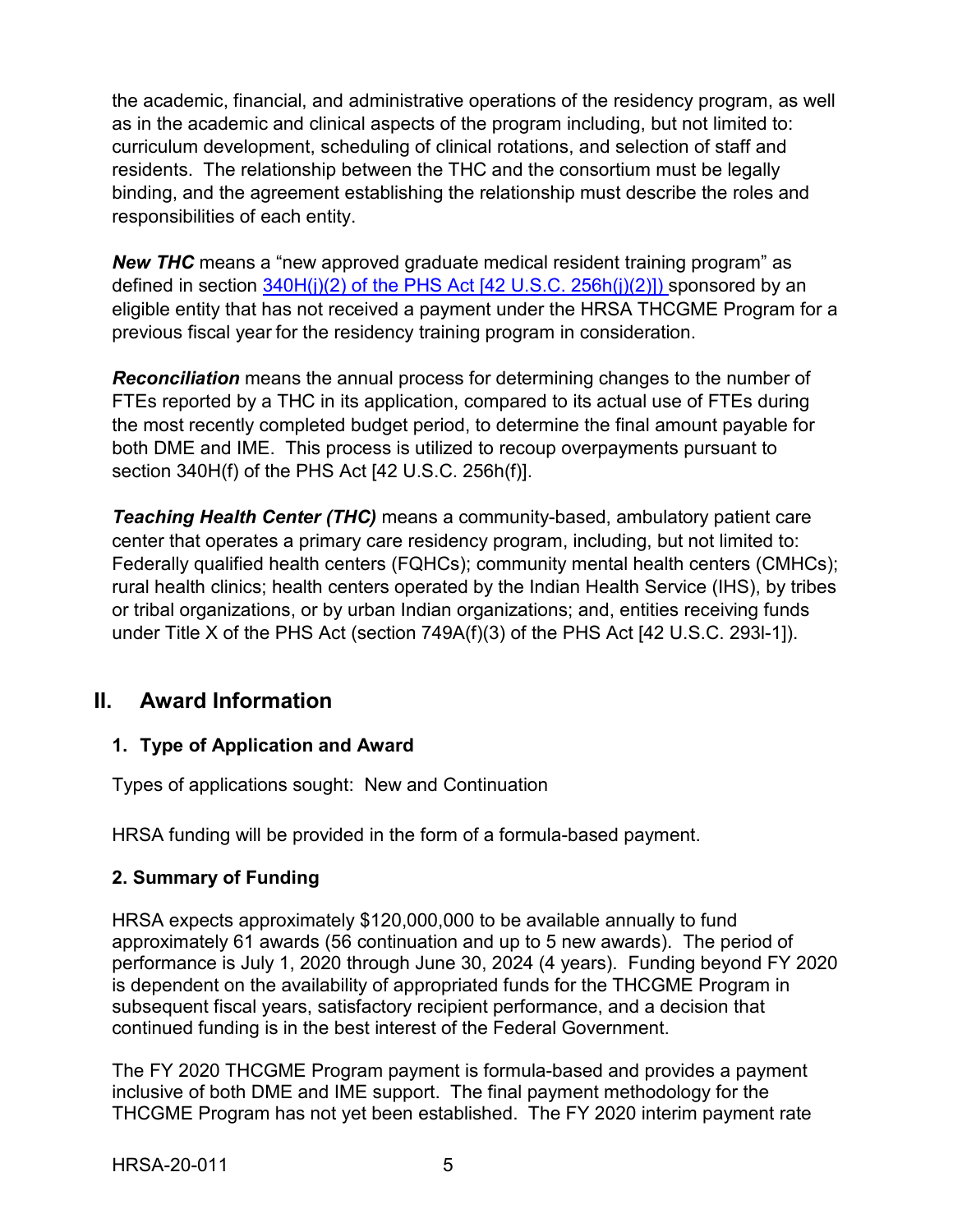will be \$150,000 per resident FTE. In subsequent fiscal years, the payment rate may change due to available appropriations and/or changes in payment methodology.

### **Reconciliation**

All THCGME funding is subject to annual reconciliation (see section 340H(f) of the PHS Act [42 U.S.C. 256h(f)]). During reconciliation, any changes to the number of residents reported by the award recipient will be calculated in order to determine a final amount payable for the budget period.

Awardees are responsible for the accuracy of FTE data submitted to HRSA and may be audited by HRSA to ensure the accuracy and completeness of the information submitted. In addition, Section 340H(e) of the PHS Act [42 U.S.C. 256h(e)] describes the relationship between THCGME Program funding and GME payments made by Medicare and the Children's Hospital Graduate Medical Education (CHGME) program. If a resident FTE's time is submitted to Medicare or the CHGME program for the purposes of receiving payment, the THC cannot also claim that same time for payment from the THCGME Program. HRSA requires applicants to coordinate closely with affiliated teaching hospitals in order to avoid over-reporting of THCGME supported FTE positions. Over-reporting of FTEs, including ineligible FTEs, and subsequent overpayment will result in the recoupment of THCGME payments.

All HRSA awards are subject to the Uniform Administrative Requirements, Cost Principles and Audit Requirements at [45 CFR part 75.](http://www.ecfr.gov/cgi-bin/retrieveECFR?gp=1&SID=4d52364ec83fab994c665943dadf9cf7&ty=HTML&h=L&r=PART&n=pt45.1.75)

## <span id="page-9-1"></span>**III. Eligibility Information**

## <span id="page-9-0"></span>**1. Eligible Applicants**

Eligible applicants must meet all of the following criteria in order to be considered eligible for THCGME funding. Applicants that fail to meet any eligibility criteria will not be considered for funding under this announcement.

## **A. Eligible Entities**

An eligible entity is **a community-based ambulatory patient care center** that:

- i. Operates an accredited primary care residency program. Specific examples of eligible outpatient settings include, but are not limited to:
	- Federally qualified health centers, as defined in section 1905(l)(2)(B) of the Social Security Act [42 U.S.C. 1396d(l)(2)(B)];
	- Community mental health centers, as defined in section 1861(ff)(3)(B) of the Social Security Act [42 U.S.C. 1395x(ff)(3)(B)];
	- Rural health clinics, as defined in section 1861(aa)(2) of the Social Security Act [42 U.S.C. 1395x(aa)(2)];
	- Health centers operated by the Indian Health service, an Indian tribe or tribal organization, or an urban Indian organization (as defined in section 4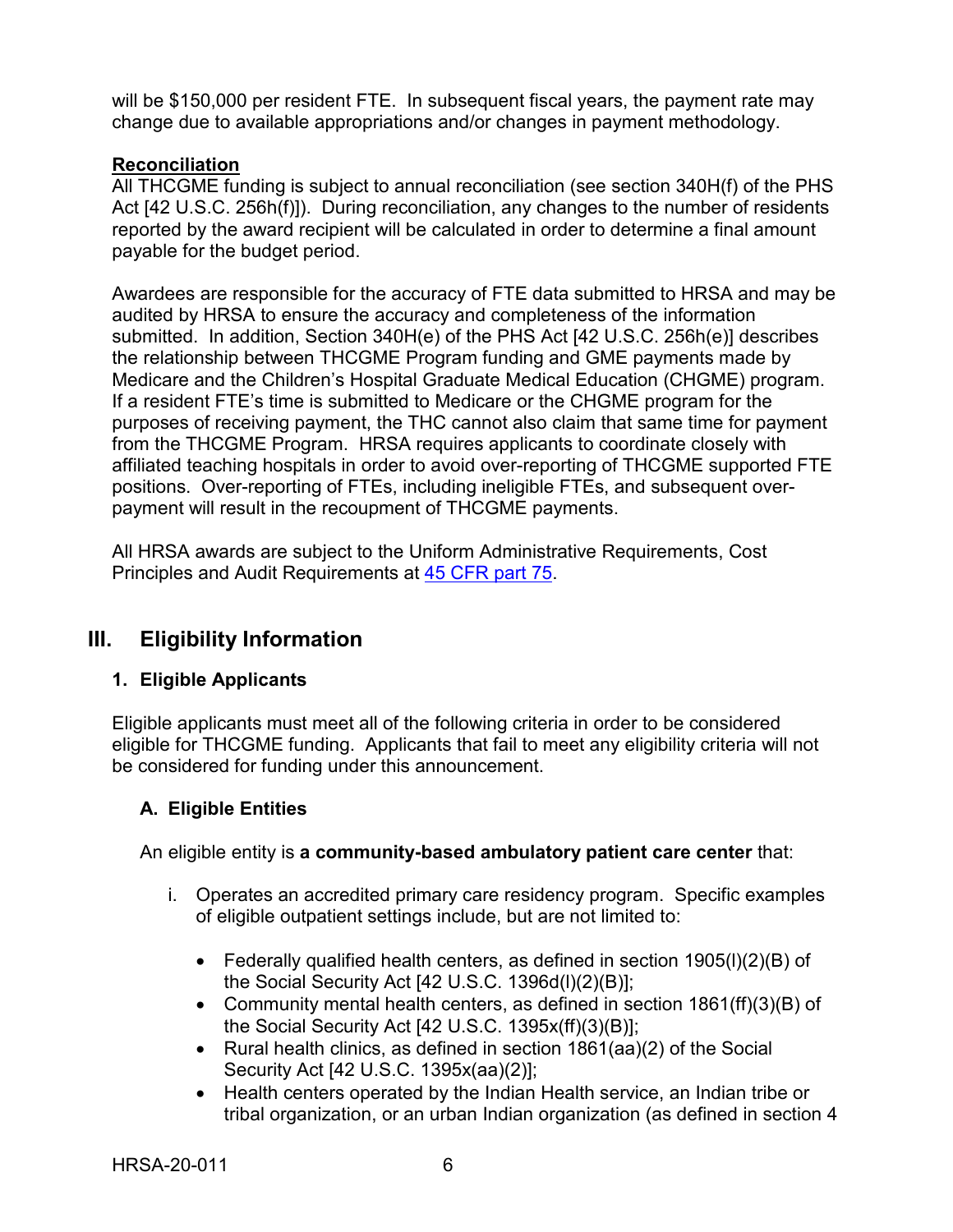of the Indian Health Care Improvement Act [25 U.S.C. 1603]); and

• An entity receiving funds under Title X of the PHS Act.

The list of entities above is not exhaustive, but does reflect the intent of the program to provide training in settings such as those served by the institutions listed.

## **OR**

ii. Has collaborated to form a **GME consortium** that operates an accredited primary care residency program.

In order to satisfy accreditation, academic and administrative responsibilities, a community-based ambulatory patient care center may form a GME consortium with stakeholders (e.g., academic health centers, universities and/or medical schools) where the GME consortium serves as the institutional sponsor of an accredited primary care residency program. The relationship between the community-based ambulatory patient care center and the consortium must be legally binding, and the agreement establishing the relationship must describe the roles and responsibilities of each entity.

Within the consortium, the community-based ambulatory care center is expected to play an integral role in the academic, financial and administrative operations of the residency. THCGME payments must be used primarily to support resident training and clinical activities at the ambulatory training site.

Applicants applying as part of a GME consortium must maintain the consortium throughout the award period of performance. The applicant is the entity that meets the agency's or program's eligibility criteria and has the legal authority to apply and to receive the award. In the event of an organizational change that will affect the training program's financial, academic or operational function or organization, awardees must notify HRSA and submit a prior approval request for the change through HRSA Electronic Handbooks (EHB) system.

## **B. Eligible Primary Care Residency Programs**

Only specific residency training programs are eligible. According to statute (section 340H(j)(3) of the PHS Act [42 U.S.C. 256e(j)(3)]), "primary care residency program" refers to an approved graduate medical education residency training program in:

- Family Medicine
- Internal Medicine
- Pediatrics
- Internal Medicine-pediatrics
- Obstetrics and Gynecology
- Psychiatry
- General Dentistry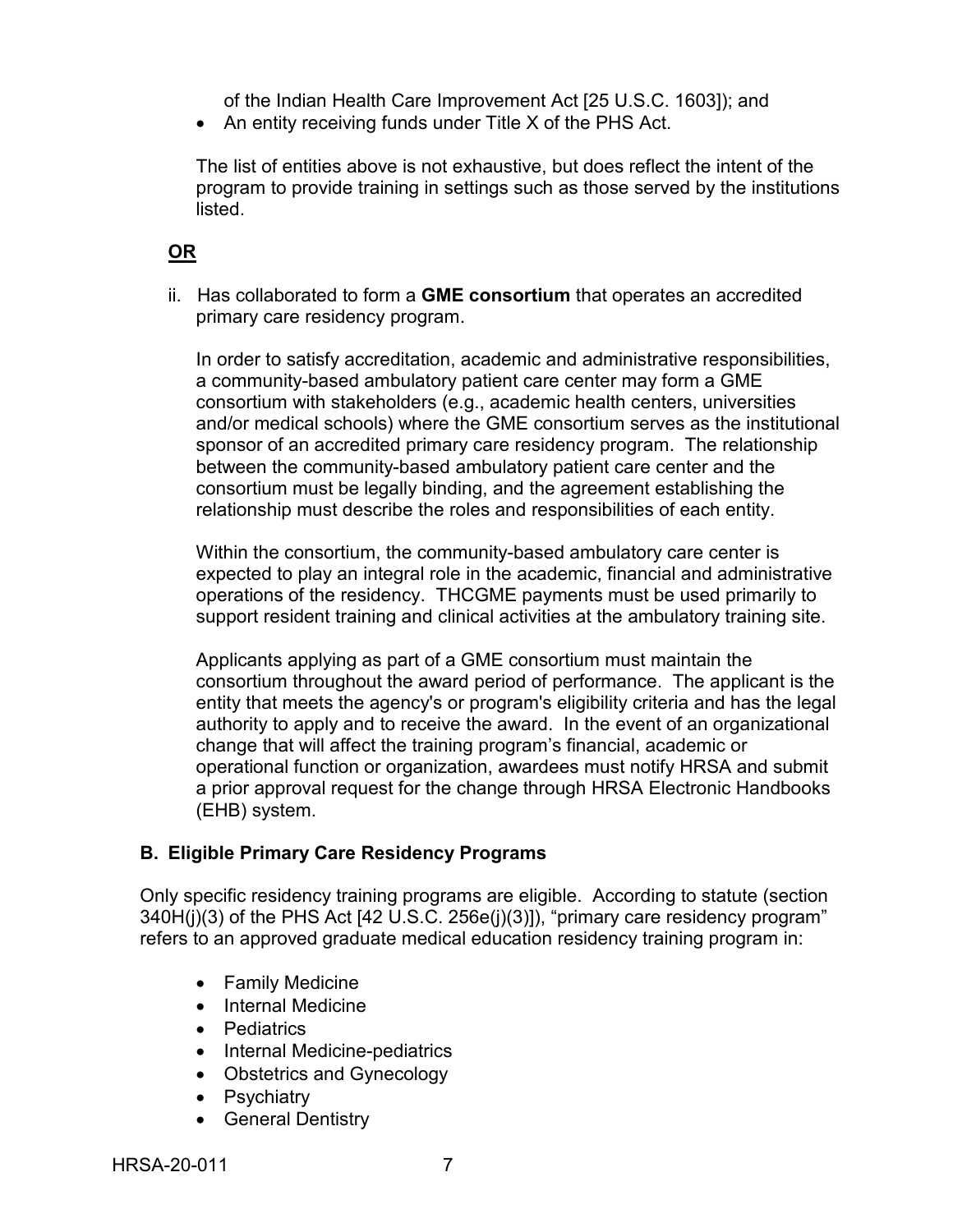- Pediatric Dentistry
- Geriatrics

## **C. Accreditation/Institutional Sponsorship**

The eligible community-based ambulatory patient care setting or GME consortium must be accredited in one of the eligible primary care specialties and must be listed as the institutional sponsor by the relevant accrediting body (i.e., the Accreditation Council for Graduate Medical Education (ACGME), American Osteopathic Association (AOA), or the American Dental Association's Commission on Dental Accreditation (CODA). AOA accredited programs converting to ACGME accreditation must have at least ACGME pre-accreditation status at the time of application and be fully ACGME accredited by the project start date.

The applicant MUST provide documentation that the residency program is accredited and, if applicable, has ACGME pre-accreditation status. Accreditation documents must indicate the accrediting body, name the residency program's institutional sponsor, and the dates of accreditation for verification purposes (see Attachment 6).

Teaching hospitals and academic institutions holding the institutional sponsorship of a primary care residency program are not eligible to receive THCGME funding. Teaching hospitals and academic institutions have proven to be successful partners of THCs and members of established GME consortia. In these cases, the GME consortium must serve as the institutional sponsor of the residency program.

## <span id="page-11-0"></span>**2. Cost Sharing/Matching**

Cost sharing or matching is not required.

## <span id="page-11-1"></span>**3. Other**

#### **Ceiling Amount**

HRSA may consider any application that exceeds the FTE ceiling amount nonresponsive, which could result in it not being considered for funding under this notice.

#### **FTE Expansion Requests**

HRSA will not consider proposals for FTE expansions from existing THCs above the number stated in your most recent HRSA THCGME Program Resident FTE Approval Letter.

#### **Deadline**

HRSA will consider any application that fails to satisfy the deadline requirements referenced in *[Section IV.4](#page-22-1)* non-responsive and will not consider it for funding under this notice.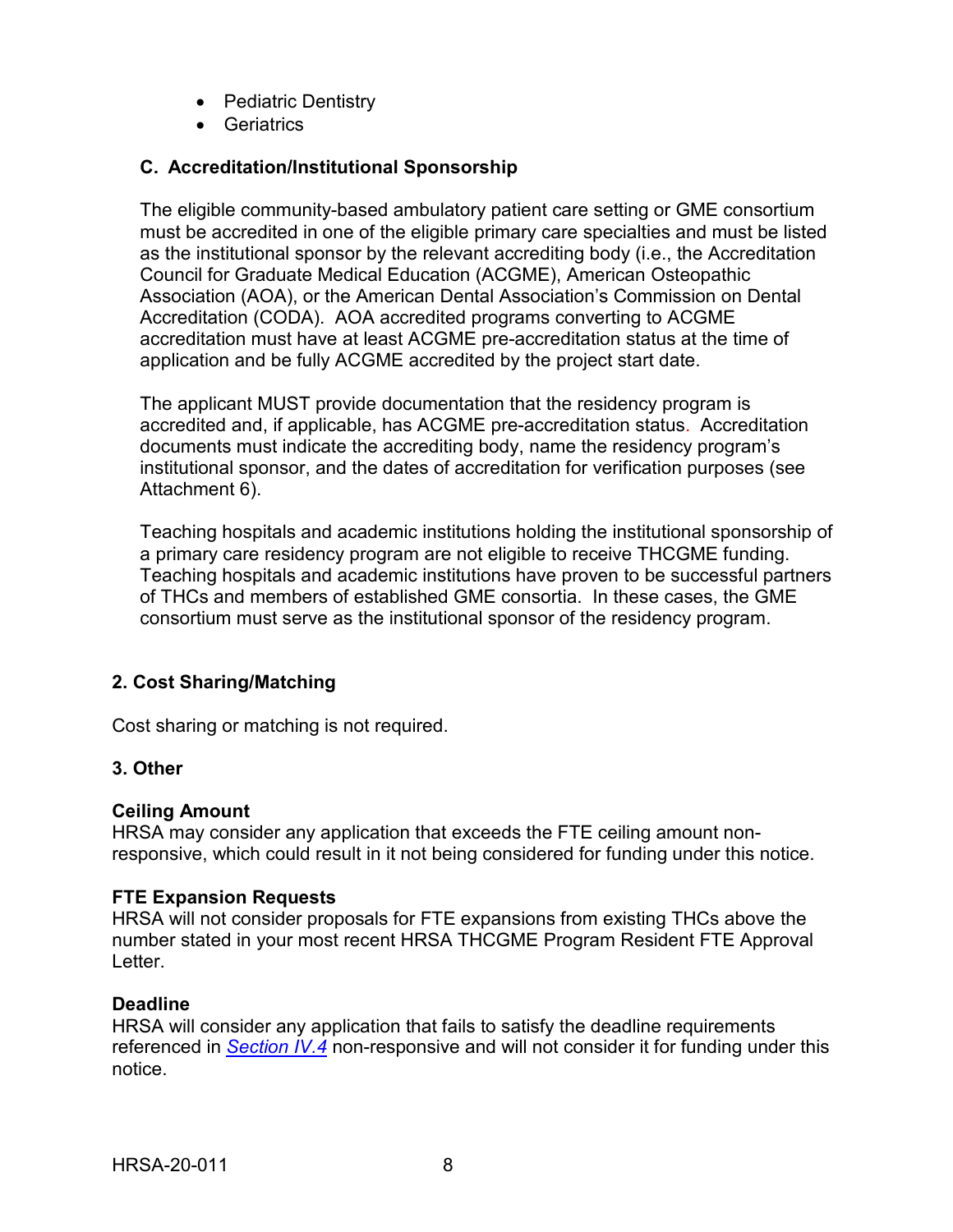### **Multiple Applications**

NOTE: Multiple applications from an organization are allowable. Entities seeking THCGME funding to support multiple residency programs MUST submit a separate application for each individual residency program. If an entity is submitting multiple applications for different residency programs, please include a unique name for each training program in the project abstract to differentiate between applications.

If for any reason (including submitting to the wrong funding opportunity number or making corrections/updates), an application for an individual residency program is submitted more than once prior to the application due date, HRSA will only accept your **last** validated electronic submission, under the correct funding opportunity number, prior to the Grants.gov application due date as the final and only acceptable application.

Failure to include all required documents as part of the application may result in an application being considered incomplete or non-responsive.

## <span id="page-12-0"></span>**IV. Application and Submission Information**

## <span id="page-12-1"></span>**1. Address to Request Application Package**

HRSA *requires* you to apply electronically. HRSA encourages you to apply through [Grants.gov](https://www.grants.gov/) using the SF-424 Research and Related (R&R) workspace application package associated with this NOFO following the directions provided at [https://www.grants.gov/applicants/apply-for-grants.html.](https://www.grants.gov/applicants/apply-for-grants.html)

The NOFO is also known as "Instructions" on Grants.gov. You must provide your email address when reviewing or preparing the workspace application package in order to receive notifications including modifications and/or republications of the NOFO on Grants.gov before its closing date. Responding to an earlier version of a modified notice may result in a less competitive or ineligible application. *Please note, you are ultimately responsible for reviewing the [For Applicants](https://www.grants.gov/web/grants/applicants.html) page for all information relevant to desired opportunities.*

## <span id="page-12-2"></span>**2. Content and Form of Application Submission**

Section 4 of HRSA's *SF-424 R&R [Application Guide](http://www.hrsa.gov/grants/apply/applicationguide/sf424rrguidev2.pdf)* provides instructions for the staffing plan and personnel requirements, assurances, certifications, and abstract. You must submit the information outlined in the *SF-424 R&R [Application Guide](http://www.hrsa.gov/grants/apply/applicationguide/sf424rrguidev2.pdf)* in addition to the program specific information below. You are responsible for reading and complying with the instructions included in HRSA's *SF-424 R&R [Application Guide](http://www.hrsa.gov/grants/apply/applicationguide/sf424rrguidev2.pdf)* except where instructed in the NOFO to do otherwise. You must submit the applications in the English language and in terms of U.S. dollars (45 CFR § 75.111(a)).

See Section 8.5 of the *SF-424 R&R [Application Guide](http://www.hrsa.gov/grants/apply/applicationguide/sf424rrguidev2.pdf)* for the Application Completeness Checklist.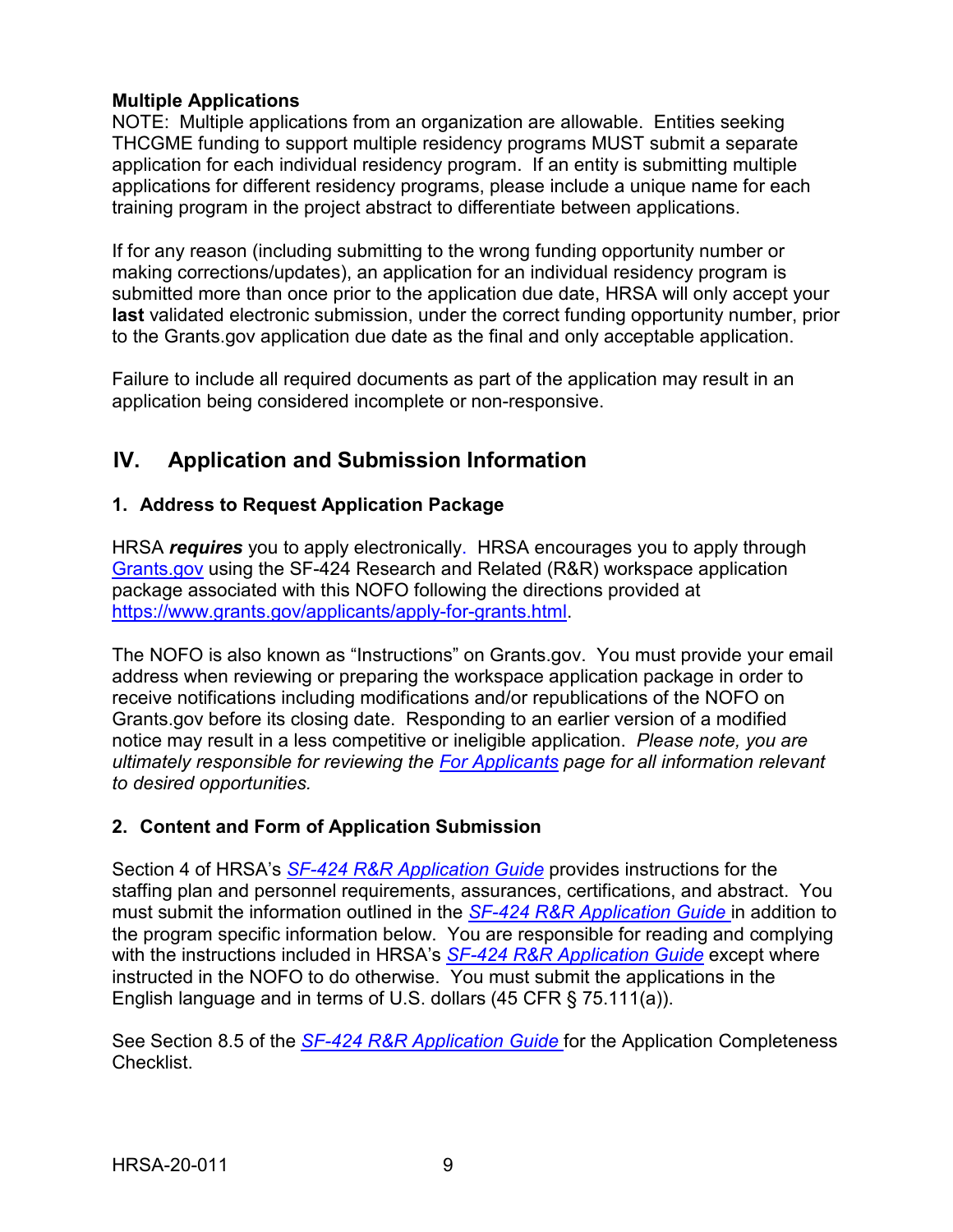### **Application Page Limit**

The total size of all uploaded files may not exceed the equivalent of **65 pages** when printed by HRSA. The page limit includes the abstract, project resident FTE request justification narratives, attachments including biographical sketches (biosketches), and letters of commitment and support required in HRSA's *SF-424 R&R [Application Guide](http://www.hrsa.gov/grants/apply/applicationguide/sf424rrguidev2.pdf)* and this NOFO. Standard OMB-approved forms that are included in the workspace application package do NOT count in the page limitation. Biographical Sketches **do** count in the page limitation. **We strongly urge you to take appropriate measures to ensure your application does not exceed the specified page limit.**

**Applications must be complete, within the specified page limit, and validated by Grants.gov under the correct funding opportunity number prior to the deadline to be considered under this notice.**

### **Debarment, Suspension, Ineligibility, and Voluntary Exclusion Certification**

- 1) You, on behalf of the applicant organization certify, by submission of your proposal, that neither you nor your principals are presently debarred, suspended, proposed for debarment, declared ineligible, or voluntarily excluded from participation in this transaction by any federal department or agency.
- 2) Failure to make required disclosures can result in any of the remedies described in 45 CFR § 75.371, including suspension or debarment. (See also 2 CFR parts 180 and 376, and 31 U.S.C. 3321).
- 3) Where you are unable to attest to any of the statements in this certification, an explanation shall be included in Attachment 10: Other Relevant Documents.

See Section 4.1 viii of HRSA's *SF-424 R&R [Application Guide](http://www.hrsa.gov/grants/apply/applicationguide/sf424rrguidev2.pdf)* for additional information on all certifications.

## **Program-Specific Instructions**

## **A. Continuation Application Process for Existing THCGME Awardees**

In accordance with Section 4 of HRSA's *SF-424 R&R [Application Guide,](http://www.hrsa.gov/grants/apply/applicationguide/sf424rrguidev2.pdf)* existing THCGME awardees are required to submit the following:

- 1. SF-424 R&R Application Package
- 2. A project abstract
- 3. Staffing Plan and Job Descriptions for Key Personnel (Attachment 2)
- 4. Letters of Agreement from all major training partners, including required formal agreements from hospital partners (Attachment 3)
- 5. Residency Program Organizational Chart (Attachment 4)
- 6. Resident FTE chart (Attachment 5)
- 7. Accreditation documentation, including any potential citations (Attachment 6)
- 8. THCGME Program Assurances (Attachment 9)

Existing THCs are not required to submit a project narrative, resident FTE request justification, or staffing plan and personnel requirements. Existing THCs remain subject to funding requirements and restrictions.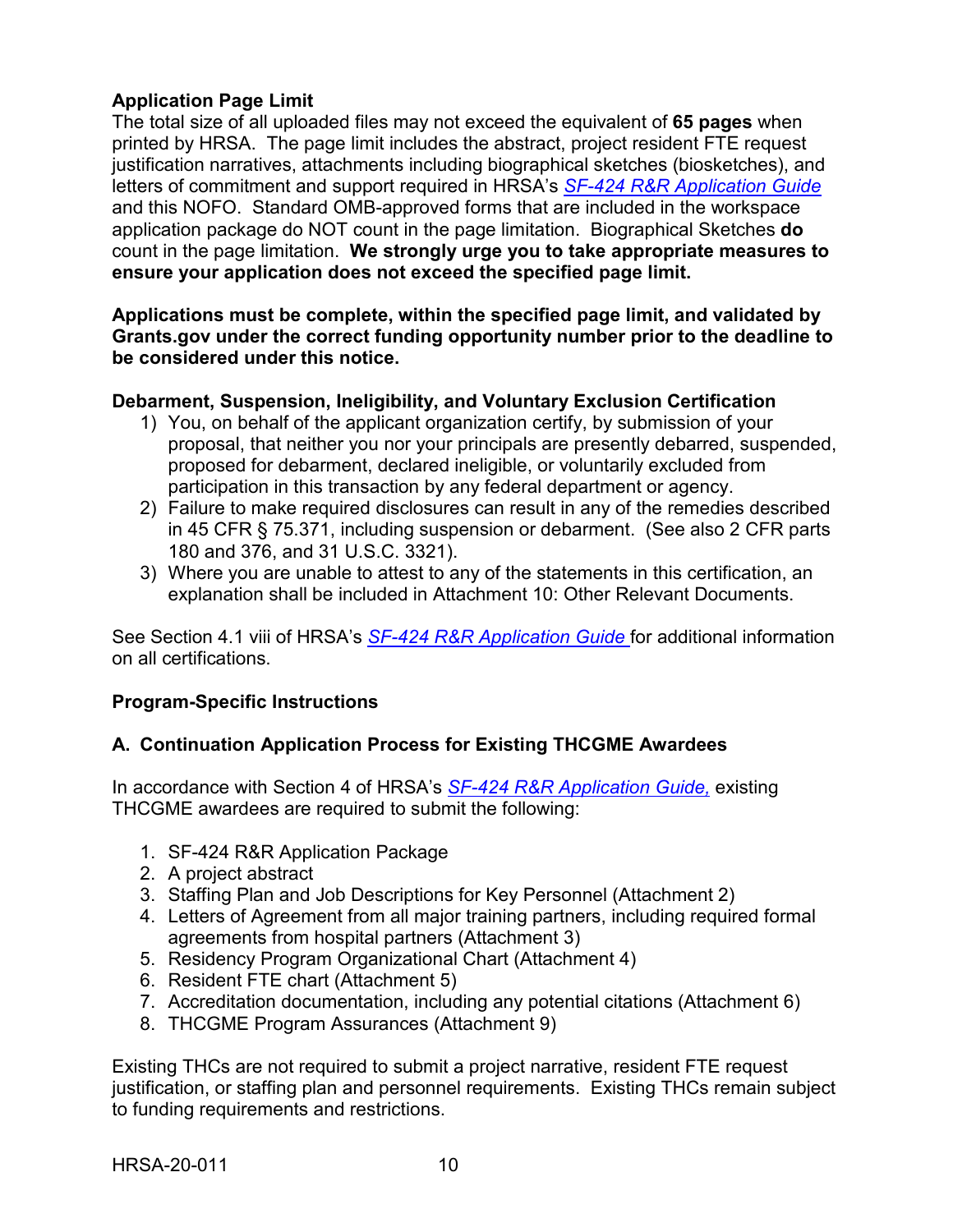See Section VI.2.C for a description of the application components that must be submitted by existing THCs. For further description of attachments, see Section IV.2.C.v. Note: Sections marked as "New Applicants Only" do not need to be completed by existing THCs.

### **B. Application Process for New THCGME Applicants**

In accordance with Section 4 of HRSA's *SF-424 R&R [Application Guide,](http://www.hrsa.gov/grants/apply/applicationguide/sf424rrguidev2.pdf)* new THCGME applicants must submit the following:

- 1. SF-424 R&R Application Package
- 2. A project abstract
- 3. A project narrative
- 4. A resident FTE request justification narrative
- 5. Work Plan (Attachment 1)
- 6. Staffing Plan and Job Descriptions for Key Personnel (Attachment 2)
- 7. Letters of Agreement from all major training partners, including required formal agreements from hospital partners (Attachment 3)
- 8. Residency Program Organizational Chart (Attachment 4)
- 9. Resident FTE chart (Attachment 5)
- 10.Accreditation documentation, including any potential citations (Attachment 6)
- 11.Request for Funding Priorities if applicant is requesting funding priorities (Attachment 7)
- 12.Letters of Support (Attachment 8)
- 13.THCGME Program Assurances (Attachment 9)

## **C. THCGME Application Component Descriptions**

Applicants must submit the following components to complete their application submission. Sections marked as "All Applicants" must be completed by both existing THCs and new THCGME applicants. Sections marked as "New Applicants only" are only required from new THCGME applicants.

#### <span id="page-14-0"></span>i. **Project Abstract – All Applicants**

See Section 4.1.ix of HRSA's *SF-424 R&R [Application Guide.](http://www.hrsa.gov/grants/apply/applicationguide/sf424rrguidev2.pdf)*

The Abstract must include:

- 1. Name of the training program;
- 2. Discipline of the residency program;
- 3. Type of application new or continuation;<br>4. Eligible Entity type state the type of comi
- 4. Eligible Entity type state the type of community-based ambulatory patient center type based on Section III, A. Eligible Entities, and whether the community-based ambulatory patient care center operates the residency program alone or as part of a GME consortium;
- 5. Year program first began training residents;
- 6. Organization website address;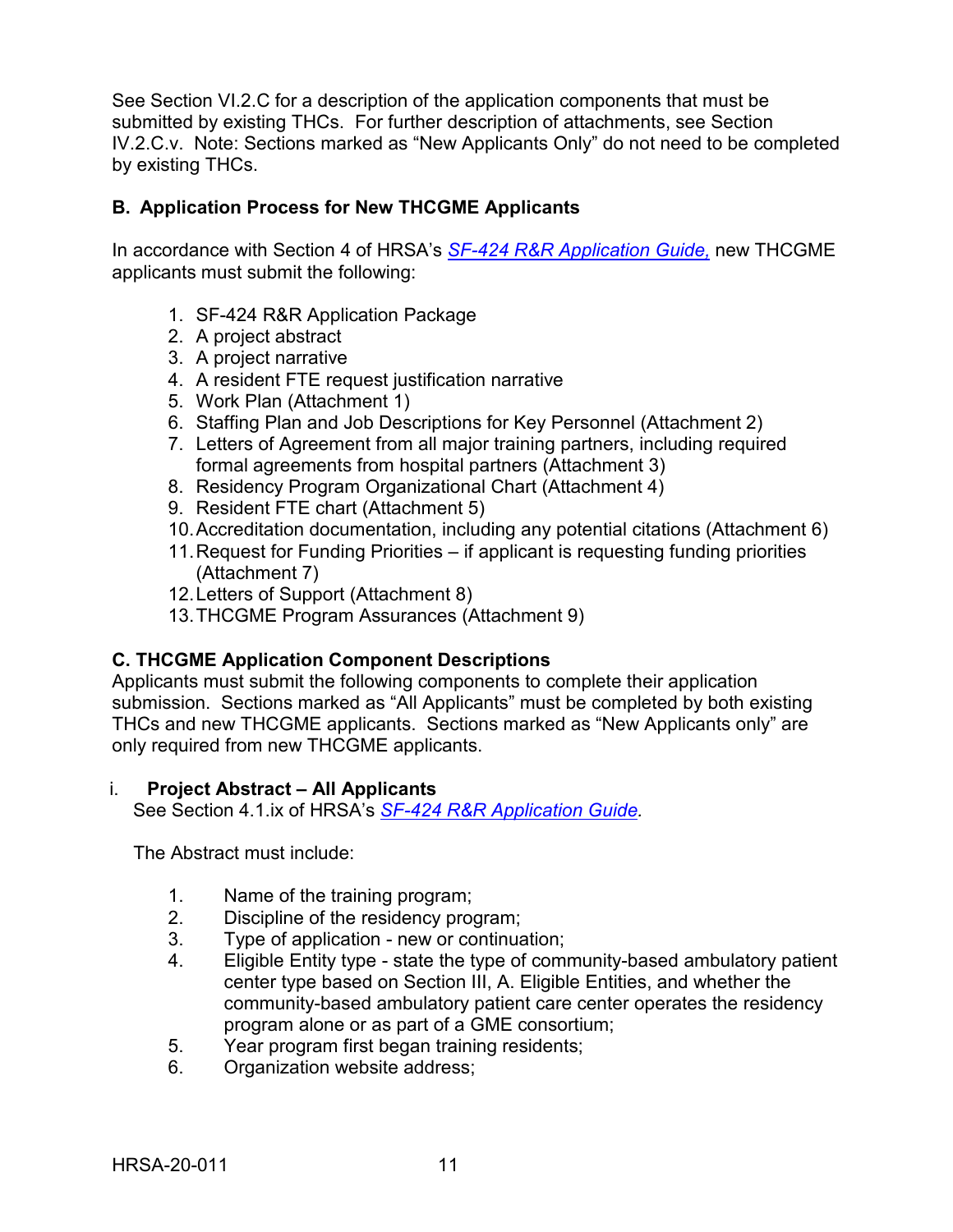- 7. A brief overview of the residency program that includes the name of the accredited sponsoring institution and description of the main primary care training location including populations served;
- 8. Total FTE positions requested to be funded under this program for all years of training, e.g., 12 (4-4-4) resident FTE; and
- 9. FTE positions requested to be funded under this program for AY 2020- 2021; e.g., 4 (4-0-0).

## <span id="page-15-0"></span>ii. **Project Narrative – New Applicants Only**

This section provides a comprehensive framework and description of all aspects of the proposed project. It should be succinct, self-explanatory and well organized so that reviewers can understand the proposed project.

Successful applications will contain the information below. Please use the following section headers for the narrative:

*PURPOSE AND NEED -- Corresponds to Section V's Review Criterion #1*

Briefly describe the purpose and mission of the proposed residency program. Describe the population served by the community-based ambulatory patient care site(s) that will host the residency program and the need for primary care providers in your community. You must also state the number of resident FTE(s) you are requesting for THCGME support. Describe how your proposed residency program is expected to improve the workforce and improve health in your community. Provide data where available.

 *RESPONSE TO PROGRAM PURPOSE -- This section includes three subsections — (a) Work Plan; (b) Methodology/Approach; and (c) Resolution of Challenges—all of which correspond to Section V's Review Criteria #2 (a), (b), and (c).*

(*a*) *WORK PLAN -- Corresponds to Section V's Review Criterion #2 (a).* 

You must provide a detailed work plan in Attachment 1 that demonstrates your experience implementing a primary care residency program (a sample work plan can be found here:

[http://bhw.hrsa.gov/grants/technicalassistance/workplantemplate.docx.](http://bhw.hrsa.gov/grants/technicalassistance/workplantemplate.docx)).

You must:

- Describe the timeframes, deliverables, and key partners required during the period of performance to implement the residency program as described in the Methodology section.
- Identify meaningful support and collaboration with key stakeholders in planning, designing and implementing all activities, including development of the application and, further, the extent to which these contributors have the necessary competencies to serve the cultural, racial, linguistic and/or geographic diversity of the relevant populations and communities.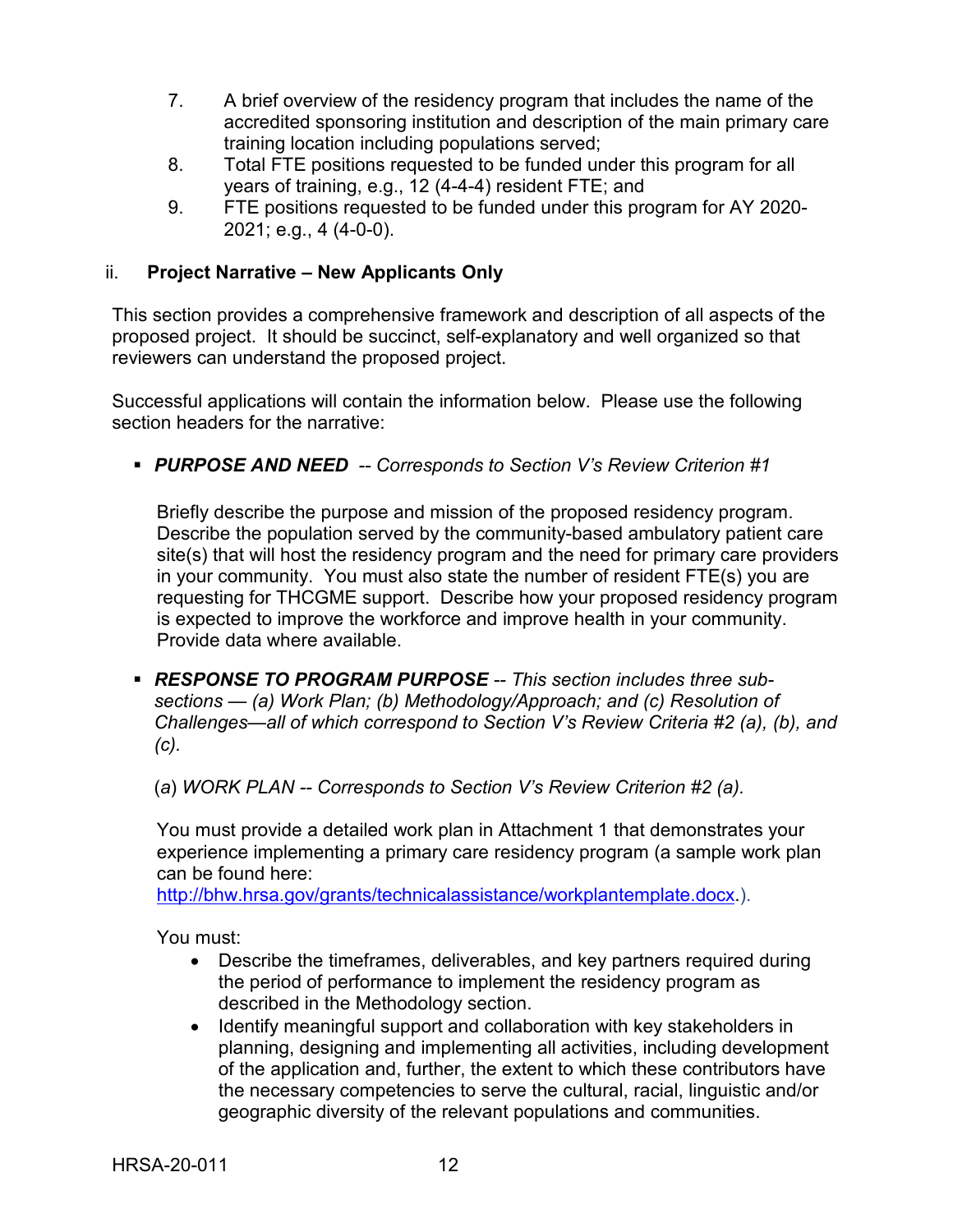• Describe how your organization will ensure the funds are properly documented if funds will be sub-awarded or expended on contracts.

*(b) METHODOLOGY/APPROACH -- Corresponds to Section V's Review Criterion #2 (b).*

Describe your current accreditation status. AOA accredited programs with ACGME pre-accreditation status must describe your progress towards ACGME accreditation and how this will be achieved by the project start date. Describe the steps that you have taken to ensure that your residency program is operational in AY 2020-2021. Provide accreditation documentation in Attachment 6.

Describe your residency program education and training curriculum, including how your program will prepare graduates for careers in primary care in rural and underserved areas. Please highlight any unique aspects of training at the program, and additionally any training in the following areas: high-need communities or populations served by the program, mental health, substance/opioid use disorders, public health, community medicine, rural health, and telehealth.

Describe the clinical capacity of your community-based ambulatory patient care site and training partners to meet accreditation requirements.

Describe your plans to recruit high quality residents who demonstrate a commitment to practice in rural and underserved communities, and to developing competencies to serve diverse populations and communities, as described in the Purpose and Needs section.

For previously existing non-THCGME residency programs, please describe historical program outcomes including your program's graduate retention and placement in Health Professional Shortage Areas (HPSAs), Medically Underserved Communities (MUCs) and/or rural areas.

*(c) RESOLUTION OF CHALLENGES -- Corresponds to Section V's Review Criterion #2 (c)* 

Discuss challenges that you are likely to encounter in designing and implementing the activities described in the work plan, and approaches that you will use to resolve such challenges.

 *IMPACT -- This section includes two sub-sections— (a) Evaluation and Technical Support Capacity; and (b) Project Sustainability—both of which correspond to Section V's Review Criteria #3 (a) and (b).*

*(a) EVALUATION AND TECHNICAL SUPPORT CAPACITY -- Corresponds to Section V's Review Criterion #3 (a)*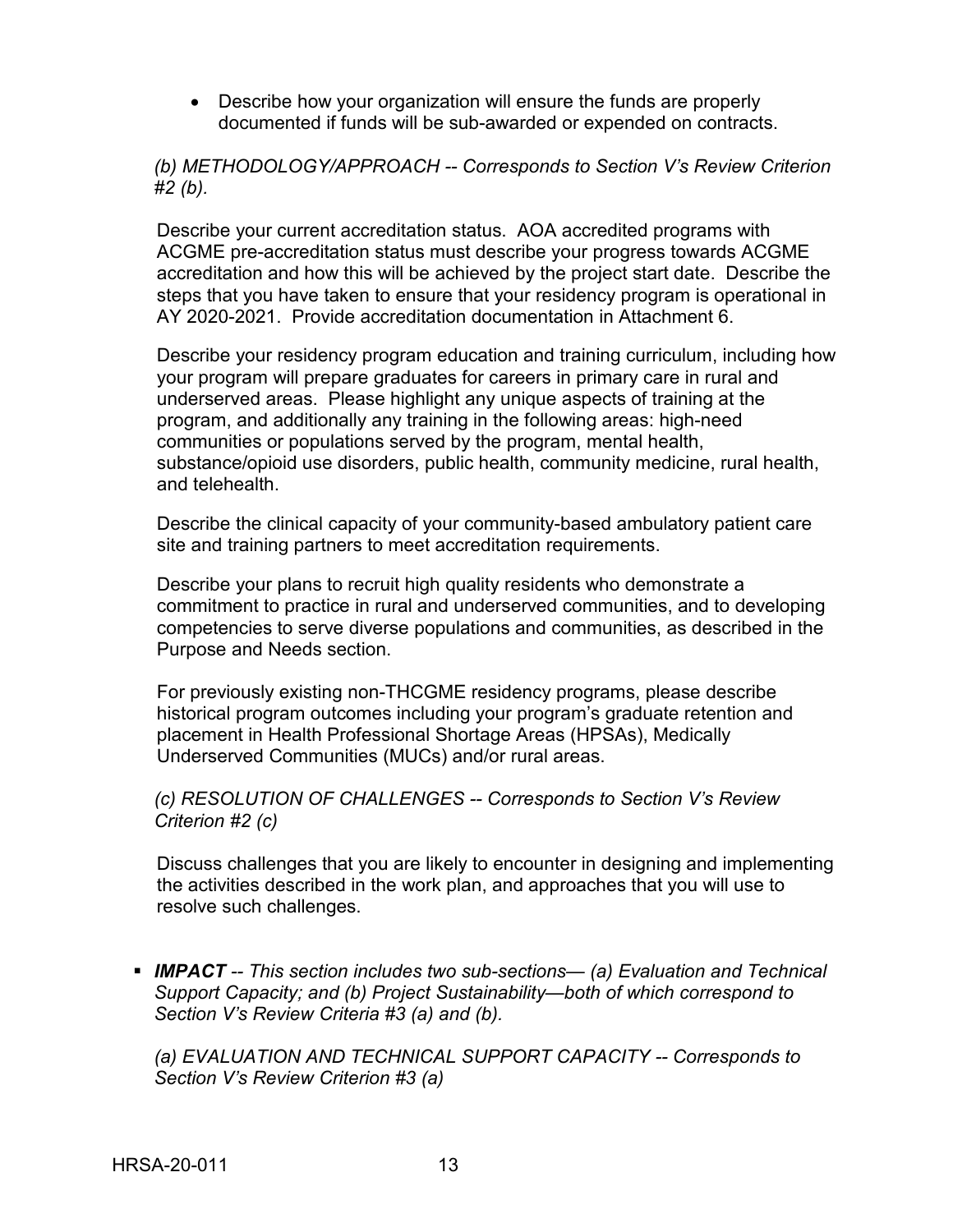You must describe the systems and processes that will support your organization's collection of HRSA's performance measurement requirements for this program. At the following link, you will find the required data forms for this program: [http://bhw.hrsa.gov/grants/reporting/index.html.](http://bhw.hrsa.gov/grants/reporting/index.html) Describe the data collection strategy to collect, manage, analyze and track data (e.g., assigned skilled staff, data management software) to measure process and impact/outcomes, and explain how the data will be used to inform program development and service delivery in a way that allows for accurate and timely reporting of performance outcomes. Describe any potential obstacles for fulfilling HRSA's performance measurement reporting requirements and your plan to address those obstacles.

Describe your plan to track the practice patterns of graduates for five years following the completion of their residency training.

#### *(b) PROJECT SUSTAINABILITY -- Corresponds to Section V's Review Criterion #3 (b)*

You must provide a clear plan for project sustainability, including a description of specific actions you will take to (a) highlight key elements of your grant projects, e.g., training methods or strategies, which have been effective in improving practices; and (b) obtain future sources of potential funding, as needed. Describe any additional sources of funding your residency program has or is expected to receive in the future.

## *ORGANIZATIONAL INFORMATION, RESOURCES AND CAPABILITIES -- Corresponds to Section V's Review Criterion #4*

Succinctly describe your capacity to effectively manage the programmatic, fiscal, and administrative aspects of the proposed residency program. Provide information on your organization's current mission and structure, including an organizational chart, relevant experience, and scope of current activities, and describe how these elements all contribute to the organization's ability to conduct the program requirements and meet program expectations. A residency program organizational chart should be provided in [Section IV.2.v, Attachment 4.](#page-20-2) The organizational chart should clearly identify the sponsoring institution and all relevant partners, including training partners, required for the residency program. Letters of agreement from all major training partners should be included in Attachment 3. Additional letters of support may be submitted in Attachment 8.

If you are collaborating with a hospital for training, you must enumerate the steps that will be taken to ensure that resident FTEs submitted to the THCGME Program will not also result in Medicare GME or CHGME Program payments. The letter of agreement from any hospital partners should clearly delineate the organization's understanding and plan to ensure there is no double payment for the same FTE.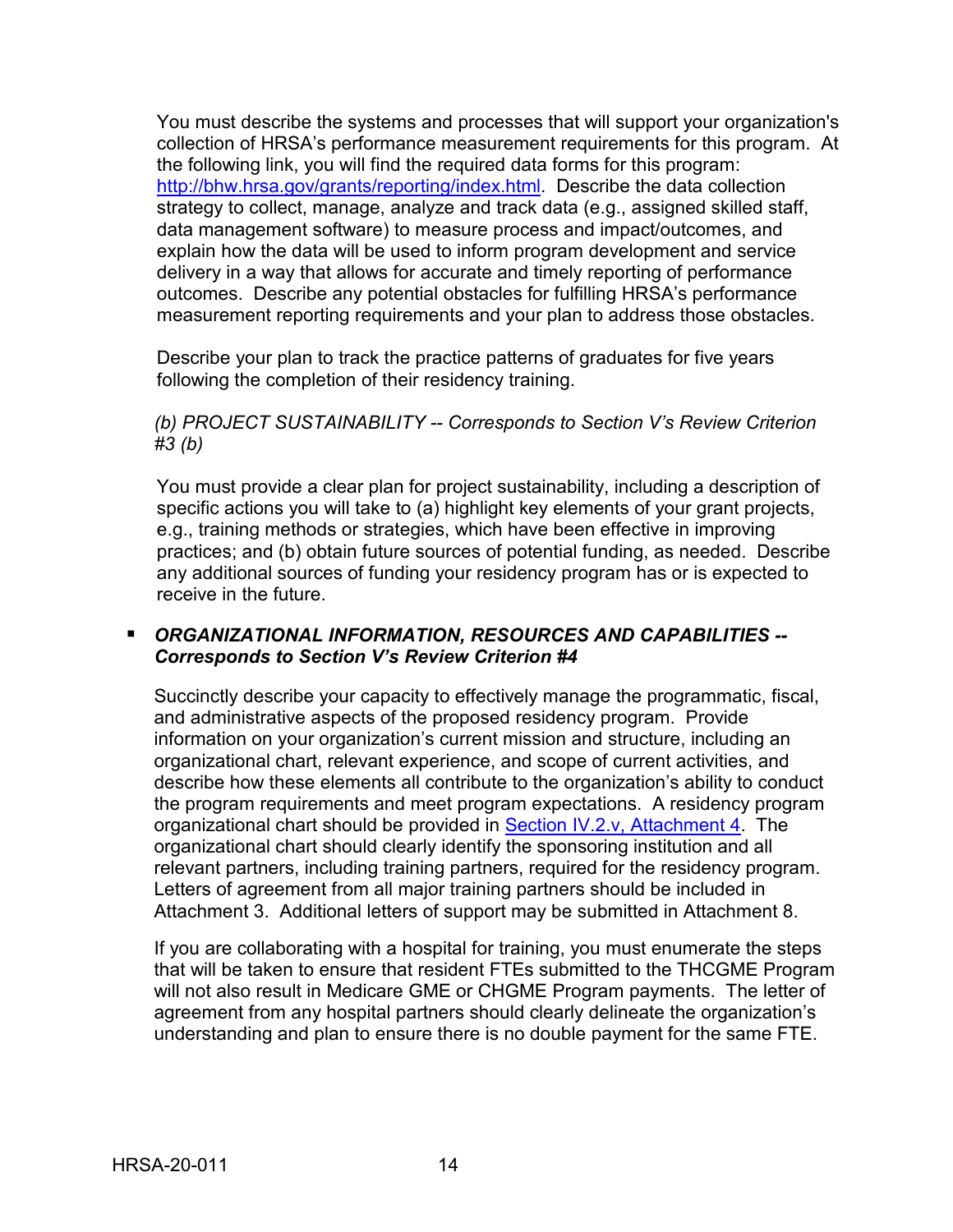If your organization is applying as part of a **GME consortium** the following information must be included in this section:

- List all members of the GME consortium.
- Describe the community-based ambulatory patient care center's operational and financial responsibilities for the residency program.
- Describe the funding flow between members of the consortium as well as how spending and budgetary decisions are made.
- Describe the roles members play concerning the:
	- o Selection of trainees
	- o Selection of faculty
	- o Development of rotation schedules
	- o Development of the curriculum

Discuss how the organization will follow the approved plan, as outlined in the application, properly account for the federal funds, and document all costs so as to avoid audit findings.

The staffing plan and job descriptions for key faculty/staff must be included in Attachment 2 (Staffing Plan and Job Descriptions for Key Personnel). However, the biographical sketches must be uploaded in the SF-424 RESEARCH & RELATED Senior/Key Person Profile form that can be accessed in the Application Package under "Mandatory." Include biographical sketches for persons occupying the key positions, not to exceed TWO pages in length each. In the event that a biographical sketch is included for an identified individual who is not yet hired, please include a letter of commitment from that person with the biographical sketch. When applicable, biographical sketches should include training, language fluency, and experience working with health disparities and cultural and linguistically diverse populations that are served by their programs. Biographical sketches, not exceeding two pages per person, should include the following information:

- Senior/key personnel name
- Position Title
- Education/Training beginning with baccalaureate or other initial professional education, such as nursing, including postdoctoral training and residency training if applicable:
	- o Institution and location
	- o Degree (if applicable)
	- o Date of degree (MM/YY)
	- o Field of study
- *Section A (required)* **Personal Statement.** Briefly describe why the individual's experience and qualifications make him/her particularly wellsuited for his/her role (e.g., PD/PI) in the project that is the subject of the award.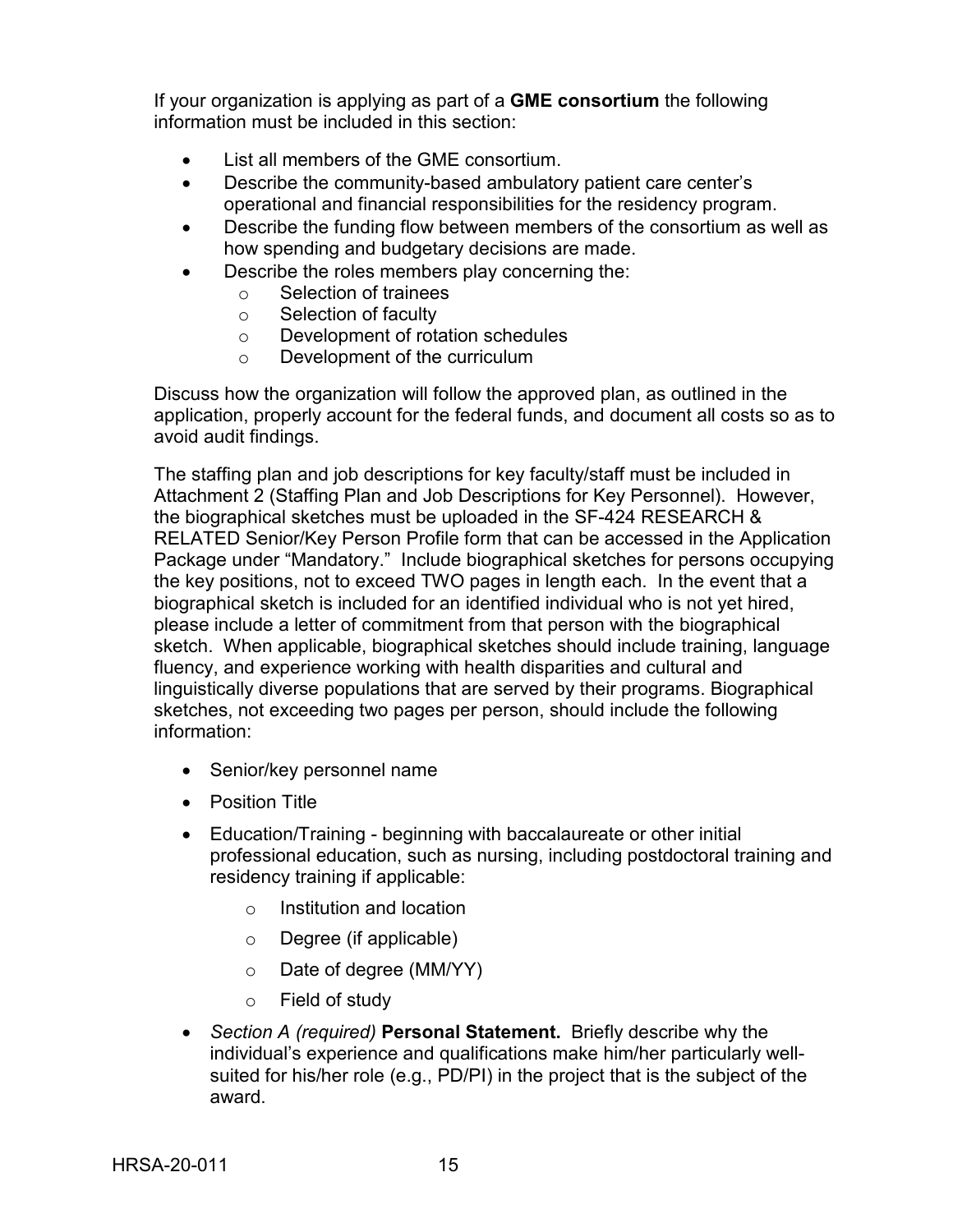- Section B (*required*) **Positions and Honors.** List in chronological order previous positions, concluding with the present position. List any honors. Include present membership on any Federal Government public advisory committee.
- Section C *(optional)* **Peer-reviewed publications or manuscripts in press (in chronological order).** You are encouraged to limit the list of selected peer-reviewed publications or manuscripts in press to no more than 15. Do not include manuscripts submitted or in preparation. The individual may choose to include selected publications based on date, importance to the field, and/or relevance to the proposed research. Citations that are publicly available in a free, online format may include URLs along with the full reference (note that copies of publicly available publications are not acceptable as appendix material).
- Section D (*optional)* **Other Support.** List both selected ongoing and completed (during the last 3 years) projects (federal or non-federal support). Begin with any projects relevant to the project proposed in this application. Briefly indicate the overall goals of the projects and responsibilities of the Senior/Key Person identified on the Biographical Sketch.

## **NARRATIVE GUIDANCE**

To ensure that you fully address the review criteria, this table provides a crosswalk between the narrative language and where each section falls within the review criteria. Any attachments referenced in a narrative section may be considered during the objective review.

| <b>Narrative Section</b>                  | <b>Review Criteria</b>                    |
|-------------------------------------------|-------------------------------------------|
| <b>Purpose and Need</b>                   | (1) Purpose and Need                      |
| Response to Program Purpose:              | (2) Response to Program Purpose           |
| (a) Work Plan                             | ัa) Work Plan                             |
| (b) Methodology/Approach                  | (b) Methodology/Approach                  |
| (c) Resolution of Challenges              | (c) Resolution of Challenges              |
| Impact:                                   | (3) Impact:                               |
| (a) Evaluation and Technical              | (a) Evaluation and Technical Support      |
| <b>Support Capacity</b>                   | Capacity                                  |
| (b) Project Sustainability                | (b) Project Sustainability                |
| Organizational Information,               | (4) Organizational Information, Resources |
| <b>Resources and Capabilities</b>         | and Capabilities                          |
| <b>Resident FTE Request Justification</b> | (5) Support Requested.                    |
| Narrative (below)                         |                                           |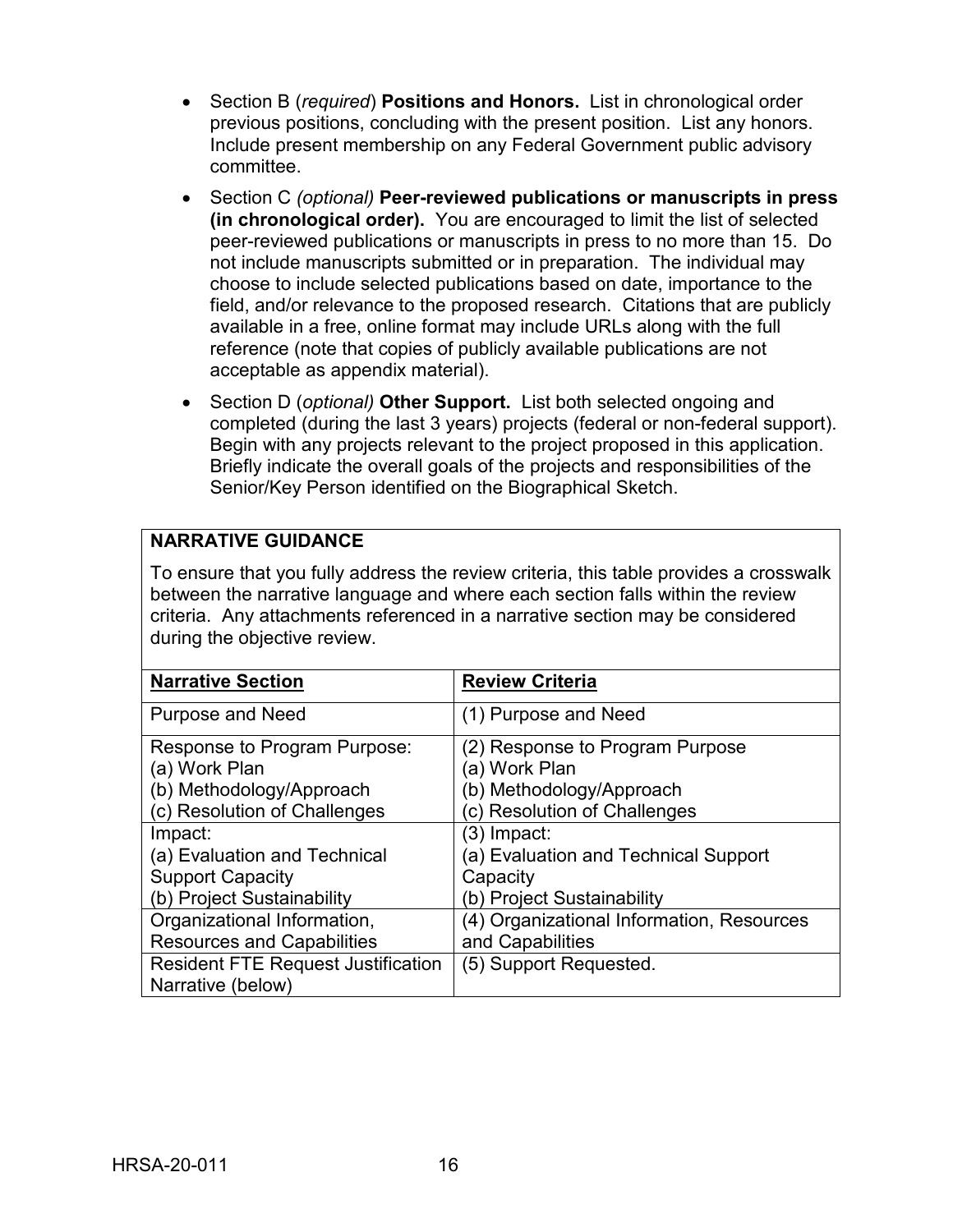#### <span id="page-20-0"></span>iii. **Budget**

The THCGME Program is a formula-based payment program that does not require submission of a formal budget. However, a justification for the number of resident FTEs requested by new applicants is required and described below. *Please note that the SF-424 R&R submission package contains budget forms that are required to be submitted. Applicants are advised to put in a "0" for this form and then upload a blank document as an attachment to complete the package.*

#### <span id="page-20-1"></span>iv. **Resident FTE Request Justification Narrative – New Applicants only**

- *Corresponds to Section V's Review Criterion #5*

The number of resident FTEs requested will determine your THCGME funding amount. You must provide a justification for the number of resident FTEs you are requesting. Describe how the additional FTEs will address the needs of your program and the community your program serves. A strong justification will be supported by data and examples, account for accreditation requirements, and be directly related to the Purpose and Need section.

The resident FTE number requested must be above your program baseline. See [Section I.1. Purpose](#page-4-1) for details.

#### <span id="page-20-2"></span>v. **Attachments**

Please provide the following items in the order specified below to complete the content of the application. **All attachments count toward the application page limit.** You must clearly label **each attachment**.

#### *Attachment 1: Work Plan – New Applicants only*

Attach the work plan for the project that includes all information detailed in Section IV.2.ii. Project Narrative. If you will make subawards or expend funds on contracts, describe how your organization will ensure proper documentation of funds.

*Attachment 2: Staffing Plan and Job Descriptions for Key Personnel – All Applicants* See Section IV.2.ii. Project Narrative*.* Keep each job description to one page in length as much as is possible. Include the role, responsibilities, and qualifications of proposed project staff.

*Attachment 3: Letters of Agreement, Memoranda of Understanding, and/or Description(s) of Proposed/Existing Contracts (project-specific) – All Applicants* Provide any documents that describe working relationships between your organization and other entities and programs cited in the proposal. Documents that confirm actual or pending contractual or other agreements should clearly describe your organization and the contractors' roles and any deliverable. Letters of agreement from hospital training partners must address understanding and steps to ensure that THCGME resident FTE will not also be submitted to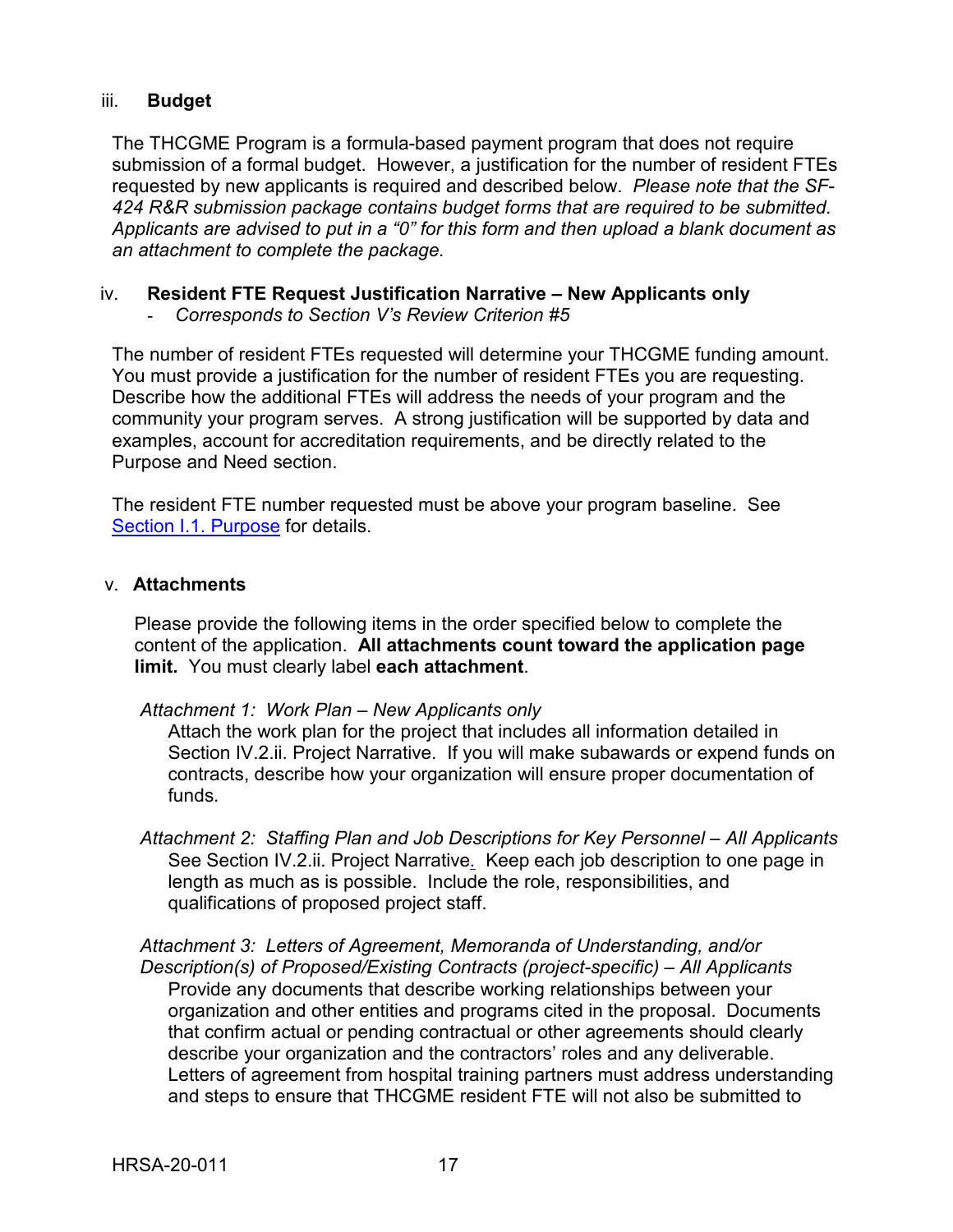Medicare GME or CHGME Program for the purposes of receiving GME payments. Make sure any letters of agreement are signed and dated.

*Attachment 4: Residency Program Organizational Chart – All Applicants*

Provide a one-page figure that depicts the organizational structure of the residency program, including all major training partners.

*Attachment 5: Eligible Resident/Fellow FTE Chart – All Applicants*

Upload a copy of the completed Eligible Resident/Fellow FTE Chart. The chart must include the total resident training numbers from AY 2016-2017 through AY 2019-2020, proposed total resident training numbers for AY 2020-2021 through AY 2024-2025, and requested THCGME resident FTE for AY 2020-2021 through AY 2024-2025. Please see [Appendix B](#page-37-0) for the OMB-approved form and the form completion instructions. Limitations apply to resident FTEs that can be submitted for THCGME payments. See [Appendix A](#page-33-0) for more information.

#### *Attachment 6: Accreditation Documentation – All Applicants*

Provide documentation of residency program accreditation from the appropriate accrediting body (ACGME, AOA, or CODA). Documentation must clearly identify the residency program's institutional sponsor and dates of accreditation.

#### *Attachment 7: Request for Funding Priorities – New Applicants only*

To receive funding priorities, you must submit the name and address of the main community-based ambulatory patient care center training site, indicate which priorities you are requesting, and include documentation of this qualification as specified in [Section V.2.](#page-26-0)

#### *Attachment 8:* Letters of Support *– New Applicants only*

Provide a letter of support for each organization or department involved in your proposed project. Letters of support must be from someone who holds the authority to speak for the organization or department (e.g., CEO, Chair, etc.), must be signed and dated, and must specifically indicate understanding of the project and a commitment to the project, including any resource commitments (e.g., in-kind services, dollars, staff, space, equipment, etc.).

#### *Attachment 9: THCGME Program Assurances – All Applicants*

Appendix A provides THCGME Program information on resident FTE time that is allowable to receive THCGME payments. You must submit a signed THCGME Program Assurances document confirming that you have reviewed and will comply with Appendix A.

*Attachment 10: Other Relevant Documents – All Applicants* Include here any other document that is relevant to the application.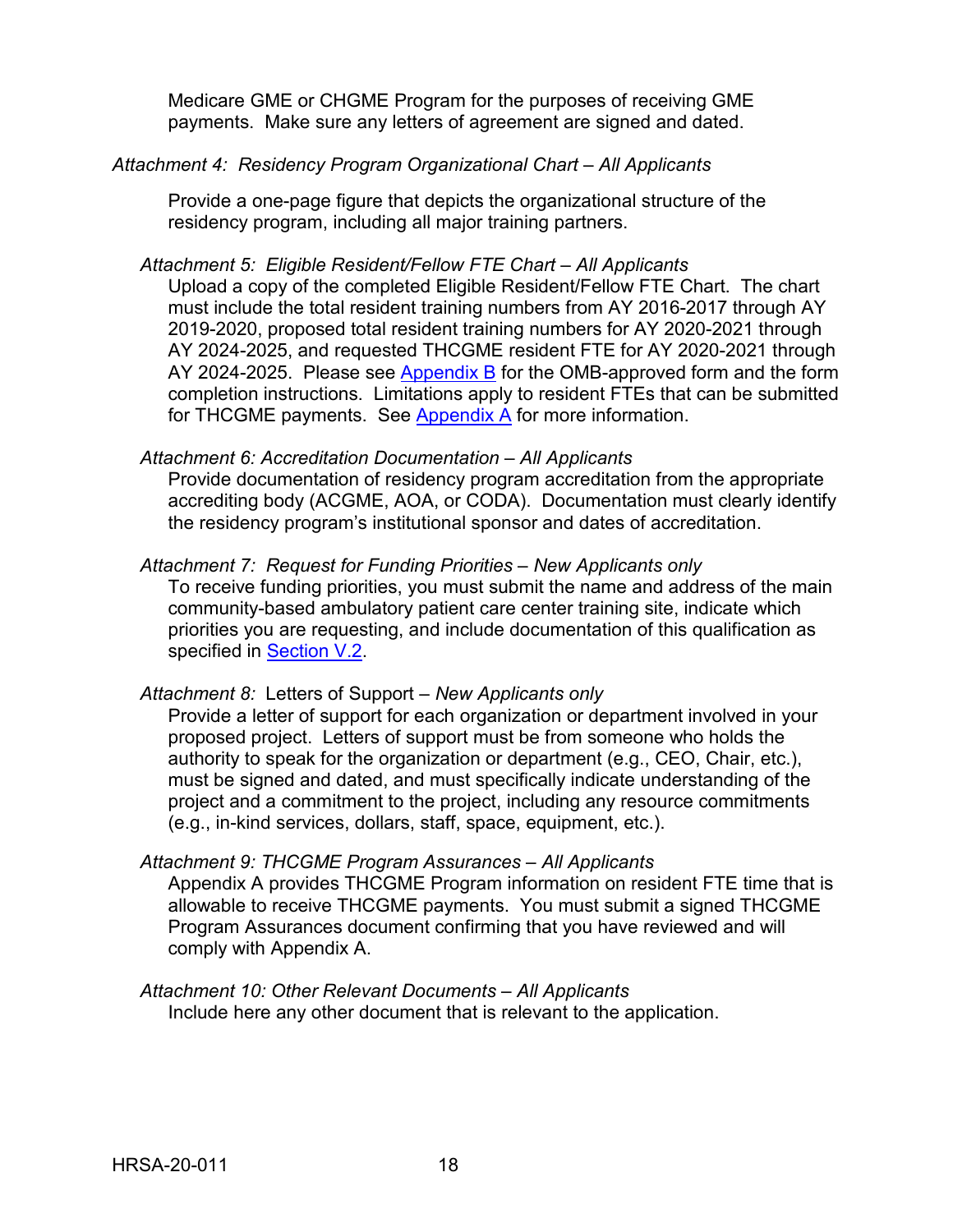#### <span id="page-22-0"></span>**3. Dun and Bradstreet Data Universal Numbering System (DUNS) Number and System for Award Management**

You must obtain a valid DUNS number, also known as the Unique Entity Identifier for your organization/agency and provide that number in your application. You must also register with the System for Award Management (SAM) and continue to maintain active SAM registration with current information at all times during which you have an active federal award or an application or plan under consideration by an agency (unless the applicant is an individual or federal agency that is exempted from those requirements under 2 CFR § 25.110(b) or (c), or has an exception approved by the agency under 2 CFR § 25.110(d))**.**

HRSA may not make an award to an applicant until the applicant has complied with all applicable DUNS and SAM requirements and, if an applicant has not fully complied with the requirements by the time HRSA is ready to make an award, HRSA may determine that the applicant is not qualified to receive an award and use that determination as the basis for making an award to another applicant.

If you have already completed Grants.gov registration for HRSA or another federal agency, confirm that the registration is still active and that the Authorized Organization Representative (AOR) has been approved.

The Grants.gov registration process requires information in three separate systems:

- Dun and Bradstreet [\(http://www.dnb.com/duns-number.html\)](http://www.dnb.com/duns-number.html)
- System for Award Management (SAM) [\(https://www.sam.gov\)](https://www.sam.gov/)
- Grants.gov [\(http://www.grants.gov/\)](http://www.grants.gov/)

For further details, see Section 3.1 of HRSA's *SF-424 R&R [Application Guide.](http://www.hrsa.gov/grants/apply/applicationguide/sf424rrguidev2.pdf)*

**UPDATED SAM.GOV ALERT:** For your SAM.gov registration, you must submit a notarized letter appointing the authorized Entity Administrator. The review process changed for the Federal Assistance community on June 11, 2018. Read the [updated](https://www.gsa.gov/about-us/organization/federal-acquisition-service/office-of-systems-management/integrated-award-environment-iae/sam-update)  [FAQs](https://www.gsa.gov/about-us/organization/federal-acquisition-service/office-of-systems-management/integrated-award-environment-iae/sam-update) to learn more about this and the current login process for SAM.gov.

**If you fail to allow ample time to complete registration with SAM or Grants.gov, you will not be eligible for a deadline extension or waiver of the electronic submission requirement.**

#### <span id="page-22-1"></span>**4. Submission Dates and Times**

#### **Application Due Date**

The due date for applications under this NOFO is *August 30, 2019 at 11:59 p.m. Eastern Time*. HRSA suggests submitting applications to Grants.gov at least **3 calendar days before the deadline** to allow for any unforeseen circumstances.

See Section 8.2.5 – Summary of emails from Grants.gov in HRSA's *[SF-424](http://www.hrsa.gov/grants/apply/applicationguide/sf424rrguidev2.pdf) R&R [Application Guide](http://www.hrsa.gov/grants/apply/applicationguide/sf424rrguidev2.pdf)* for additional information.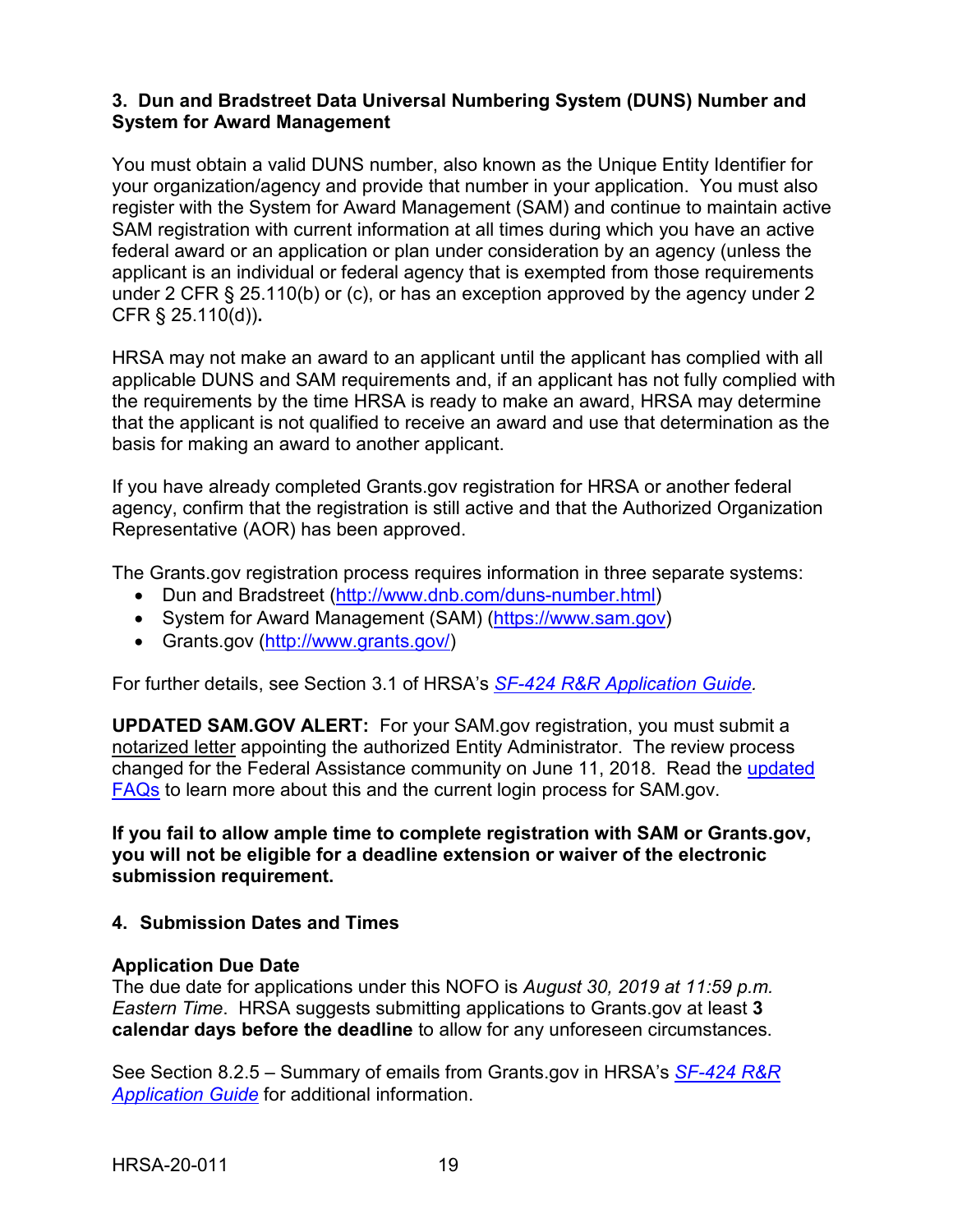### <span id="page-23-0"></span>**5. Intergovernmental Review**

The THCGME Program is not a program subject to the provisions of Executive Order 12372, as implemented by 45 CFR part 100.

See Section 4.1 ii of HRSA's *SF-424 R&R [Application Guide](http://www.hrsa.gov/grants/apply/applicationguide/sf424rrguidev2.pdf)* for additional information.

## <span id="page-23-1"></span>**6. Funding Restrictions**

You may request support for resident FTEs for a period of performance of up to four years and up to the limits set in **Section II.2** of this notice. Awards to support projects beyond FY 2020 will be contingent upon Congressional appropriation, satisfactory progress in meeting the project's objectives, and a determination that continued funding would be in the best interest of the Federal Government.

Funds for residency program development, such as completing ACGME accreditation requirements, are not allowable.

The General Provisions in Division B of the Department of Defense and Labor, Health and Human Services, and Education Appropriations Act, 2019 and Continuing Appropriations Act, 2019 (P.L. 115-245) apply to this program. Please see Section 4.1 of HRSA's *SF-424 R&R [Application Guide](http://www.hrsa.gov/grants/apply/applicationguide/sf424rrguidev2.pdf)* for additional information. Note that these or other restrictions will apply in the following fiscal years, as required by law.

You are required to have the necessary policies, procedures and financial controls in place to ensure that your organization complies with all legal requirements and restrictions applicable to the receipt of federal funding, including statutory restrictions on use of funds for lobbying, executive salaries, gun control, abortion, etc. Like those for all other applicable grants requirements, the effectiveness of these policies, procedures and controls is subject to audit.

All program income generated as a result of awarded funds must be used for approved project-related activities. The program income alternative(s) applied to the awards under the program will be the addition/additive alternative. You can find post-award requirements for program income at [45 CFR § 75.307.](http://www.ecfr.gov/cgi-bin/retrieveECFR?gp=1&SID=4d52364ec83fab994c665943dadf9cf7&ty=HTML&h=L&r=PART&n=pt45.1.75#se45.1.75_1307)

## <span id="page-23-2"></span>**V. Application Review Information**

## <span id="page-23-3"></span>**1. Review Criteria**

## Existing THCs (Continuation Applications)

Existing HRSA-funded THCGME Program recipients must complete and submit all documentation listed in Section IV.2.A of this NOFO. Submissions will be reviewed and evaluated by HRSA staff for continued eligibility.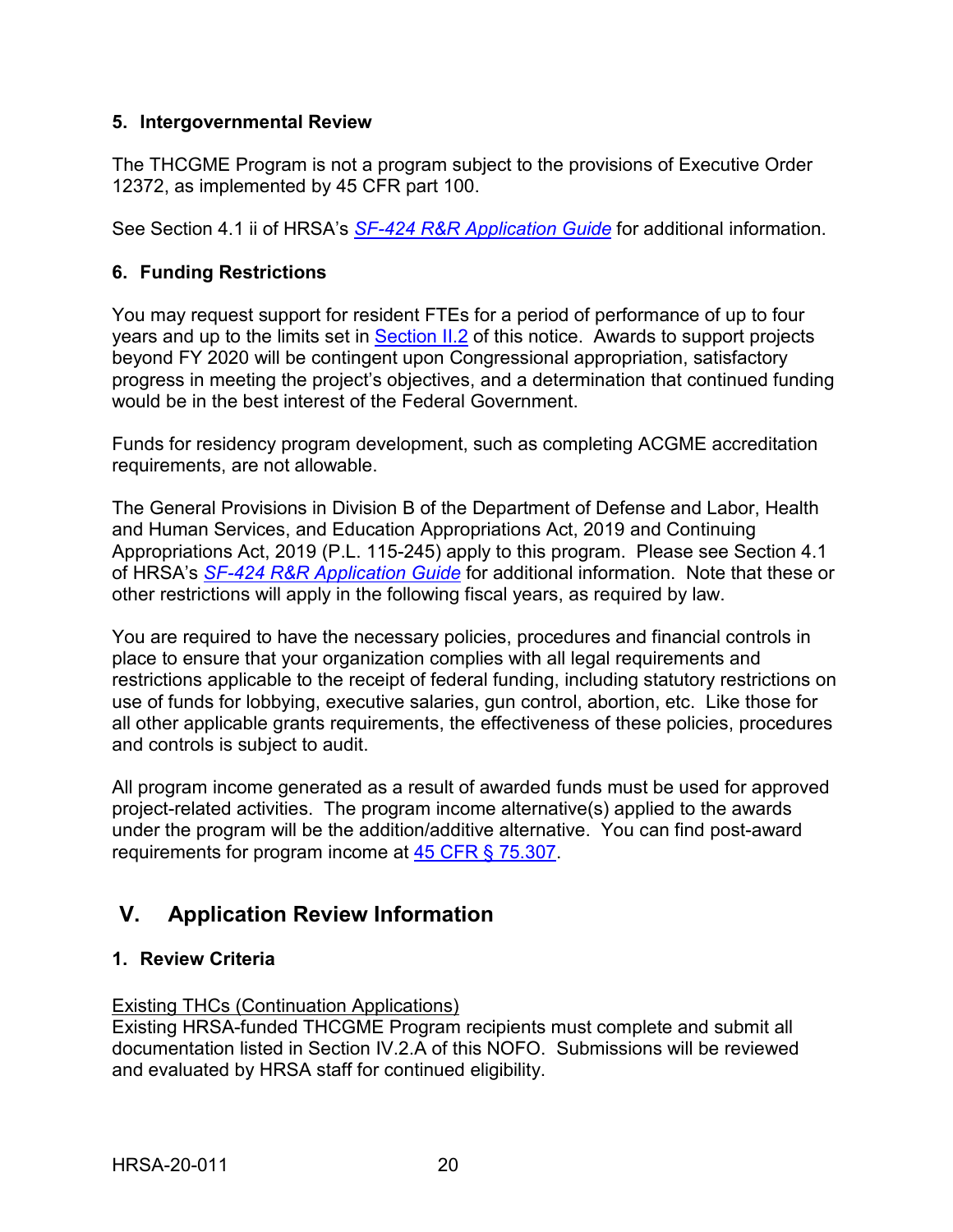### New THCs (New Applications)

HRSA has procedures for assessing the technical merit of new applications to provide for an objective review and to assist you in understanding the standards against which your application will be reviewed. HRSA has critical indicators for each review criterion to assist you in presenting pertinent information related to that criterion and to provide the reviewer with a standard for evaluation.

These criteria are the basis upon which the reviewers will evaluate and score the merit of the application. The entire proposal will be considered during objective review. Review criteria are used to review and rank applications. The THCGME Program has five review criteria:

### *Criterion 1: PURPOSE AND NEED (20 points) – Corresponds to Section IV's Purpose and Need*

The extent to which the application:

- Demonstrates a significant primary care workforce need and describes how to address this need through the proposed residency training program.
- Serves a rural and underserved population and describes how the health of the population served is expected to improve.
- States the number of resident FTE(s) requested for THCGME support.

*Criterion 2: RESPONSE TO PROGRAM PURPOSE (35 points) – Corresponds to Section IV's Response to Program Purpose Sub-section (a) Methodology/Approach, Sub-section (b) Work Plan and Sub-section (c) Resolution of Challenges*

*Criterion 2 (a): WORK PLAN (10 points) – Corresponds to Section IV's Response to Program Purpose Sub-section (a) Work Plan*

The extent to which the proposed work plan will support a successful communitybased primary care residency program.

#### *Criterion 2 (b): METHODOLOGY/APPROACH (20 points) – Corresponds to Section IV's Response to Program Purpose Sub-section (b) Methodology/Approach*

The extent to which the application:

- Demonstrates appropriate steps planned and implemented to maintain or achieve successful accreditation and preparation for training THCGME residents by AY 2020-2021.
- Demonstrates clinical capacity among training partners to meet accreditation requirements and provide a high quality training experience.
- Proposes a residency program education and training curriculum that will prepare residents to provide high quality care in community-based settings, particularly in rural or underserved communities.
- Proposes a recruitment plan that will recruit high quality residents that demonstrate a commitment to practicing in rural and underserved communities, and to developing competencies to serve diverse populations and communities.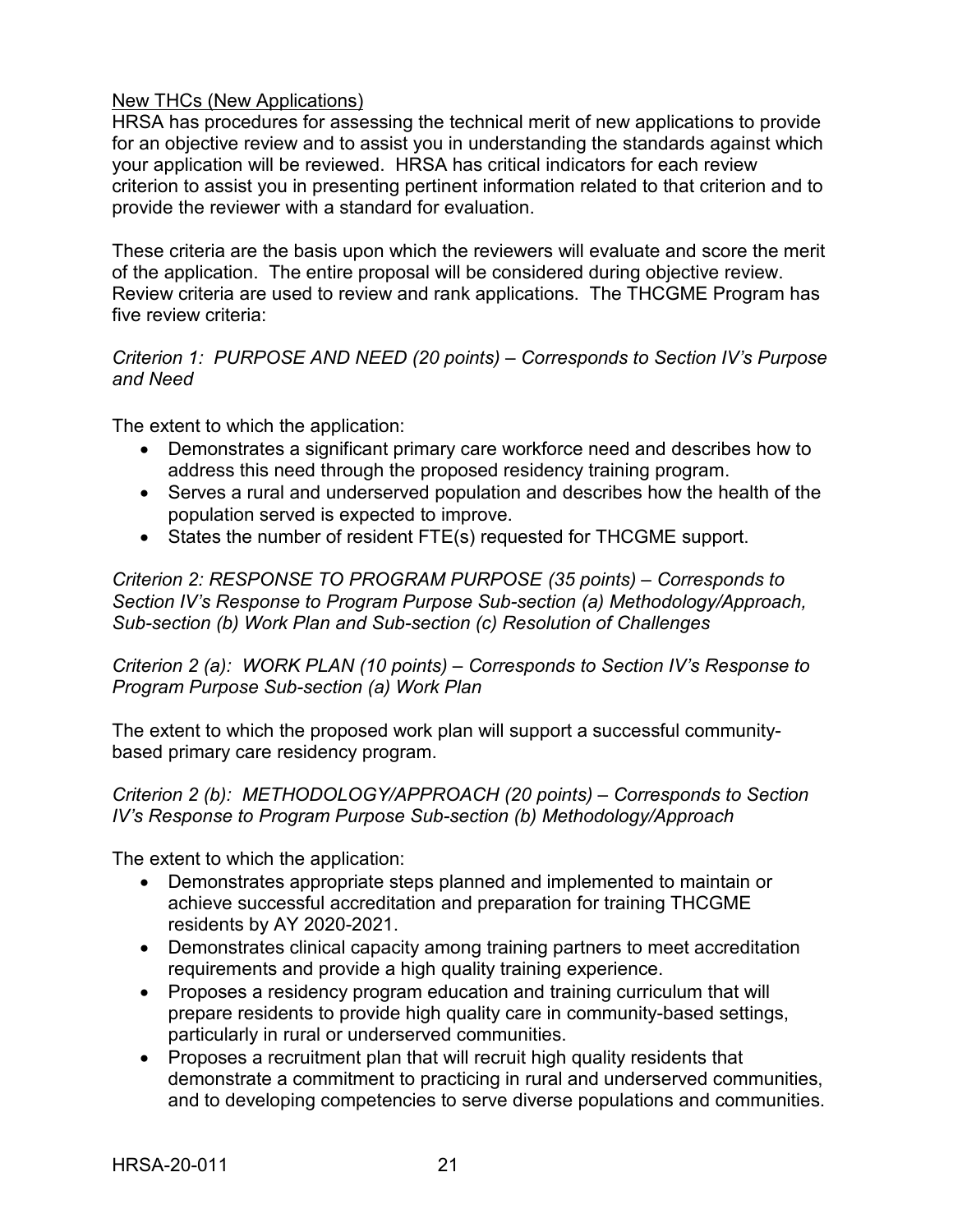*Criterion 2 (c): RESOLUTION OF CHALLENGES (5 points) – Corresponds to Section IV's Response to Program Purpose Sub-section (c) Resolution of Challenges*

The extent to which the application demonstrates an understanding of potential obstacles and challenges during the design and implementation of the project, as well as a plan for dealing with identified contingencies that may arise.

*Criterion 3: IMPACT (15 points) – Corresponds to Section IV's Impact Sub-section (a) Evaluation and Technical Support Capacity, and Sub-section (b) Project Sustainability*

*Criterion 3(a): EVALUATION AND TECHNICAL SUPPORT CAPACITY (10 points) – Corresponds to Section IV's Impact Sub-section (a) Evaluation and Technical Support Capacity* 

The extent to which the application and evaluation plan:

- Effectively reports on the measurable outcomes being requested.
- Includes necessary components (descriptions of the inputs, key processes, variables to be measured, expected outcomes of the funded activities, and how key measures will be reported), as well as a description of how you will collect and manage data in such a way that allows for accurate and timely reporting of performance outcomes.
- Anticipates obstacles to the evaluation and propose how to address those obstacles.
- Describe the feasibility and effectiveness of plans for dissemination of project results.

*Criterion 3 (b): PROJECT SUSTAINIBILITY (5 points) – Corresponds to Section IV's Impact Sub-section (b) Project Sustainability* 

The extent to which the application:

- Describes a solid plan for disseminating key elements of the project and obtaining additional sources of funding, as needed.
- Clearly articulates likely challenges to be encountered in sustaining the program, and describes logical approaches to resolving such challenges.

*Criterion 4: ORGANIZATIONAL INFORMATION, RESOURCES AND CAPABILITIES (20 points) – Corresponds to Section IV's Organizational Information, Resources and Capabilities* 

The extent to which the application:

- Demonstrates sufficient expertise and partnerships needed to support the primary care residency program.
- Demonstrates that the project personnel are qualified by training and/or experience to implement and carry out the project; this will be evaluated both through the project narrative, as well as through the Attachments.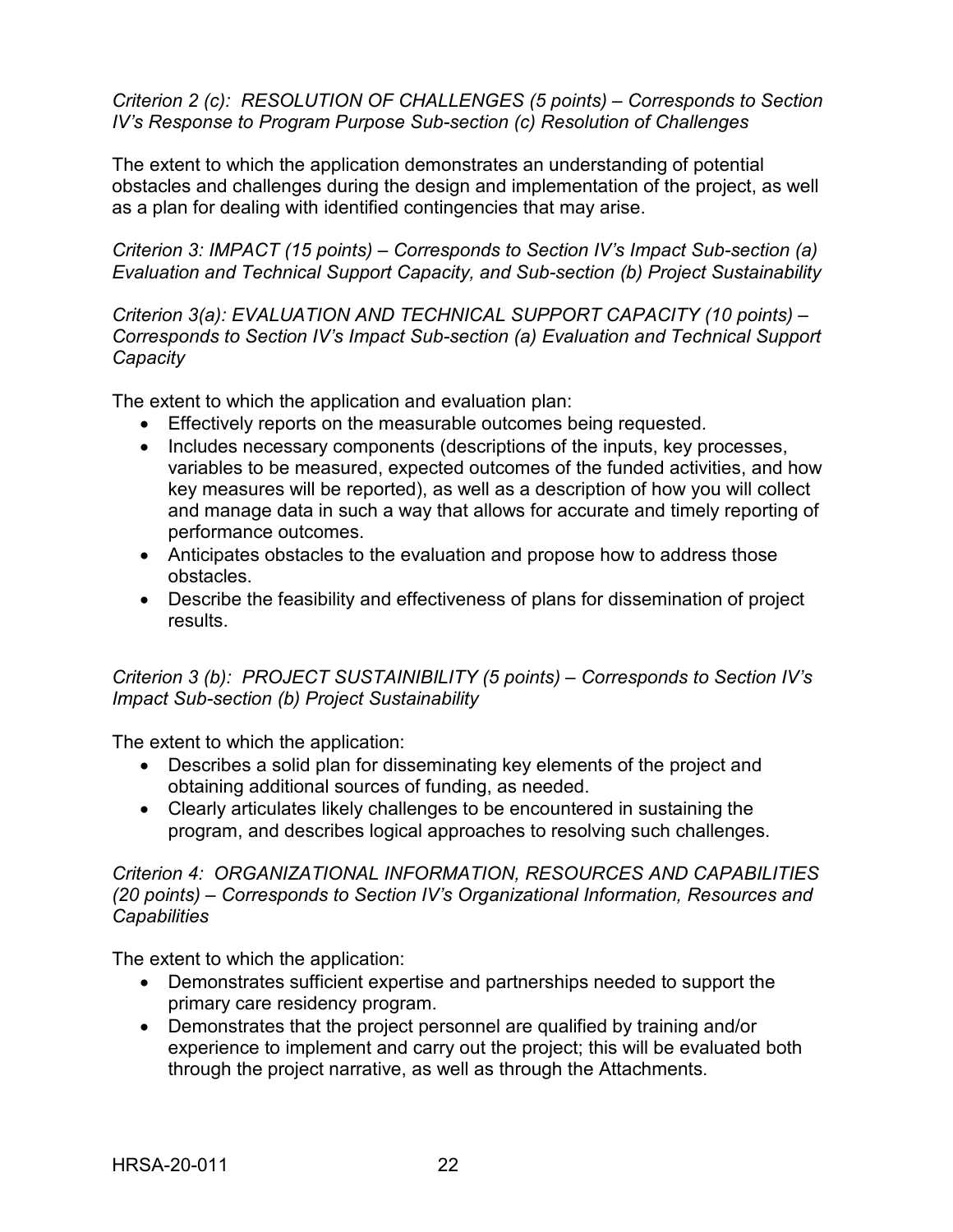- Demonstrates the capabilities of the applicant organization and the quality and availability of facilities and personnel to fulfill the needs and requirements of the proposed project.
- Addresses the issue of ensuring resident FTE submitted for THCGME payments by the applicant and the hospital training partners are not also submitted to Medicare or CHGME program for the purposes of receiving GME payments.
- Describes the distribution of funds to residency program partner training sites. For GME consortium applications, the extent to which the community-based ambulatory patient care center will receive direct financial support through the consortium and is a significant member of the consortium, engaged in the selection of trainees and faculty and the development of rotation schedules and curriculum.

### *Criterion 5: SUPPORT REQUESTED (10 points) – Corresponds to Section IV's Resident FTE Request Justification Narrative*

The extent to which the application provides a significant justification for the number of resident FTEs requested. A strong justification will address both the needs of the residency program and the community served and be supported by data and examples, account for accreditation requirements, and be directly related to the Purpose and Need section.

## <span id="page-26-0"></span>**2. Review and Selection Process**

The objective review process provides an objective evaluation to the individuals responsible for making award decisions. The highest ranked applications receive consideration for award within available funding ranges. HRSA may also consider assessment of risk and the other pre-award activities described in Section 3 below.

Please see Section 5.3 of HRSA's *SF-424 [R&R Application Guide](http://www.hrsa.gov/grants/apply/applicationguide/sf424rrguidev2.pdf)* for more details. For this program, HRSA will use funding priorities.

## **Funding Priorities** – New THCGME Applicants Only

This program includes funding priorities, as authorized by Section 340H(a)(3) of the PHS Act [42 U.S.C. 256h(a)(3)], in making awards to new THCs. A funding priority is the favorable adjustment of combined review scores of individually approved applications when applications meet specified criteria. HRSA staff will adjust the score by a set, pre-determined number of points. The THCGME Program has three (3) funding priorities. Applicants eligible for multiple priorities may apply for and receive priority points under multiple priorities.

In order to qualify for any of the funding priorities, you must submit the name and address of the main community-based ambulatory patient care center training site in **Attachment 7** and indicate which priorities you are requesting. This site must be a clinical site within the qualifying community-based ambulatory patient care center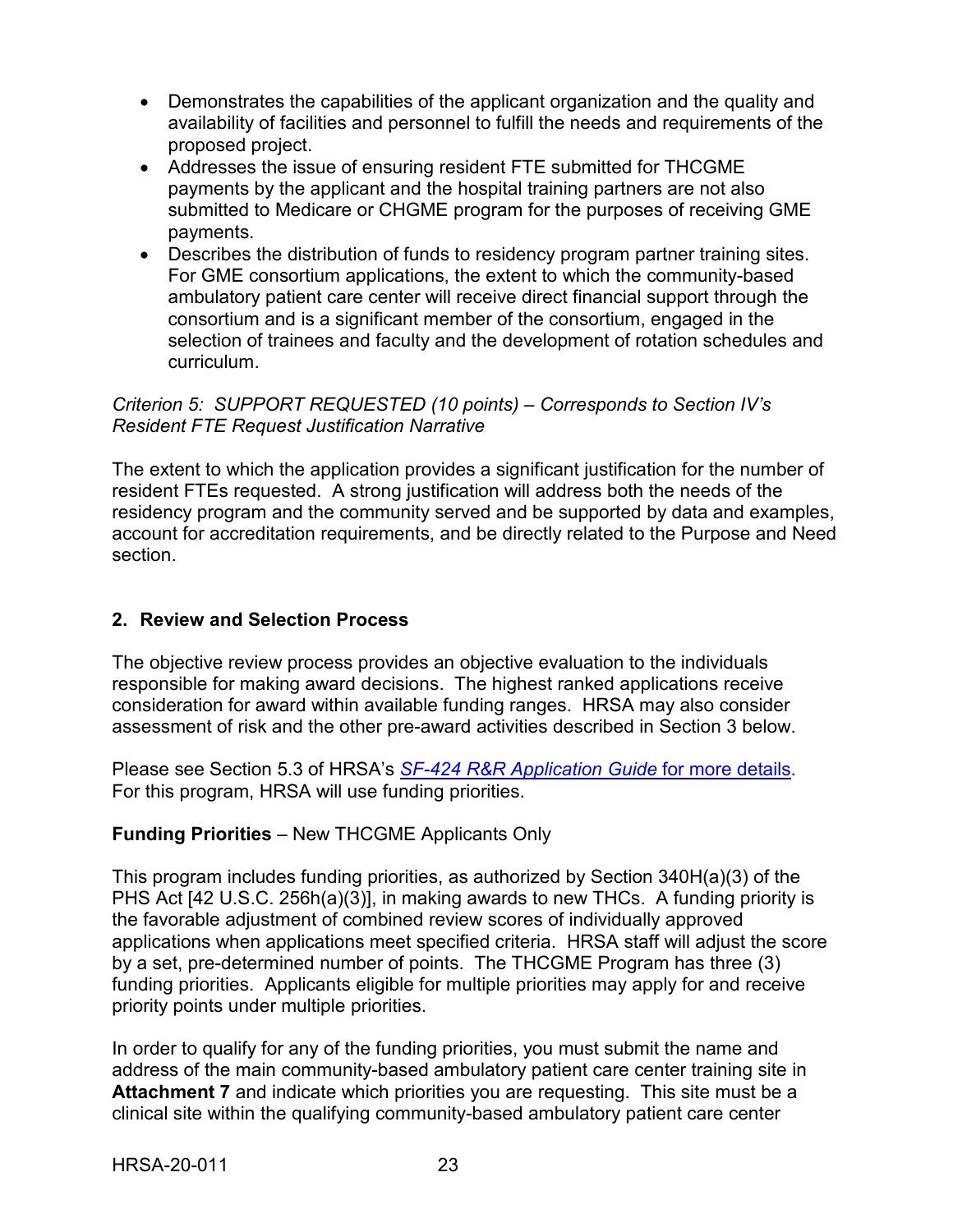identified as the sponsoring institution or as the qualifying site for the GME consortium. The site must be the principal training site for the requested THCGME residents (i.e., the site where the largest number of THCGME supported residents will train and provide care in primary care).

### **Priority 1: Health Professional Shortage Area (HPSA) (Up to 5 Points)**

You will be granted a funding priority if the main community-based ambulatory patient care center training site is in a qualifying HPSA. HPSAs are designations that indicate health care provider shortages in Primary care, Dental health, or Mental health and may be geographic, population, or facility-based.

To determine if your training site is located in a HPSA, use the Find Shortage Areas by [Address](https://datawarehouse.hrsa.gov/tools/analyzers/geo/ShortageArea.aspx) tool. If your training site is located in a HPSA, submit documentation of your HPSA score in Attachment 7. HPSA types will be matched to relevant residency specialties – Dental HPSA for dental residency programs, Mental Health HPSA for psychiatry residency programs, and Primary Care HPSA for all other disciplines. If your training site has more than one HPSA designation (geographic, population, and/or facility), you will be granted a funding priority based on the higher HPSA score.

Up to 5 priority points are available for the HPSA priority. Points will be awarded based on a sliding scale determined by the HPSA score of the main community-based ambulatory patient care center training site as follows:

 $0 - 5 = 1$  point  $6 - 10 = 2$  points  $11 - 15 = 3$  points  $16 - 20 = 4$  points  $\geq$  21 = 5 points

## **Priority 2: Medically Underserved Community (5 Points)**

You will be granted a funding priority if the main community-based ambulatory patient care center training site serves a medically underserved community as defined in section 799B of the PHS Act [42 U.S.C. 295p]. A medically underserved community includes any of the following areas or populations:

- Is eligible to be served by a:
	- o Migrant Health Center under Section 329 of the PHS Act [42 U.S.C. 254b];
	- o Community Health Center under Section 330 of the PHS Act [42 U.S.C. 254c];
	- $\circ$  grantee under Section 330(h) of the PHS Act (relating to homeless individuals) [42 U.S.C. 254b(h)];
	- o Public Housing Primary Care Program grantee under Section 340A of the PHS Act [42 U.S.C. 256a];
- Is determined to have a shortage of personal health services under the criteria at Section 1861(aa)(2) of the Social Security Act [42 U.S.C. 1395x(aa)(2)]; or
- Is designated by a State Governor as a shortage area or medically underserved community.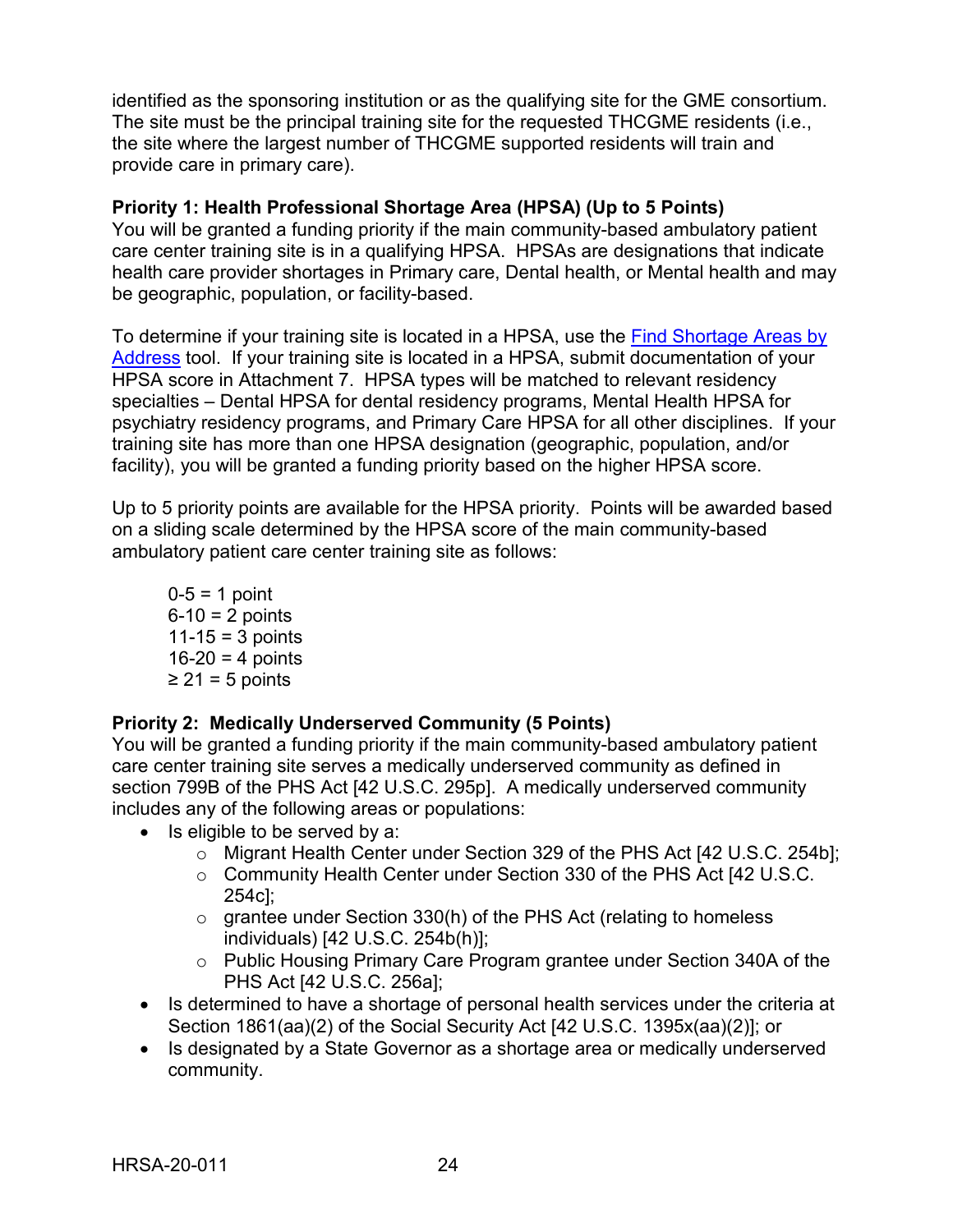If you are requesting the Medically Underserved Community priority, you must provide documentation in Attachment 7 that your main community-based ambulatory patient care center qualifies under one of the listed options. This may include proof of your center's HPSA and/or MUA/P score.

## **Priority 3: Rural (5 Points)**

You will be granted a funding priority if the main community-based ambulatory patient care center training site is located in a rural community as defined in section 1886(d)(2)(D) of the Social Security Act [42 U.S.C. 1395ww(d)(2)(D)]. The Centers for Medicare and Medicaid Services (CMS) defines rural in accordance with Medicare regulations at 42 CFR 412.64(b)(ii)(C); that is, a rural area is an area outside of an urban Metropolitan Statistical Area. Note that this excludes hospitals that are physically located in an urban area, but reclassify to a rural area under 42 CFR 412.103. To determine if a hospital is located in a county that is rural for CMS inpatient prospective payment system (IPPS) wage index purposes, refer to the FY 2019 "County to Core Based Statistical Area (CBSA) Crosswalk File and Urban CBSAs and Constituent Counties for Acute Care Hospitals File" that is available to download on the FY 2019 [IPPS Final Rule Homepage.](https://www.cms.gov/Medicare/Medicare-Fee-for-Service-Payment/AcuteInpatientPPS/FY2019-IPPS-Final-Rule-Home-Page-Items/FY2019-IPPS-Final-Rule-Data-Files.html?DLPage=1&DLEntries=10&DLSort=0&DLSortDir=ascending) This file contains two tabs: 1) a crosswalk of county codes to CBSAs and 2) a list of Urban CBSAs and Constituent Counties for Acute Care Hospitals Files. Please refer to the "Crosswalk" tab in this file. Rural counties are those in which the "CBSA" column is blank. Provide a statement stating that the county of the main community-based ambulatory patient care center is located in a rural county in accordance with CMS rules in Attachment 7.

## <span id="page-28-0"></span>**3. Assessment of Risk and Other Pre-Award Activities**

HRSA may elect not to fund applicants with management or financial instability that directly relates to the organization's ability to implement statutory, regulatory or other requirements [\(45 CFR § 75.205\)](http://www.ecfr.gov/cgi-bin/retrieveECFR?gp=1&SID=4d52364ec83fab994c665943dadf9cf7&ty=HTML&h=L&r=PART&n=pt45.1.75#se45.1.75_1205).

Applications receiving a favorable objective review are reviewed for other considerations that include past performance, as applicable, cost analysis of the project/program budget, assessment of your management systems, ensuring continued applicant eligibility, and compliance with any public policy requirements, including those requiring just-in-time submissions. You may be asked to submit additional programmatic or administrative information (such as an updated budget or "other support" information) or to undertake certain activities (such as negotiation of an indirect cost rate) in anticipation of an award. However, even at this point in the process, such requests do not guarantee that HRSA will make an award. Following review of all applicable information, HRSA's approving and business management officials will determine whether HRSA can make an award, if special conditions are required, and what level of funding is appropriate.

Award decisions are discretionary and are not subject to appeal to any HRSA or HHS official or board.

Effective January 1, 2016, HRSA is required to review and consider any information about your organization that is in the [Federal Awardee Performance and Integrity](https://www.fapiis.gov/)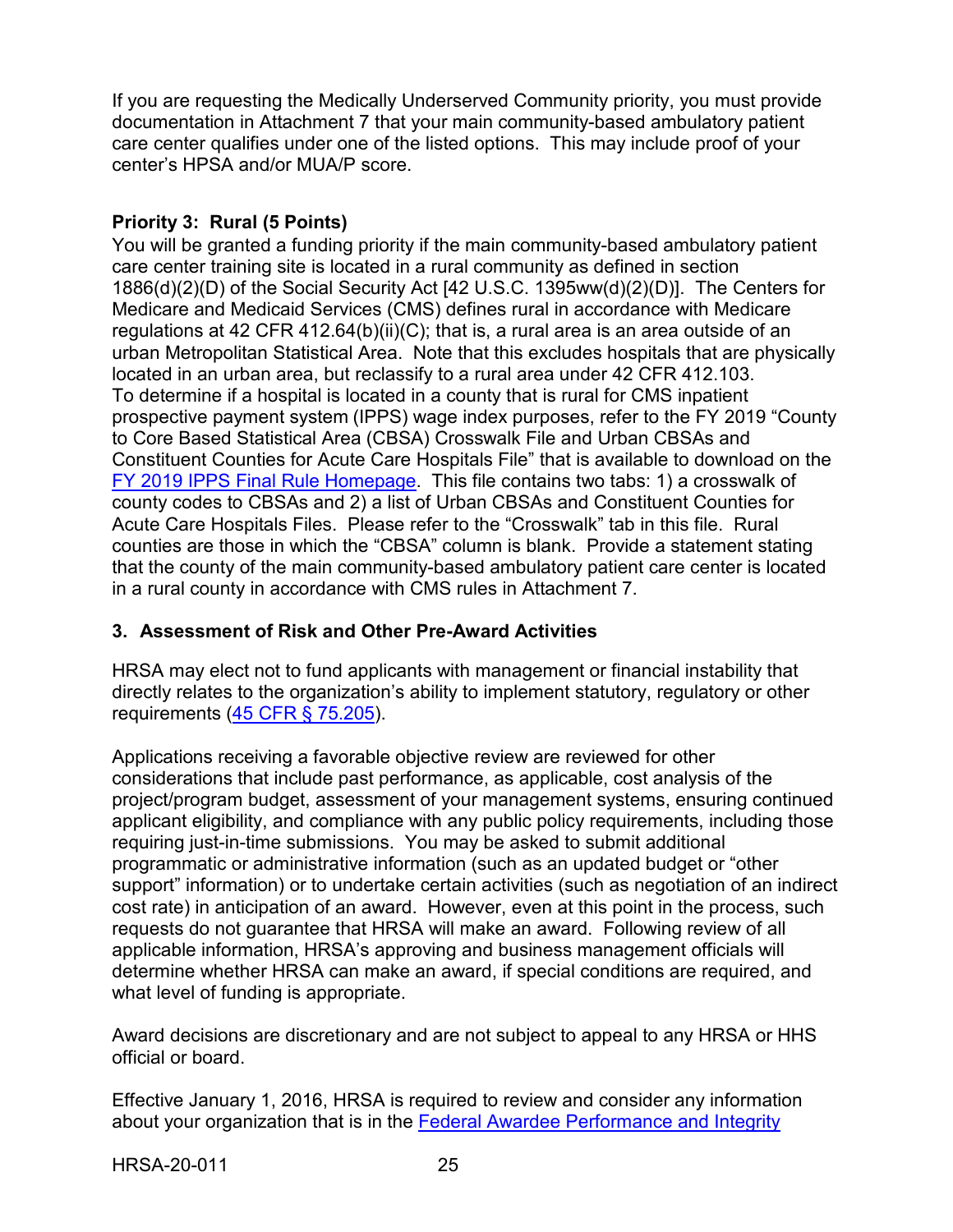[Information System \(FAPIIS\).](https://www.fapiis.gov/) You may review and comment on any information about your organization that a federal awarding agency previously entered. HRSA will consider any of your comments, in addition to other information in [FAPIIS](https://www.fapiis.gov/) in making a judgment about your organization's integrity, business ethics, and record of performance under federal awards when completing the review of risk posed by applicants as described in [45 CFR § 75.205 HHS Awarding Agency Review of Risk](http://www.ecfr.gov/cgi-bin/text-idx?node=pt45.1.75)  [Posed by Applicants.](http://www.ecfr.gov/cgi-bin/text-idx?node=pt45.1.75)

HRSA will report to FAPIIS that a determination that an applicant is not qualified  $(45)$ [CFR § 75.212\)](http://www.ecfr.gov/cgi-bin/text-idx?node=pt45.1.75).

## <span id="page-29-0"></span>**VI. Award Administration Information**

## <span id="page-29-1"></span>**1. Award Notices**

HRSA intends to issue approval letters to successful applicants by November 15, 2019 in order to allow programs to recruit residents for the 2020-2021 AY that will begin July 1, 2020. HRSA will issue the Notice of Award (NOA) prior to the start date of July 1, 2020. See Section 5.4 of HRSA's *SF-424 [R&R Application Guide](http://www.hrsa.gov/grants/apply/applicationguide/sf424rrguidev2.pdf)* for additional information.

## <span id="page-29-2"></span>**2. Administrative and National Policy Requirements**

See Section 2.1 of HRSA's *SF-424 [R&R Application Guide](http://www.hrsa.gov/grants/apply/applicationguide/sf424rrguidev2.pdf)*.

## Requirements under Subawards and Contracts under Grants

The terms and conditions in the NOA apply directly to the recipient of HRSA funds. The recipient is accountable for the performance of the project, program, or activity; the appropriate expenditure of funds under the award by all parties; and all other obligations of the recipient, as cited in the NOA. In general, the requirements that apply to the recipient, including public policy requirements, also apply to subrecipients and contractors under grants, unless the NOA specifies an exception. See [45 CFR §](https://www.ecfr.gov/cgi-bin/retrieveECFR?gp=1&SID=4d52364ec83fab994c665943dadf9cf7&ty=HTML&h=L&r=PART&n=pt45.1.75)  [75.101 Applicability](https://www.ecfr.gov/cgi-bin/retrieveECFR?gp=1&SID=4d52364ec83fab994c665943dadf9cf7&ty=HTML&h=L&r=PART&n=pt45.1.75) for more details.

## <span id="page-29-3"></span>**3. Reporting**

Award recipients must comply with Section 6 of HRSA's *SF-424 [R&R Application Guide](http://www.hrsa.gov/grants/apply/applicationguide/sf424rrguidev2.pdf)* **and** the following reporting and review activities:

1) **Annual Report(s).** The recipient must submit a progress report to HRSA on an **annual** basis. HRSA will verify that approved and funded applicants' proposed objectives are accomplished during each year of the project. Recipients will provide information on project objectives and accomplishments, project barriers and resolutions, and will identify any technical assistance needs.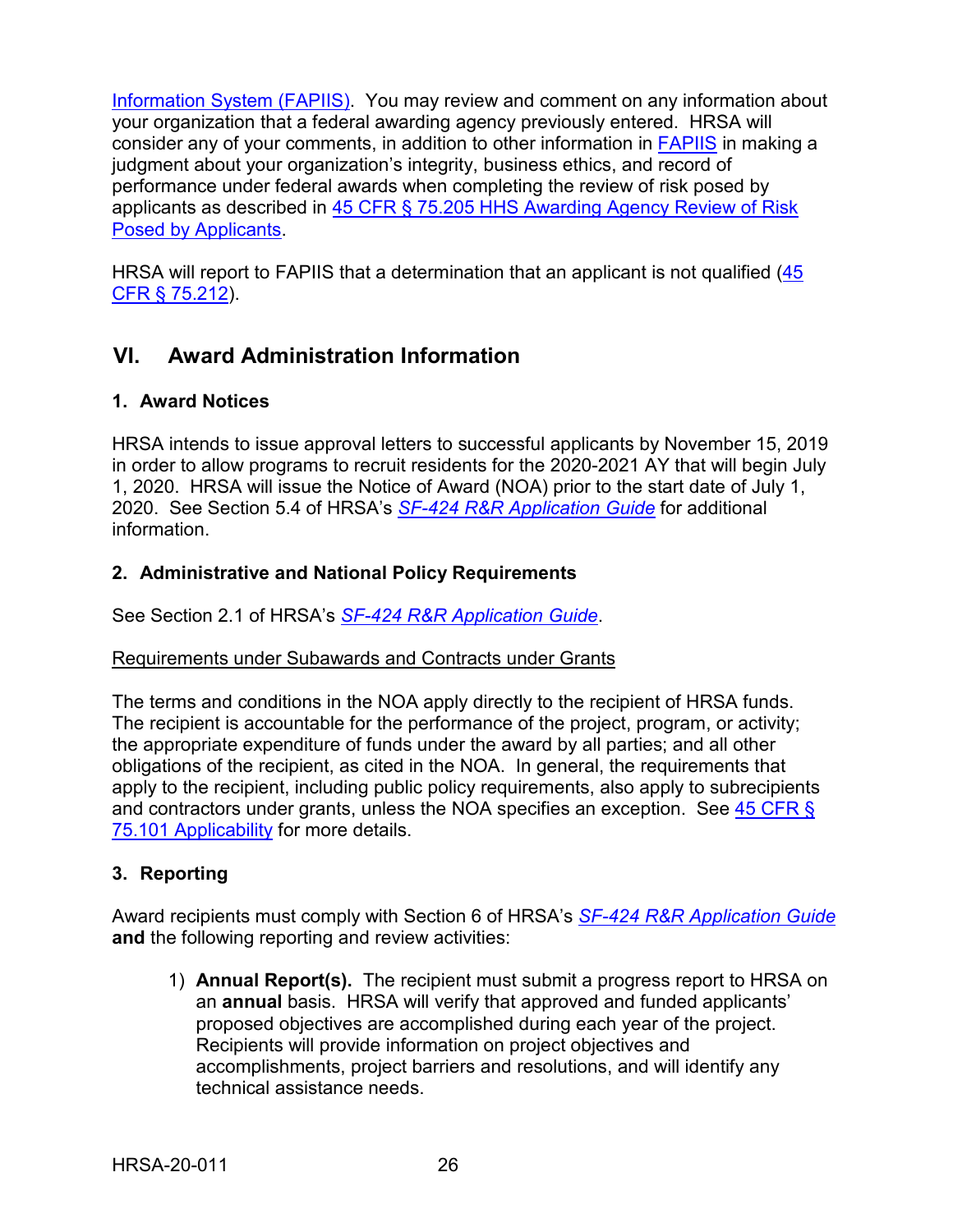In addition, THCGME awardees are required to annually submit documentation that supports continued THCGME eligibility which includes accreditation documentation, rotation schedules, and inpatient training partner summaries.

Further information will be provided in the NOA.

2) **Performance Reports.** The recipient must submit a Performance Report to HRSA via HRSA's Electronic Handbooks (EHBs) on an annual basis. The annual Performance Report will address all program activities from July 1 to June 30 of the academic year. All recipients are required to collect and report performance measures data so that HRSA can meet its obligations under the Government Performance and Results Modernization Act of 2010 (GPRA). The THCGME Program has additional annual reporting requirements (Section 340H(h) of the PHS Act [42 U.S.C. 256h]) that must also be submitted via the EHBs. These requirements include, but are not limited to, providing data on the number of patients treated by residents and the number and percentage of residents entering primary care practice following completion. The required performance measures for this program are outlined in the Project Narrative Section IV's Impact Sub-section (a). Further information will be provided in the NOA. If award activity extends beyond June 30 in the final year of the period of performance, a Final Performance Report (FPR) may be required to collect the remaining performance data. The FPR is due within 90 days after the period of performance ends.

Failure to provide any of the required reports or a determination that the reports contain incomplete or inaccurate information may result in a reduction of the amount payable by at least 25 percent. Prior to imposing any such reduction, the awardee will be provided notice and an opportunity to provide the required information within 30 days beginning on the date of such notice.

3) **Annual Reconciliation Tool**. The recipient must submit an annual reconciliation tool that provides actual resident FTE trained in the budget period (i.e., academic year). The reconciliation tool reporting occurs immediately following the budget period AY. Any FTE overpayments will be recouped by HRSA. THCGME award recipients may be subject to a FTE Assessment to verify accurate FTE reporting.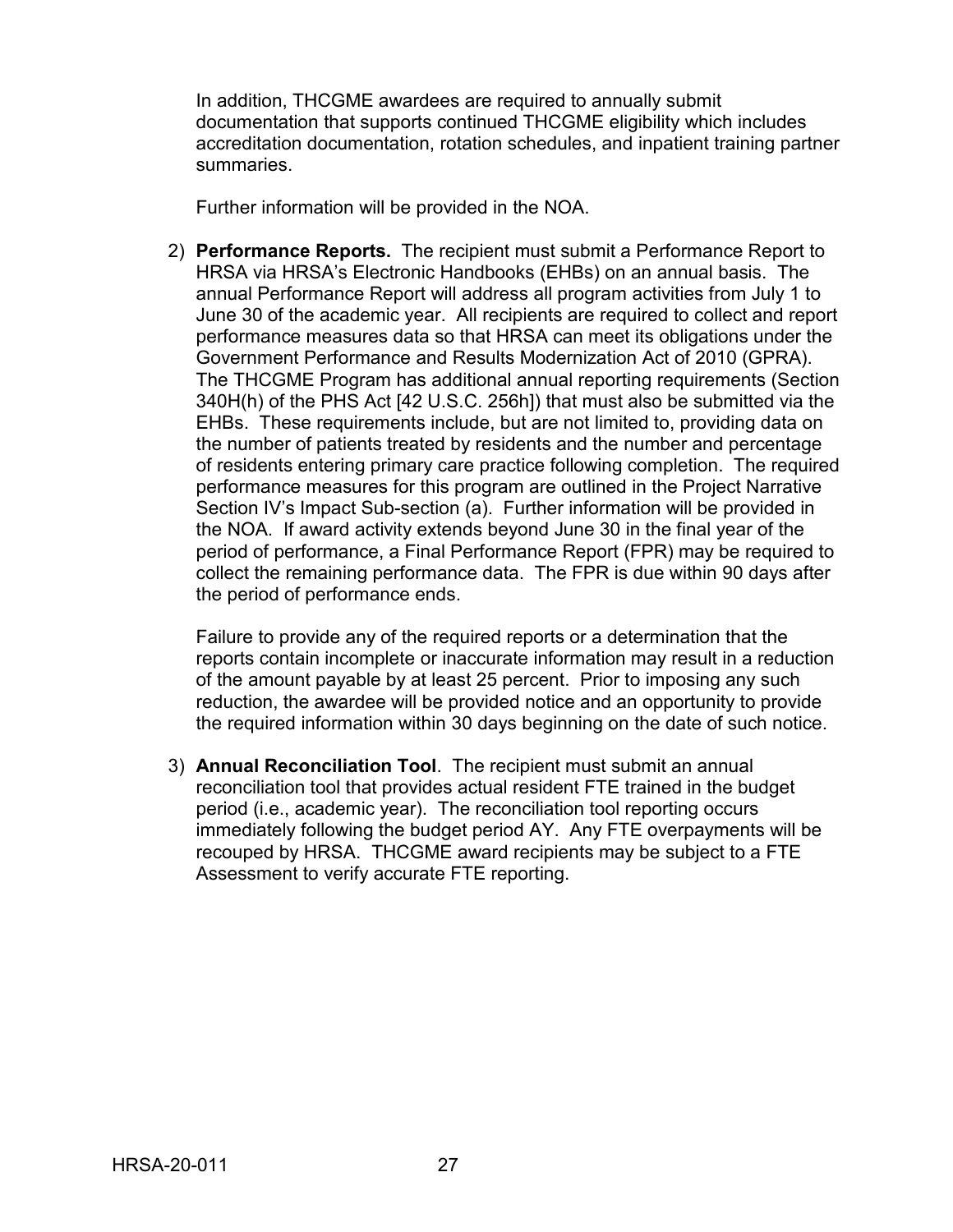## <span id="page-31-0"></span>**VII. Agency Contacts**

You may request additional information and/or technical assistance regarding business, administrative, or fiscal issues related to this NOFO by contacting:

Kim Ross, CPA Grants Management Specialist HRSA Division of Grants Management Operations, OFAM 5600 Fishers Lane, 10NWH04 (mail drop) Rockville, Maryland 20857 Telephone: (301) 443-2353 Fax: (301) 443-6343 Email: kross@hrsa.gov

You may request additional information regarding overall program issues and/or technical assistance related to this NOFO by contacting:

Kristin Gordon Project Officer, Division of Medicine and Dentistry Attn: THCGME Program Bureau of Health Workforce, HRSA 5600 Fishers Lane, Room 15N136B Rockville, MD 20857 Telephone: (301) 443-0337 Email: [kgordon@hrsa.gov](mailto:kgordon@hrsa.gov)

You may need assistance when working online to submit your application forms electronically. Always obtain a case number when calling for support. For assistance with submitting the application in Grants.gov, contact Grants.gov 24 hours a day, 7 days a week, excluding federal holidays at:

Grants.gov Contact Center Telephone: 1-800-518-4726 (International Callers, please dial 606-545-5035) Email: [support@grants.gov](mailto:support@grants.gov) Self-Service Knowledge Base: [https://grants](https://grants-portal.psc.gov/Welcome.aspx?pt=Grants)[portal.psc.gov/Welcome.aspx?pt=Grants](https://grants-portal.psc.gov/Welcome.aspx?pt=Grants)

Successful applicants/recipients may need assistance when working online to submit information and reports electronically through HRSA's EHBs. For assistance with submitting information in HRSA's EHBs, contact the HRSA Contact Center, Monday-- Friday, 8:00 a.m. to 8:00 p.m. ET, excluding federal holidays, at:

HRSA Contact Center Telephone: (877) 464-4772 TTY: (877) 897-9910 Web: <http://www.hrsa.gov/about/contact/ehbhelp.aspx>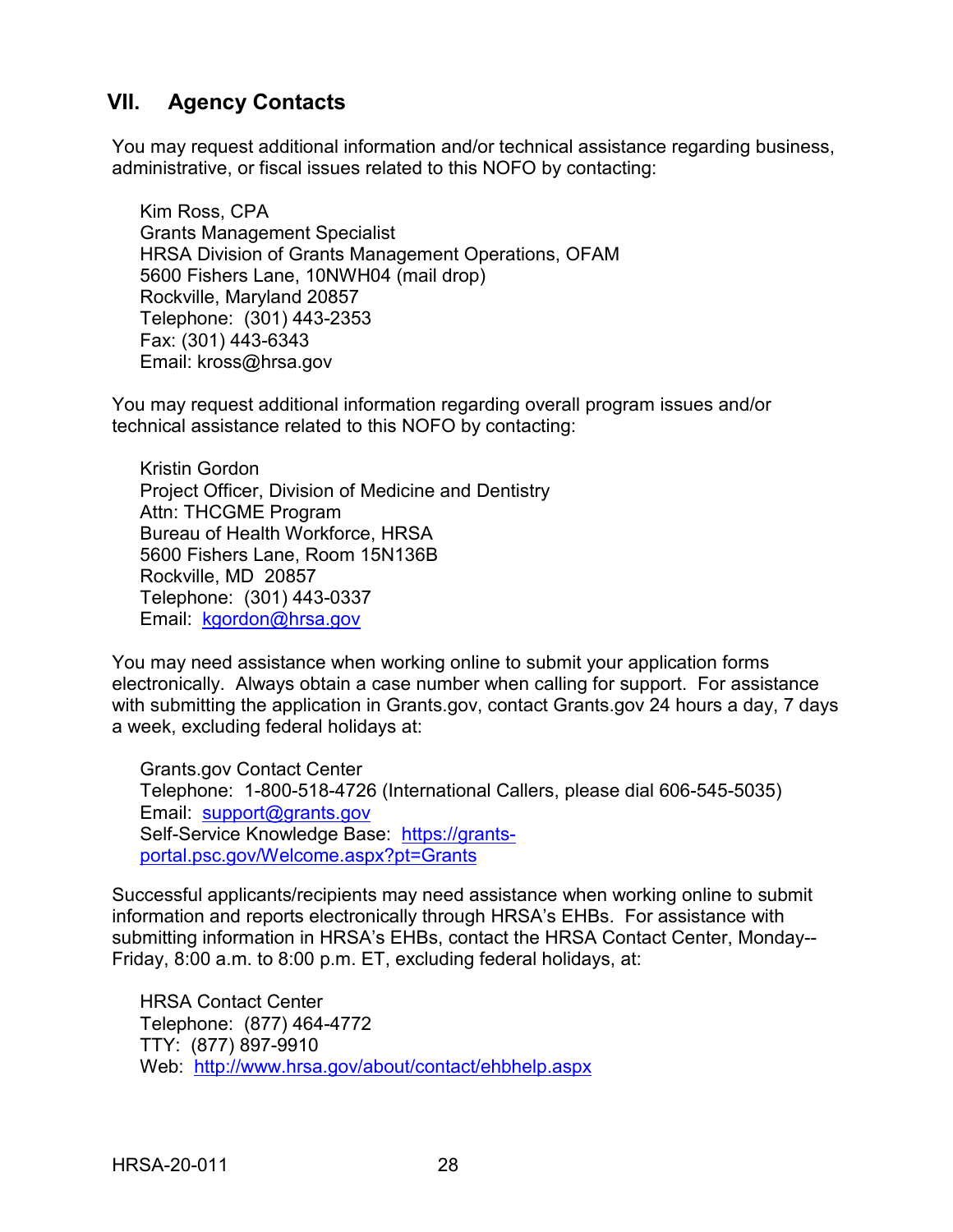## <span id="page-32-0"></span>**VIII. Other Information**

#### **Assurances:**

See Appendix A for assurances and signature document.

#### **Technical Assistance:**

HRSA will hold a technical assistance (TA) webinar for applicants seeking funding through this opportunity. The webinar will provide an overview of pertinent information in the NOFO and an opportunity for applicants to ask questions. Visit the HRSA Bureau of Health Workforce's open opportunities website at

<https://bhw.hrsa.gov/fundingopportunities/> to learn more about the resources available for this funding opportunity.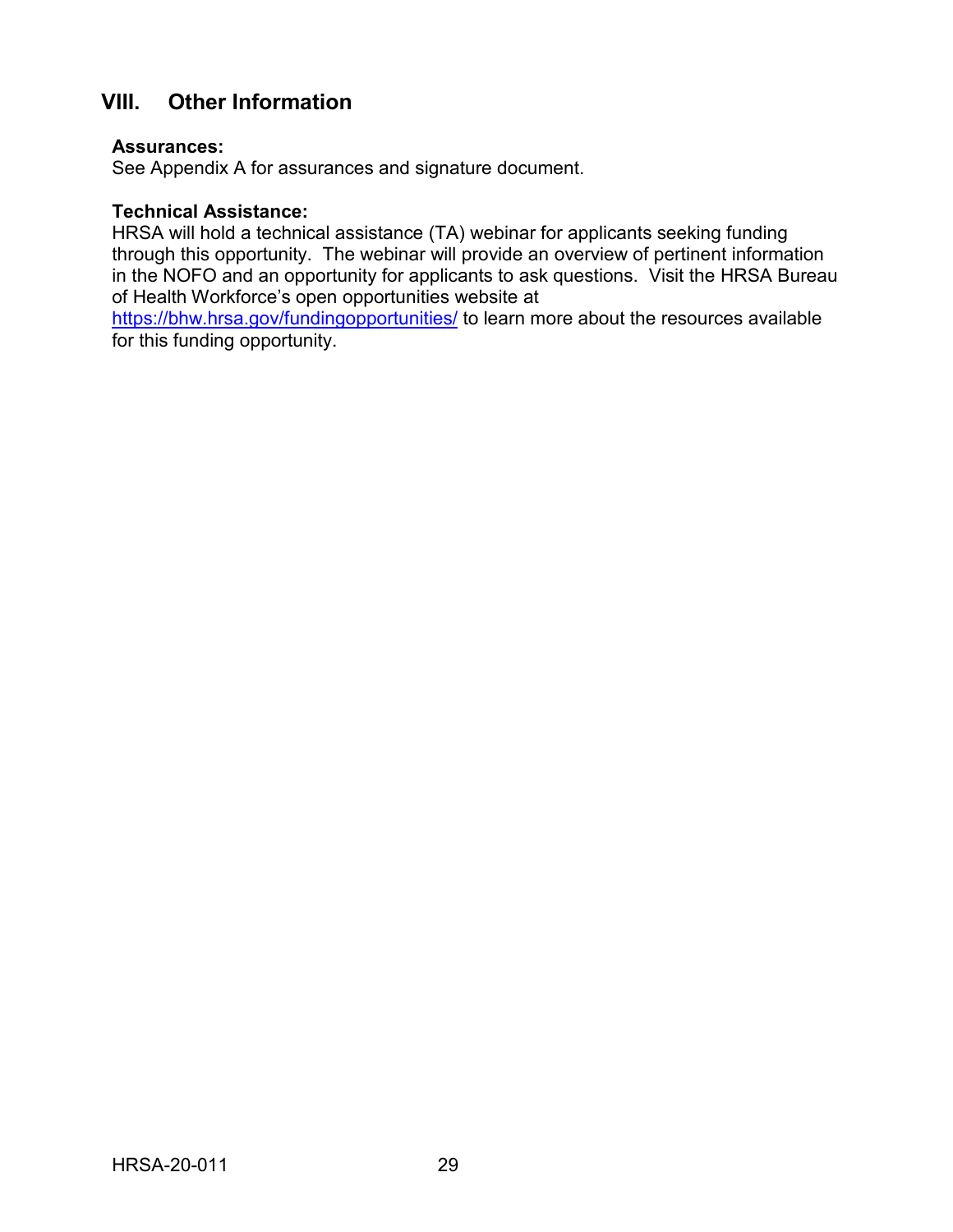## <span id="page-33-0"></span>**Appendix A: Assurances Document**

#### **Teaching Health Center Graduate Medical Education (THCGME) Program Recipient Policies and Guidelines**

THCGME recipients are required to have the necessary policies, procedures and financial controls in place to ensure that their organization complies with all federal funding requirements. The effectiveness of these policies, procedures and controls are subject to audit.

THCGME recipients are required to follow the Uniform Administrative Requirements, Cost Principles, and Audit Requirement for HHS Awards (45 CFR Part 75). [\(Part 75—](http://www.ecfr.gov/cgi-bin/retrieveECFR?gp=1&SID=df3c54728d090168d3b2e780a6f6ca7c&ty=HTML&h=L&mc=true&n=pt45.1.75&r=PART) [Uniform Administrative Requirements, Cost Principles, and Audit Requirements for HHS](http://www.ecfr.gov/cgi-bin/retrieveECFR?gp=1&SID=df3c54728d090168d3b2e780a6f6ca7c&ty=HTML&h=L&mc=true&n=pt45.1.75&r=PART)  [Awards\)](http://www.ecfr.gov/cgi-bin/retrieveECFR?gp=1&SID=df3c54728d090168d3b2e780a6f6ca7c&ty=HTML&h=L&mc=true&n=pt45.1.75&r=PART)

THCGME recipients are also required to abide by the following policies and reporting guidelines. Signature on the final page of this document is required to ensure THCGME recipients are aware of their responsibilities as THCGME awardee. **The signature page must be submitted in Attachment 9 of your application.**

#### **THCGME Payments Relationship to Other Federal GME Payment Programs**

Section 340H(e) of the PHS Act [42 U.S.C. 256h(e)] describes the relationship between THCGME Program funding and GME payments made by Medicare and the CHGME program. If a resident FTE's time is submitted to Medicare or the CHGME program for the purposes of receiving payment, the THC cannot also claim that same time for payment from the THCGME Program. HRSA requires applicants to coordinate closely with affiliated teaching hospitals in order to avoid over-reporting of THCGME supported FTEs. Over-reporting of FTEs and subsequent over-payment will result in the recoupment of THCGME payments.

All THCGME payments are subject to annual reconciliation and any funds awarded for resident FTEs not utilized during the academic year will be recouped by HRSA. If adequate funds are not available in the Payment Management System (PMS) for recoupment, the recipient is responsible for repaying funds within a timely manner and may be subject to future penalties such as withholding of future funding and/or drawdown restrictions.

#### **THCGME Resident FTE**

Section 340H(c)(1)(B) of the PHS Act [42 U.S.C. 256h(c)(1)(B)] refers to Section 1886(h)(4) of the Social Security Act [42 U.S.C. 1395ww(h)(4)] in determining eligible resident FTE for THCGME payments. Therefore, the following limitations apply to the resident FTE that qualify for THCGME payments:

#### Foreign medical graduates

Graduates with international medical or dental degrees are eligible for THCGME support; however, these graduates must have passed the United States Medical Licensing Examination (USMLE) Parts I & II or dental equivalent and must be eligible for licensing following completion of residency.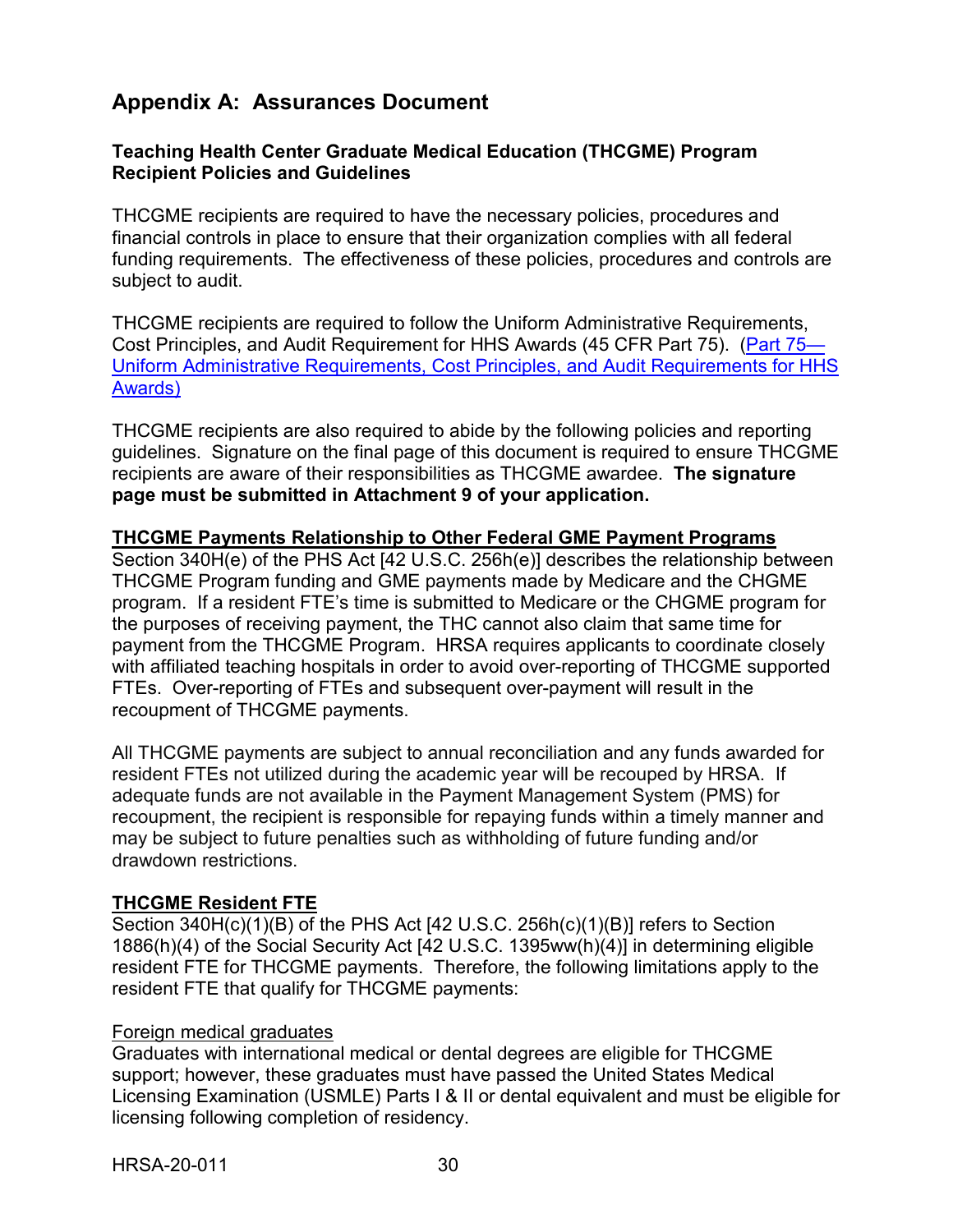## Initial Residency Period (IRP) – Weighting

Payment for trainees who begin the program in AY 2020-2021 may be subject to weighting based on their initial residency period (IRP). The IRP means the minimum number of years of formal training necessary to satisfy the requirements for initial board eligibility in the particular specialty for which the resident is training. Residents who have completed or transferred from another U.S. residency program will be weighted at 0.5 FTE for training beyond their IRP. A resident who is beyond his or her IRP, is factored by 0.5 regardless of the number of years or length of the training program in which s/he is currently enrolled. Exceptions apply to the IRP for residents enrolled in a geriatric residency or fellowship program or transferred from a preventative medicine residency or fellowship. (Social Security Act Section 1886(h)(5)(F)).

### Research Time

Resident time not associated with the treatment or diagnosis of a particular patient cannot be submitted for THCGME payments. HRSA does not consider quality improvement or public/population health projects that are essential in the training of high quality primary care providers to be research. Resident rotations schedules will be submitted annually to HRSA, and awardees should ensure to delineate between any research and non-research time on all schedules/in all reports.

## **THCGME Additional Program Guidance**

THCGME recipients are required to notify HRSA within 30 days of any changes within the program that may affect the number of FTEs that were funded by the THCGME Program.

#### Off cycle residents

Residents are permitted to begin their training off-cycle of the academic year (after July 1). Recipients are required to report the amount of time that the resident was not training in the program on the Reconciliation Tool (OMB 0915-0342) at the end of each AY. If the resident does not meet the training requirements to progress to the next program graduate year (PGY), additional training to complete the PGY is applied using funding for the following AY. The total amount of the FTEs supported by the THCGME Program cannot exceed the amount of FTEs that the recipient is HRSA approved to train for off-cycle residents.

#### Extended absences

Extended absences for maternity leave, long-term illness, etc. are required to be reported on the Reconciliation Tool if the resident does not meet the training requirements to progress to the next PGY. Any additional training time required due to an extended absence may be funded during the next AY. Funding for any extended absences is subject to approval by HRSA.

#### Remediation

The THCGME Program will provide payments for residents in remediation only if the total amount of FTEs requested for a budget period (i.e., the academic year (AY)) does not exceed the amount of FTEs that the recipient is HRSA approved to train. Funding for remediation is subject to approval by HRSA.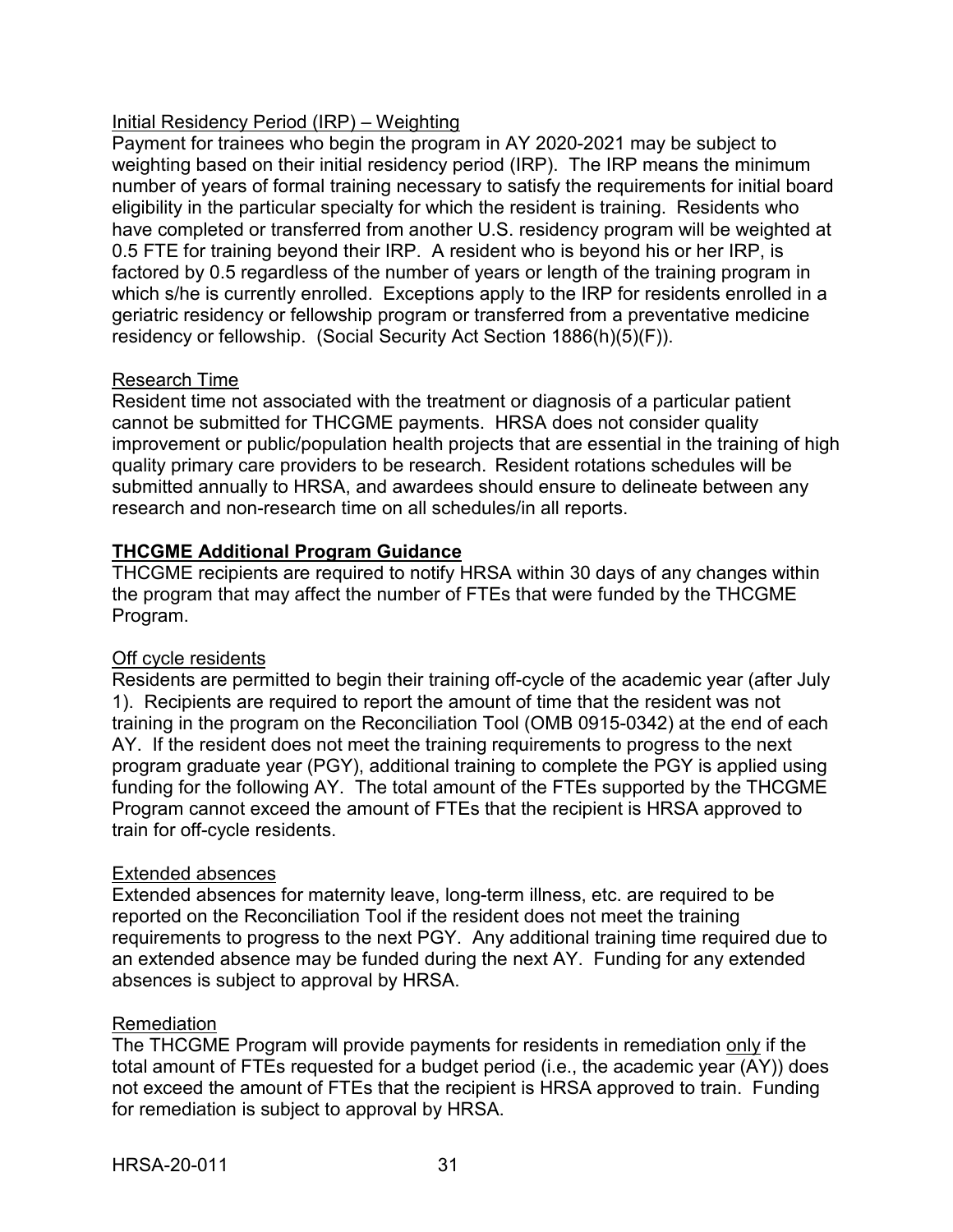#### **Resignations**

The THCGME recipient is required to inform HRSA of any resident resignation(s). This information should be reported to the assigned HRSA Project Officer and on the annual report, reconciliation tool, and performance measure report. THCGME funding for the resident that left the program will be adjusted for the amount of time the resident spent training in the program. Any overpayments will be recouped. The recipient is permitted to replace a resident that resigned; however, the total amount of the FTEs requested is subject to approval by HRSA.

#### Resident Moonlighting

Resident moonlighting time, when additional financial compensation is provided for clinical service, may not be supported by THCGME funding.

### THCGME Fund Allocation

THCGME funds allocated for a budget period (i.e., academic year) must be utilized for training expenses occurring during the academic year (July 1-June 30). Drawdowns for these expenses can occur until 90 days after the budget period ends (September 30); however, the funding must be used for expenses that occurred during the prior AY.

#### Allowable Expenses

THCGME funds may not be used for a prospective trainee's travel costs to or from the recipient organization for the purpose of recruitment. However, other costs incurred in connection with recruitment under training programs, such as advertising, may be allocated to the THCGME project according to the provisions of the applicable cost principles.

Refer to cost principles in [45 CFR 75.403 and 75.420 –](https://www.ecfr.gov/cgi-bin/text-idx?node=pt45.1.75) 75.475 for more information about allowable expenses.

## **Prior Approval Request(s)**

HRSA regulations (45 CFR Part 75) require that prior to initiating certain actions; the awardee must formally request approval from HRSA. The most common actions that require "Prior Approval Requests" for the THCGME Program include changes to the sponsoring institution and change of Project Director. The request(s) must be submitted via the Electronic Handbooks (EHBs).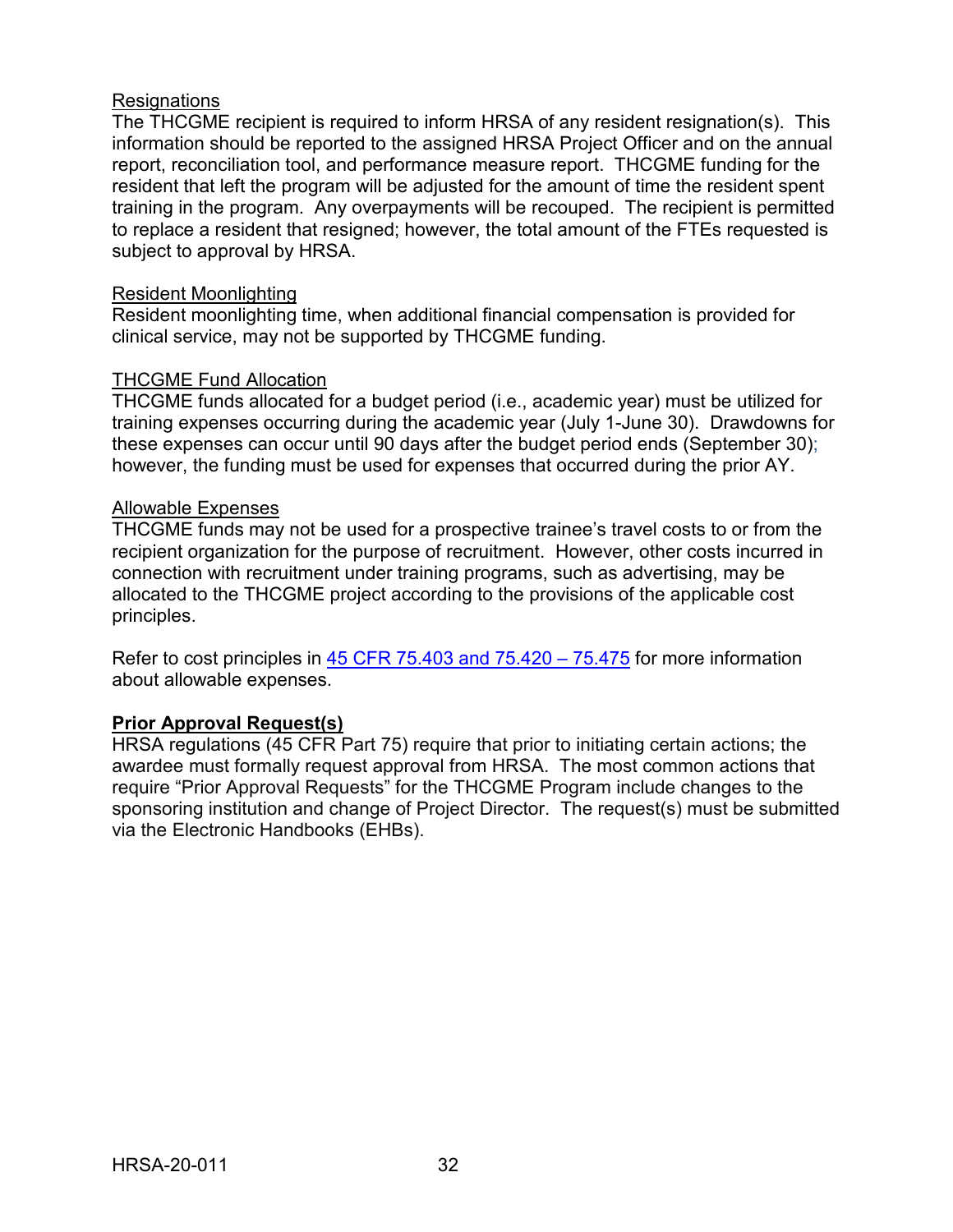## **SIGNATURE PAGE:**

## **Teaching Health Center Graduate Medical Education (THCGME) Program Recipient Policies and Guidelines**

Please print out, sign, scan, and include as Attachment 9 of your application:

By signing this we acknowledge that we have read and agree to follow the Teaching Health Center Graduate Medical Education (THCGME) Program Recipient Policies and Guidelines provided in this document as a condition of award.

| <b>Project Director Name</b>                                            | <b>Project Director Signature</b>                                            | Date |  |
|-------------------------------------------------------------------------|------------------------------------------------------------------------------|------|--|
| <b>Chief Financial Officer/Other</b><br><b>Authorized Official Name</b> | <b>Chief Financial Officer/Other</b><br><b>Authorized Official Signature</b> | Date |  |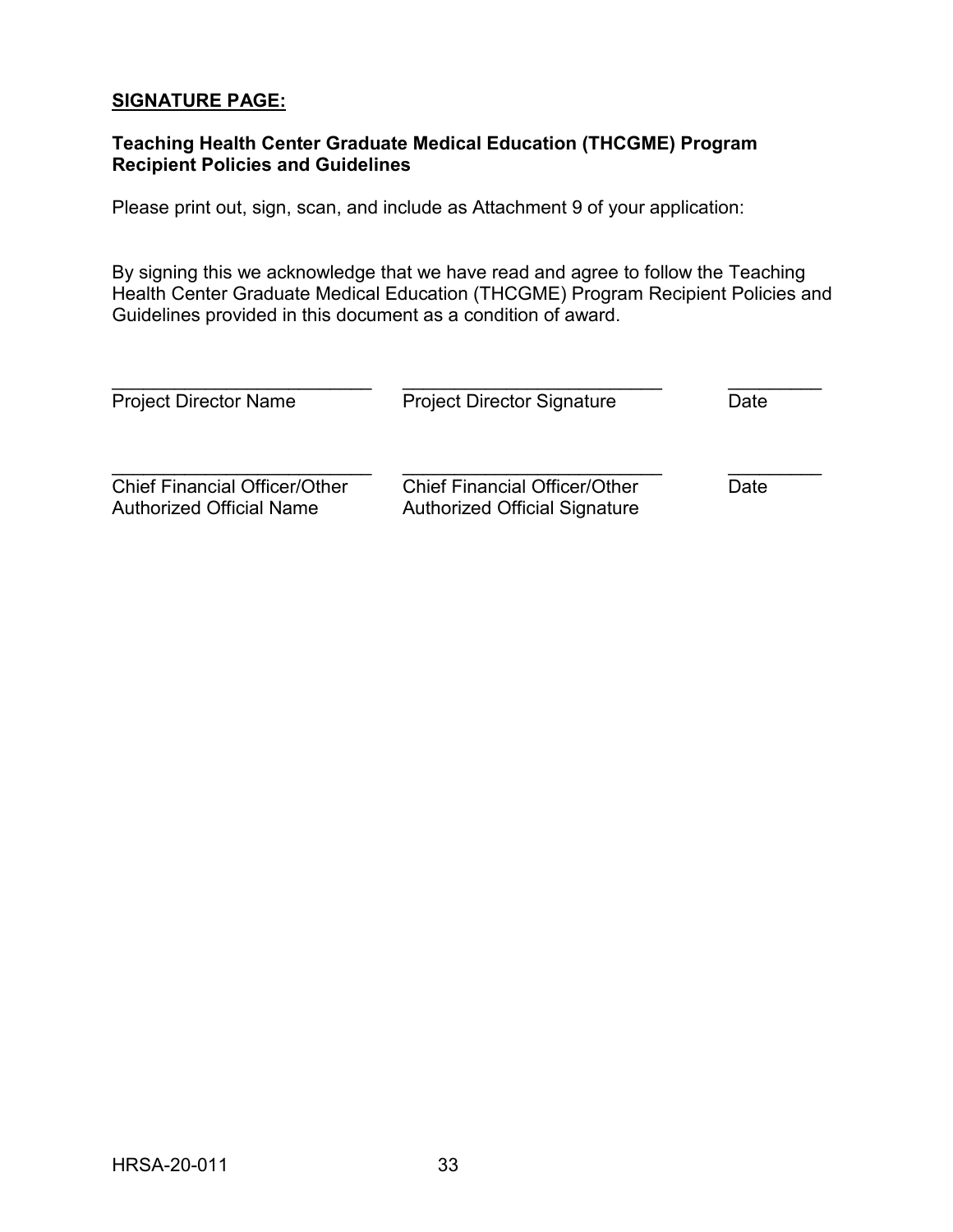## <span id="page-37-0"></span>**APPENDIX B: Eligible Resident/Fellow FTE Chart**

Program Name:

| <b>NUMBER OF ELIGIBLE RESIDENT/FELLOW FTES IN PROGRAM</b> |                        |                                       |         |         |         |         |                                                         |                                           |
|-----------------------------------------------------------|------------------------|---------------------------------------|---------|---------|---------|---------|---------------------------------------------------------|-------------------------------------------|
|                                                           | <b>Funding</b><br>Year | <b>Number of Resident/Fellow FTEs</b> |         |         |         |         |                                                         |                                           |
| <b>Academic Years</b>                                     |                        | PGY-1                                 | $PGY-2$ | $PGY-3$ | $PGY-4$ | $PGY-5$ | Aggregate<br>Number of<br><b>FTEs</b> in the<br>Program | Aggregate<br>Number of<br><b>THC FTEs</b> |
| 7/1/2016-6/30/2017                                        |                        |                                       |         |         |         |         |                                                         |                                           |
| 7/1/2017-6/30/2018                                        |                        |                                       |         |         |         |         |                                                         |                                           |
| 7/1/2018-6/30/2019                                        |                        |                                       |         |         |         |         |                                                         |                                           |
| 7/1/2019-6/30/2020                                        |                        |                                       |         |         |         |         |                                                         |                                           |
| 7/1/2020-6/30/2021                                        | Year 1                 |                                       |         |         |         |         |                                                         |                                           |
| 7/1/2021-6/30/2022                                        | Year 2                 |                                       |         |         |         |         |                                                         |                                           |
| 7/1/2022-6/30/2023                                        | Year 3                 |                                       |         |         |         |         |                                                         |                                           |
| 7/1/2023-6/30/2024                                        | Year 4                 |                                       |         |         |         |         |                                                         |                                           |
| 7/1/2024-6/30/2025                                        | Year 5                 |                                       |         |         |         |         |                                                         |                                           |

OMB 0915-0367 Expiration Date: 3/31/2020

## **Instructions for completing the Eligible Resident/Fellow FTE Chart (Attachment 5):**

| <b>NUMBER OF ELIGIBLE RESIDENT/FELLOW FTES IN PROGRAM</b> |                 |                                       |         |         |                          |         |                                     |                       |
|-----------------------------------------------------------|-----------------|---------------------------------------|---------|---------|--------------------------|---------|-------------------------------------|-----------------------|
|                                                           | Funding<br>Year | <b>Number of Resident/Fellow FTEs</b> |         |         |                          |         | Aggregate                           | Aggregate             |
| <b>Academic Years</b>                                     |                 | $PGY-1$                               | $PGY-2$ | $PGY-3$ | $PGY-4$                  | $PGY-5$ | Number of<br>FTEs in the<br>Program | Number of<br>THC FTEs |
| 7/1/2016-6/30/2017                                        |                 |                                       |         |         |                          |         |                                     |                       |
| 7/1/2017-6/30/2018                                        |                 |                                       |         |         |                          |         |                                     |                       |
| 7/1/2018-6/30/2019                                        |                 |                                       |         |         |                          |         |                                     |                       |
| 7/1/2019-6/30/2020                                        |                 |                                       |         |         |                          |         |                                     |                       |
| 7/1/2020-6/30/2021                                        | Year 1          |                                       |         |         |                          |         |                                     |                       |
| 7/1/2021-6/30/2022                                        | Year 2          |                                       |         |         |                          |         |                                     |                       |
| 7/1/2022-6/30/2023                                        | Year 3          |                                       |         |         |                          |         |                                     |                       |
| 7/1/2023-6/30/2024                                        | Year 4          |                                       |         |         |                          |         |                                     |                       |
| 7/1/2024-6/30/2025<br>$\sim$ $\sim$ 0045.0027             | Year 5          |                                       |         |         | $\overline{\phantom{a}}$ | . .     | 001011000<br>$\sim$                 |                       |

Expiration Date: 03/31/2020